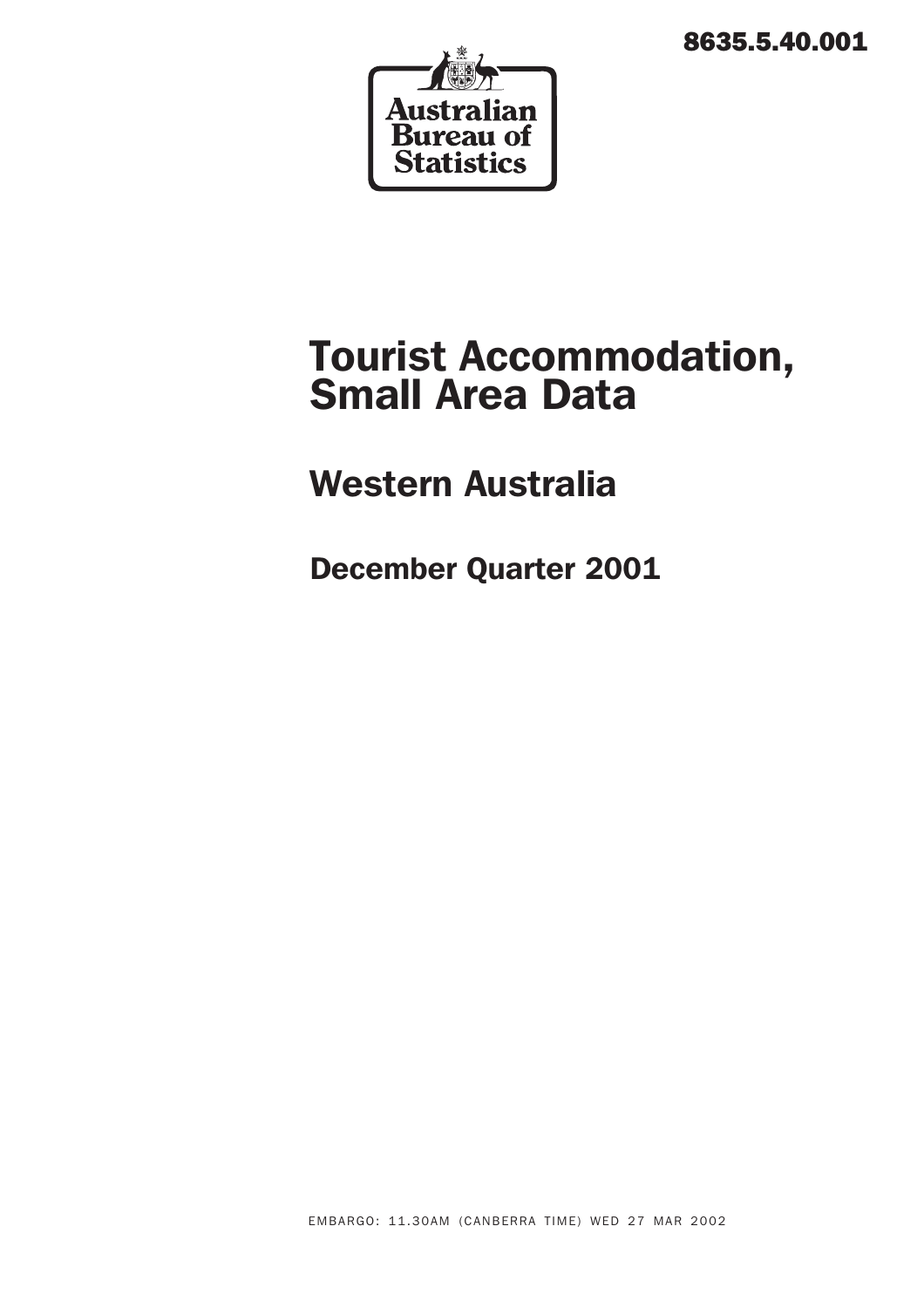# N O T E S

| FORTHCOMING ISSUES         | <b>ISSUE</b>                                                                              | RELEASE DATE                                                                            |
|----------------------------|-------------------------------------------------------------------------------------------|-----------------------------------------------------------------------------------------|
|                            | March Quarter 2002                                                                        | 21 June 2002                                                                            |
| <i><b>INTRODUCTION</b></i> | This publication contains the results of the quarterly Survey of Tourist Accommodation    |                                                                                         |
|                            | (STA). The STA includes hotels, motels, guest houses and serviced apartments with 15      |                                                                                         |
|                            | or more rooms.                                                                            |                                                                                         |
|                            |                                                                                           |                                                                                         |
| NOTE                       | For further information about these and related statistics, contact Neil McKellar-Stewart |                                                                                         |
|                            |                                                                                           | on 07 3222 6364, fax 02 6252 8041, or the National Information Service on 1300 135 070. |
|                            | For information about subscriptions to ABS products please contact ABS Subscription       |                                                                                         |
|                            | Services 1300 366 323.                                                                    |                                                                                         |

................................................................................................. ..............................................................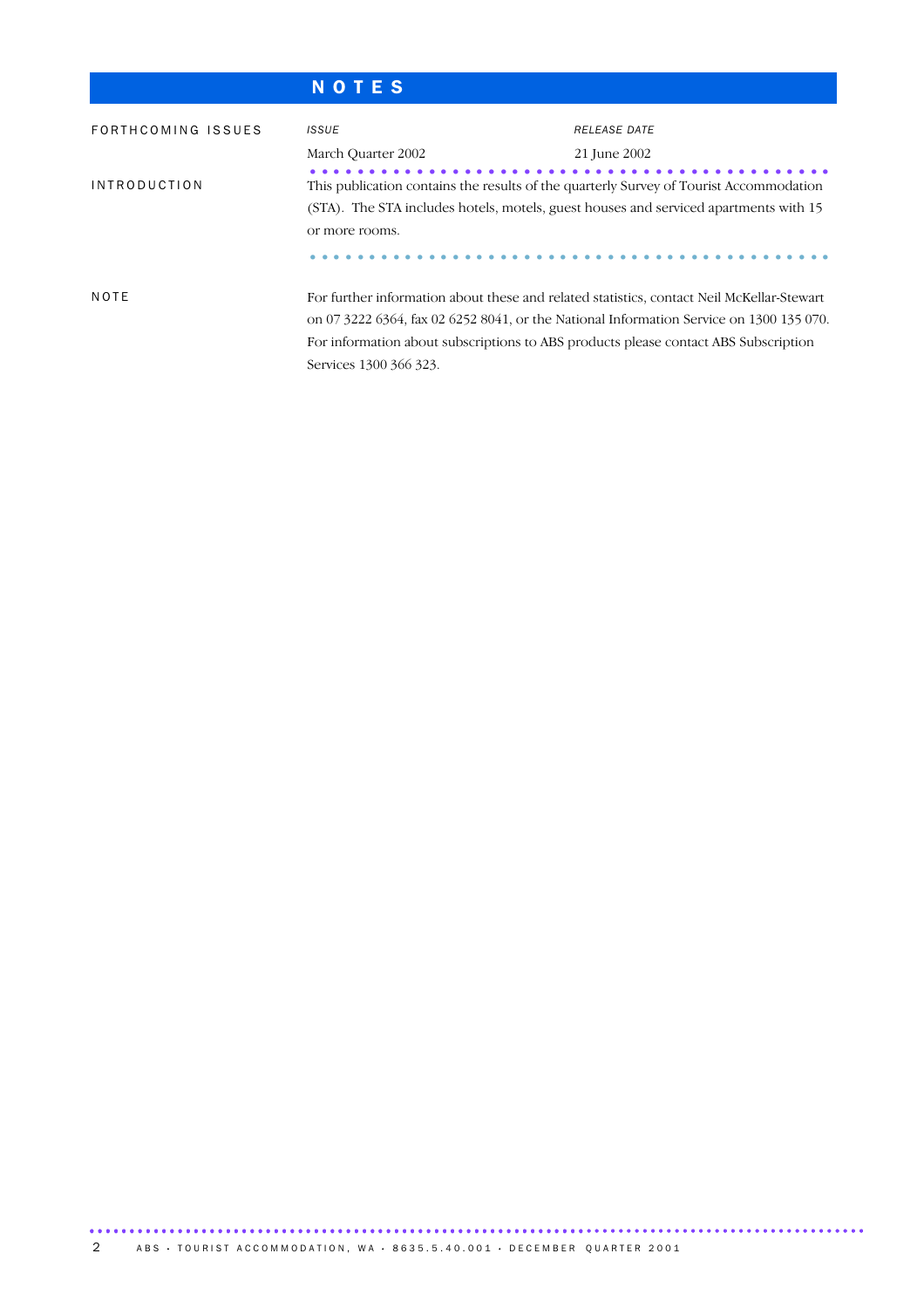# **CONTENTS**

| <b>CONTENTS</b> |  |  |  |  |  |  |  |  |  |  |  |  |  |  |  |  |  |  |  |  |  |  |  |  |  |  |      |
|-----------------|--|--|--|--|--|--|--|--|--|--|--|--|--|--|--|--|--|--|--|--|--|--|--|--|--|--|------|
|                 |  |  |  |  |  |  |  |  |  |  |  |  |  |  |  |  |  |  |  |  |  |  |  |  |  |  |      |
|                 |  |  |  |  |  |  |  |  |  |  |  |  |  |  |  |  |  |  |  |  |  |  |  |  |  |  | Page |
|                 |  |  |  |  |  |  |  |  |  |  |  |  |  |  |  |  |  |  |  |  |  |  |  |  |  |  |      |

### TABLES

| 1  |                                                                          |
|----|--------------------------------------------------------------------------|
|    | Accommodation establishments by star grading, Western Australia 6        |
| 3  | Accommodation establishments by star grading, Perth Tourism Region  8    |
| 4  | Accommodation establishments by Tourism Region, Western Australia  10    |
| 5. | Accommodation establishments by selected small areas, December qtr 2001, |
|    |                                                                          |
|    |                                                                          |

#### INFORMATION

................................................................................................. .......................................................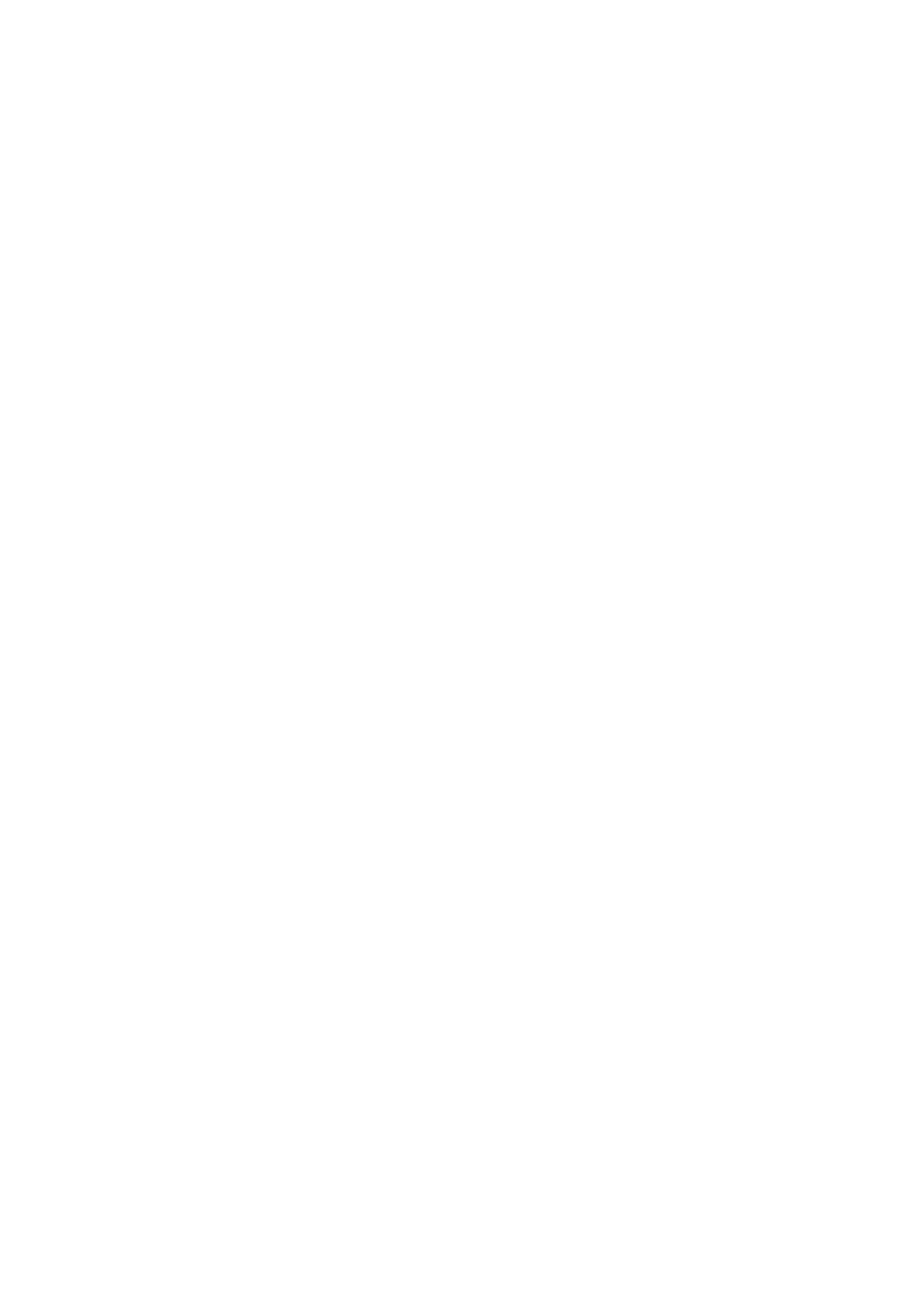|                          |            |           |          |                 | Room                        | Room                                    |         | Bed             |          | Average | Takings                                                                                               |
|--------------------------|------------|-----------|----------|-----------------|-----------------------------|-----------------------------------------|---------|-----------------|----------|---------|-------------------------------------------------------------------------------------------------------|
|                          | Establish- | Guest     | Bed      | Persons         | nights                      | occupancy                               |         | Guest occupancy | Guest    |         | length of from accom-                                                                                 |
|                          | ments      | rooms     |          | spaces employed | occupied                    | rate                                    | nights  | rate            | arrivals | stay    | modation                                                                                              |
| Period                   | no.        | no.       | no.      | no.             | '000                        | %                                       | '000    | %               | '000     | days    | \$'000                                                                                                |
|                          |            |           |          |                 |                             |                                         |         |                 |          |         |                                                                                                       |
|                          |            |           |          |                 |                             | LICENSED HOTELS WITH FACILITIES         |         |                 |          |         |                                                                                                       |
| 2000                     |            |           |          |                 |                             |                                         |         |                 |          |         |                                                                                                       |
|                          |            |           | 23 972   |                 |                             |                                         |         |                 |          |         | 54 947                                                                                                |
| September quarter        | 133        | 9510      |          | 6906            | 499                         | 57.0                                    | 739     | 33.5            | 345      | 2.1     |                                                                                                       |
| December quarter         | 134        | 9 5 4 0   | 23 954   | 6964            | 536                         | 61.2                                    | 815     | 37.0            | 359      | 2.3     | 61 708                                                                                                |
|                          |            |           |          |                 |                             |                                         |         |                 |          |         |                                                                                                       |
| 2001                     |            |           |          |                 |                             |                                         |         |                 |          |         |                                                                                                       |
| March quarter            | 132        | 9532      | 24 039   | 6672            | 491                         | 57.2                                    | 767     | 35.5            | 331      | 2.3     | 56 168                                                                                                |
| June quarter             | 132        | 9519      | 24 102   | 6616            | 484                         | 55.8                                    | 716     | 32.6            | 330      | 2.2     | 52 890                                                                                                |
| September quarter        | 130        | 9 4 9 2   | 24 114   | 6581            | 512                         | 58.6                                    | 759     | 34.2            | 357      | 2.1     | 55 101                                                                                                |
| December quarter         | 129        | 9 4 6 4   | 23 9 29  | 6558            | 505                         | 58.1                                    | 778     | 35.3            | 362      | 2.1     | 55 536                                                                                                |
|                          |            |           |          |                 |                             |                                         |         |                 |          |         |                                                                                                       |
| Year ended December 2000 |            |           |          |                 | 2024                        | 58.3                                    | 3 0 5 9 | 35.1            | 1 3 9 3  | 2.2     | 219 193                                                                                               |
| Year ended December 2001 |            |           |          |                 | 1991                        | 57.4                                    | 3 0 1 9 | 34.4            | 1 3 8 0  | 2.2     | 219 696                                                                                               |
|                          |            |           |          |                 |                             |                                         |         |                 |          |         |                                                                                                       |
|                          |            |           |          |                 |                             | MOTELS AND GUEST HOUSES WITH FACILITIES |         |                 |          |         |                                                                                                       |
| 2000                     |            |           |          |                 |                             |                                         |         |                 |          |         |                                                                                                       |
| September quarter        | 124        | 5824      | 15 748   | 2037            | 262                         | 48.8                                    | 425     | 29.3            | 215      | 2.0     | 22 534                                                                                                |
| December quarter         | 126        | 5861      | 15 901   | 2 0 8 1         | 273                         | 50.6                                    | 461     | 31.5            | 220      | 2.1     | 22 870                                                                                                |
|                          |            |           |          |                 |                             |                                         |         |                 |          |         |                                                                                                       |
| 2001                     |            |           |          |                 |                             |                                         |         |                 |          |         |                                                                                                       |
| March quarter            | 125        | 5830      | 15 843   | 1960            | 246                         | 46.8                                    | 430     | 30.2            | 210      | 2.1     | 20 050                                                                                                |
| June quarter             | 126        | 5 6 5 9   | 15 3 83  | 1727            | 235                         | 45.7                                    | 382     | 27.3            | 183      | 2.1     | 18 647                                                                                                |
| September quarter        | 125        | 5 6 6 9   | 15 441   | 1761            | 255                         | 48.8                                    | 419     | 29.5            | 201      | 2.1     | 20 184                                                                                                |
|                          |            |           |          |                 |                             |                                         |         |                 |          |         |                                                                                                       |
| December quarter         | 124        | 5 5 6 1   | 15 165   | 1736            | 250                         | 48.8                                    | 431     | 30.9            | 219      | 2.0     | 20 580                                                                                                |
|                          |            |           |          |                 |                             |                                         |         |                 |          |         |                                                                                                       |
| Year ended December 2000 |            |           |          |                 | 1 0 4 0                     | 49.1                                    | 1731    | 30.2            | 825      | 2.1     | 84 587                                                                                                |
| Year ended December 2001 |            |           |          |                 | 985                         | 47.5                                    | 1662    | 29.5            | 812      | 2.0     | 79 461                                                                                                |
|                          |            |           |          |                 |                             |                                         |         |                 |          |         |                                                                                                       |
|                          |            |           |          |                 | SERVICED APARTMENTS         |                                         |         |                 |          |         |                                                                                                       |
| 2000                     |            |           |          |                 |                             |                                         |         |                 |          |         |                                                                                                       |
| September quarter        | 69         | 3 7 1 8   | 12 666   | 1 2 4 2         | 185                         | 54.2                                    | 398     | 34.1            | 123      | 3.2     | 18 741                                                                                                |
| December quarter         | 72         | 3924      | 13 3 5 7 | 1 3 9 8         | 207                         | 57.5                                    | 447     | 36.4            | 146      | 3.1     | 21 561                                                                                                |
|                          |            |           |          |                 |                             |                                         |         |                 |          |         |                                                                                                       |
| 2001                     |            |           |          |                 |                             |                                         |         |                 |          |         |                                                                                                       |
| March quarter            | 70         | 3895      | 13 149   | 1 3 9 5         | 206                         | 58.8                                    | 461     | 39.0            | 136      | 3.4     | 22 346                                                                                                |
| June quarter             | 69         | 3881      | 12 910   | 1 3 0 2         | 184                         | 52.2                                    | 382     | 32.5            | 120      | 3.2     | 18803                                                                                                 |
| September quarter        | 68         | 3882      | 12 901   | 1 300           | 190                         | 53.2                                    | 405     | 34.1            | 121      | 3.3     | 19 685                                                                                                |
| December quarter         | 68         | 4 1 0 3   | 13 7 65  | 1442            | 212                         | 56.2                                    | 477     | 37.7            | 142      | 3.4     | 23 037                                                                                                |
|                          |            |           |          |                 |                             |                                         |         |                 |          |         |                                                                                                       |
| Year ended December 2000 |            |           | $\cdot$  | $\ddotsc$       | 763                         | 56.0                                    | 1659    | 35.5            | 498      | 3.3     | 76 500                                                                                                |
| Year ended December 2001 | $\cdot$ .  | $\cdot$ . |          | $\cdot$         | 793                         | 55.1                                    | 1726    | 35.9            | 518      | 3.3     | 83 871                                                                                                |
|                          |            |           |          |                 |                             |                                         |         |                 |          |         |                                                                                                       |
|                          |            |           |          |                 | <b>TOTAL ESTABLISHMENTS</b> |                                         |         |                 |          |         |                                                                                                       |
| 2000                     |            |           |          |                 |                             |                                         |         |                 |          |         |                                                                                                       |
|                          |            |           |          |                 |                             |                                         |         |                 |          |         | 96 222                                                                                                |
| September quarter        | 326        | 19 052    | 52 386   | 10 185          | 946                         | 53.9                                    | 1562    | 32.4            | 683      | 2.3     |                                                                                                       |
| December quarter         | 332        | 19 3 25   | 53 212   | 10 4 43         | 1016                        | 57.2                                    | 1724    | 35.2            | 725      | 2.4     | 106 139                                                                                               |
|                          |            |           |          |                 |                             |                                         |         |                 |          |         |                                                                                                       |
| 2001                     |            |           |          |                 |                             |                                         |         |                 |          |         |                                                                                                       |
| March quarter            | 327        | 19 257    | 53 031   | 10 0 27         | 943                         | 54.4                                    | 1659    | 34.8            | 676      | 2.5     | 98 564                                                                                                |
| June quarter             | 327        | 19 059    | 52 395   | 9645            | 903                         | 52.1                                    | 1 4 8 0 | 31.0            | 632      | 2.3     | 90 341                                                                                                |
| September quarter        | 323        | 19 043    | 52 456   | 9642            | 956                         | 54.6                                    | 1582    | 32.8            | 679      | 2.3     | 94 970                                                                                                |
| December quarter         | 321        | 19 1 28   | 52 859   | 9736            | 968                         | 55.0                                    | 1686    | 34.7            | 723      | 2.3     | 99 153                                                                                                |
|                          |            |           |          |                 |                             |                                         |         |                 |          |         |                                                                                                       |
| Year ended December 2000 |            |           |          | $\ddotsc$       | 3828                        | 55.0                                    | 6 4 4 9 | 33.7            | 2 7 1 6  | 2.4     | 380 280                                                                                               |
| Year ended December 2001 |            |           |          |                 | 3770                        | 54.0                                    | 6 4 0 7 | 33.3            | 2 7 1 0  | 2.4     | 383 028                                                                                               |
|                          |            |           |          |                 |                             |                                         |         |                 |          |         | $\begin{array}{cccccccccccccc} \bullet & \bullet & \bullet & \bullet & \bullet & \bullet \end{array}$ |

(a) Comprising establishments with 15 or more rooms or units (see Explanatory Notes).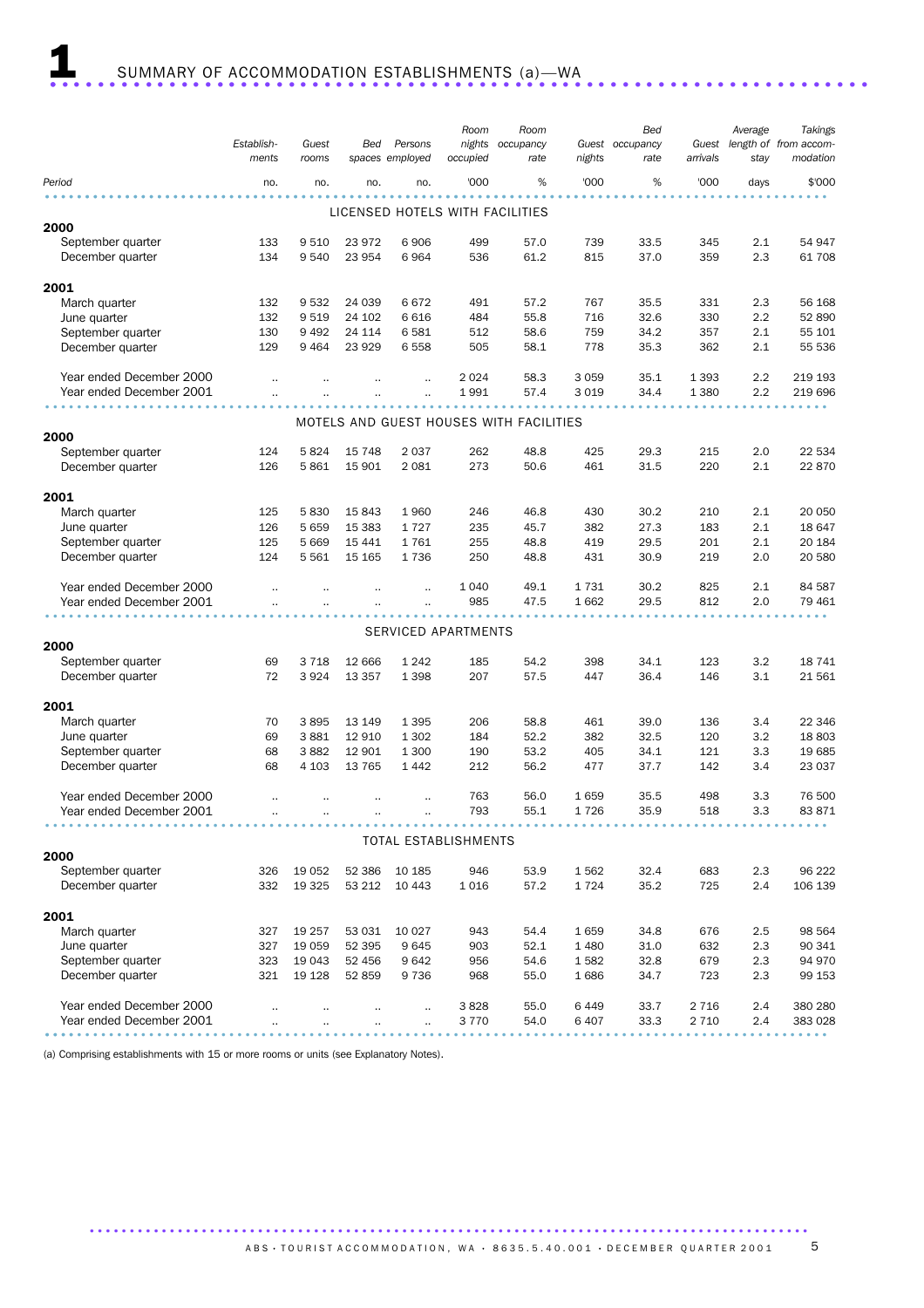# STAR GRADING ......................................

|                          | Licensed    | Motels    |                             |                                                  |      |         |                |         |         |
|--------------------------|-------------|-----------|-----------------------------|--------------------------------------------------|------|---------|----------------|---------|---------|
|                          | hotels with | and guest | Serviced                    | 1 and                                            |      |         |                |         |         |
| Period                   | facilities  | houses    | apartments                  | Ungraded                                         | 2    | 3       | $\overline{4}$ | 5       | Total   |
|                          |             |           |                             | ESTABLISHMENTS, CAPACITY AND EMPLOYMENT (number) |      |         |                |         |         |
| December quarter 2000    |             |           |                             |                                                  |      |         |                |         |         |
| Establishments           | 134         | 126       | 72                          | 90                                               | 22   | 135     | 70             | 15      | 332     |
| Guest rooms              | 9 5 4 0     | 5861      | 3924                        | 2 9 0 0                                          | 753  | 7 4 3 0 | 5 6 3 5        | 2 607   | 19 3 25 |
| Bed spaces               | 23 954      | 15 901    | 13 3 5 7                    | 7 2 3 8                                          | 1890 | 20 532  | 16 450         | 7 1 0 2 | 53 212  |
| Persons employed         | 6964        | 2 0 8 1   | 1 3 9 8                     | 1 4 9 2                                          | 363  | 2865    | 2923           | 2800    | 10 4 43 |
| December quarter 2001    |             |           |                             |                                                  |      |         |                |         |         |
| Establishments           | 129         | 124       | 68                          | 79                                               | 22   | 135     | 72             | 13      | 321     |
| Guest rooms              | 9 4 6 4     | 5 5 6 1   | 4 1 0 3                     | 2 5 5 4                                          | 683  | 7 4 2 3 | 5838           | 2 6 3 0 | 19 1 28 |
| Bed spaces               | 23 929      | 15 165    | 13 765                      | 6426                                             | 1755 | 20 549  | 17 061         | 7 0 6 8 | 52 859  |
| Persons employed         | 6 5 5 8     | 1736      | 1 4 4 2                     | 1 2 9 8                                          | 350  | 2804    | 2939           | 2 3 4 5 | 9736    |
|                          |             |           |                             |                                                  |      |         |                |         |         |
|                          |             |           | ROOM NIGHTS OCCUPIED ('000) |                                                  |      |         |                |         |         |
| 2000<br>December quarter | 535.9       | 272.6     | 207.5                       | 102.3                                            | 28.9 | 360.9   | 341.2          | 182.7   | 1016.0  |
|                          |             |           |                             |                                                  |      |         |                |         |         |
| 2001                     |             |           |                             |                                                  |      |         |                |         |         |
| October                  | 178.1       | 90.4      | 73.4                        | 33.7                                             | 10.2 | 126.0   | 118.7          | 53.2    | 341.8   |
| November                 | 168.5       | 82.5      | 68.1                        | 31.0                                             | 9.2  | 112.2   | 115.3          | 51.4    | 319.1   |
| December                 | 158.8       | 77.1      | 70.7                        | 29.0                                             | 8.9  | 108.2   | 107.3          | 53.1    | 306.6   |
| December quarter         | 505.4       | 249.9     | 212.2                       | 93.7                                             | 28.4 | 346.4   | 341.3          | 157.7   | 967.5   |
|                          |             |           |                             |                                                  |      |         |                |         |         |
| 2000                     |             |           | ROOM OCCUPANCY RATES (%)    |                                                  |      |         |                |         |         |
| December quarter         | 61.2        | 50.6      | 57.5                        | 38.6                                             | 41.7 | 52.8    | 65.9           | 76.2    | 57.2    |
| 2001                     |             |           |                             |                                                  |      |         |                |         |         |
| October                  | 60.7        | 52.4      | 57.7                        | 42.6                                             | 48.3 | 54.7    | 65.6           | 65.3    | 57.6    |
| November                 | 59.4        | 49.4      | 55.3                        | 40.4                                             | 45.1 | 50.4    | 65.8           | 65.1    | 55.6    |
| December                 | 54.1        | 44.7      | 55.6                        | 36.7                                             | 42.1 | 47.0    | 59.3           | 65.1    | 51.7    |
|                          |             |           |                             |                                                  |      |         |                |         |         |
| December quarter         | 58.1        | 48.8      | 56.2                        | 39.9                                             | 45.2 | 50.7    | 63.5           | 65.2    | 55.0    |
|                          |             |           | GUEST NIGHTS ('000)         |                                                  |      |         |                |         |         |
| 2000                     |             |           |                             |                                                  |      |         |                |         |         |
| December quarter         | 815.4       | 461.2     | 447.3                       | 162.3                                            | 47.0 | 618.9   | 586.4          | 309.3   | 1723.9  |
| 2001                     |             |           |                             |                                                  |      |         |                |         |         |
| October                  | 268.4       | 154.3     | 162.7                       | 53.6                                             | 17.4 | 219.4   | 204.3          | 90.7    | 585.3   |
| November                 | 248.2       | 136.2     | 143.2                       | 45.5                                             | 14.0 | 192.5   | 189.6          | 86.0    | 527.6   |
| December                 | 261.1       | 140.3     | 171.6                       | 49.5                                             | 15.2 | 202.9   | 204.6          | 100.8   | 573.0   |
| December quarter         | 777.7       | 430.7     | 477.5                       | 148.6                                            | 46.7 | 614.7   | 598.5          | 277.5   | 1685.9  |
|                          |             |           |                             |                                                  |      |         |                |         |         |
|                          |             |           | BED OCCUPANCY RATES (%)     |                                                  |      |         |                |         |         |
| 2000                     |             |           |                             |                                                  |      |         |                |         |         |
| December quarter         | 37.0        | 31.5      | 36.4                        | 24.5                                             | 27.0 | 32.8    | 38.8           | 47.3    | 35.2    |
| 2001                     |             |           |                             |                                                  |      |         |                |         |         |
| October                  | 36.2        | 32.8      | 38.1                        | 26.9                                             | 32.0 | 34.4    | 38.6           | 41.4    | 35.7    |
| November                 | 34.6        | 29.9      | 34.7                        | 23.6                                             | 26.6 | 31.2    | 37.0           | 40.6    | 33.3    |
| December                 | 35.2        | 29.8      | 40.2                        | 24.8                                             | 28.0 | 31.8    | 38.7           | 46.0    | 35.0    |
| December quarter         | 35.3        | 30.9      | 37.7                        | 25.1                                             | 28.9 | 32.5    | 38.1           | 42.7    | 34.7    |
|                          |             |           |                             |                                                  |      |         |                |         |         |

(a) Comprising establishments with 15 or more rooms or units (see Explanatory Notes).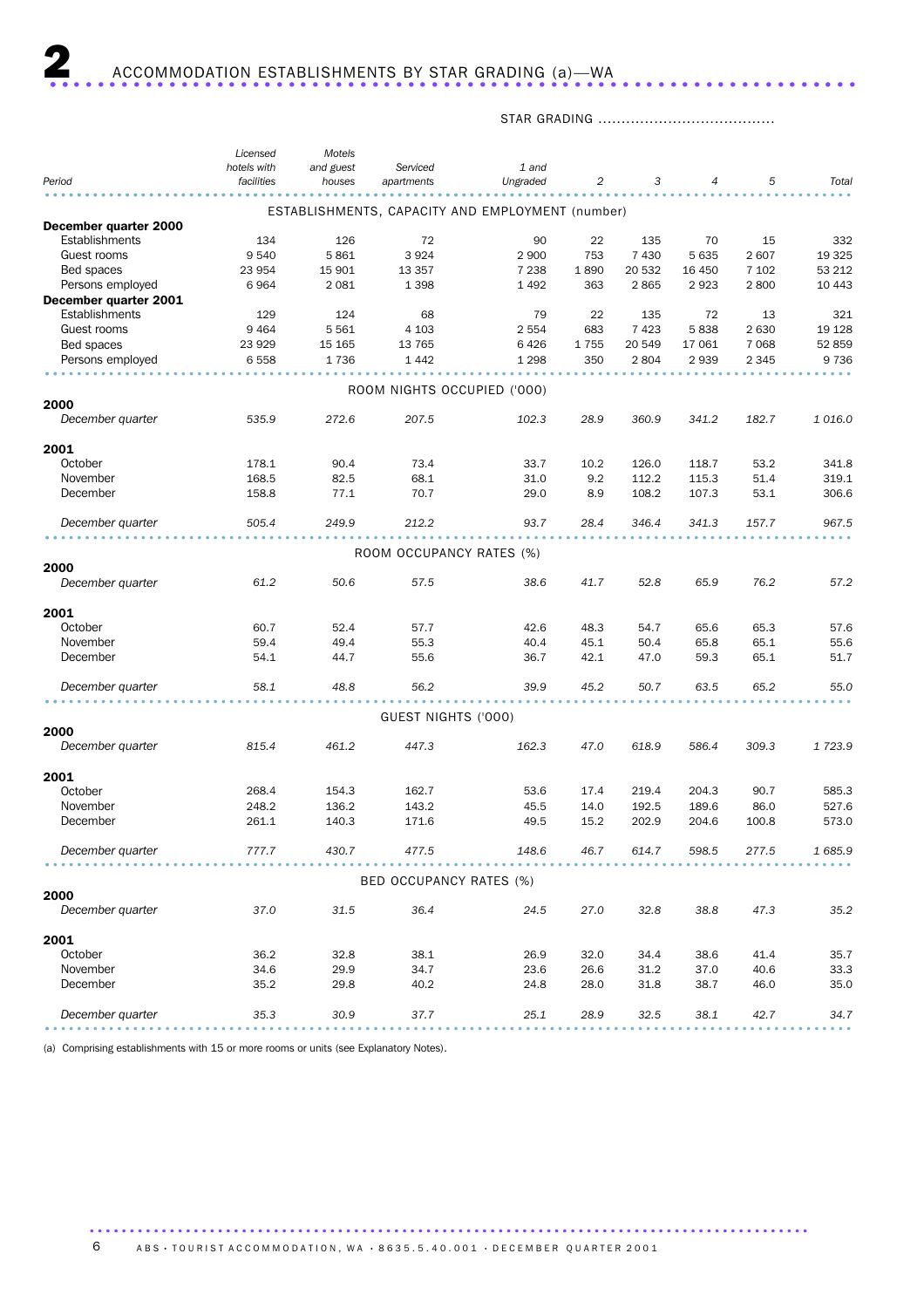## STAR GRADING ......................................

|                  | Licensed    | Motels    |                               |                                               |                |         |                |         |         |
|------------------|-------------|-----------|-------------------------------|-----------------------------------------------|----------------|---------|----------------|---------|---------|
|                  | hotels with | and guest | Serviced                      | 1 and                                         |                |         |                |         |         |
| Period           | facilities  | houses    | apartments                    | Ungraded                                      | $\overline{c}$ | 3       | $\overline{4}$ | 5       | Total   |
|                  |             |           | GUEST ARRIVALS ('000)         |                                               |                |         |                |         |         |
| 2000             |             |           |                               |                                               |                |         |                |         |         |
| December quarter | 358.8       | 220.1     | 145.8                         | 76.3                                          | 22.0           | 296.8   | 222.9          | 106.7   | 724.8   |
| 2001             |             |           |                               |                                               |                |         |                |         |         |
| October          | 124.4       | 78.9      | 48.6                          | 23.7                                          | 9.1            | 105.5   | 82.0           | 31.5    | 251.9   |
| November         | 116.4       | 68.2      | 44.1                          | 20.6                                          | 7.3            | 92.0    | 76.8           | 32.0    | 228.7   |
| December         | 121.6       | 71.6      | 49.4                          | 20.7                                          | 8.0            | 98.3    | 79.1           | 36.5    | 242.6   |
| December quarter | 362.4       | 218.7     | 142.1                         | 65.0                                          | 24.4           | 295.9   | 237.9          | 100.0   | 723.2   |
|                  |             |           | AVERAGE LENGTH OF STAY (days) |                                               |                |         |                |         |         |
| 2000             |             |           |                               |                                               |                |         |                |         |         |
| December quarter | 2.3         | 2.1       | 3.1                           | 2.1                                           | 2.1            | 2.1     | 2.6            | 2.9     | 2.4     |
| 2001             |             |           |                               |                                               |                |         |                |         |         |
| December quarter | 2.1         | 2.0       | 3.4                           | 2.3                                           | 1.9            | 2.1     | 2.5            | 2.8     | 2.3     |
|                  |             |           |                               | TAKINGS FROM ACCOMMODATION (\$'000)           |                |         |                |         |         |
| 2000             |             |           |                               |                                               |                |         |                |         |         |
| December quarter | 61 708      | 22 870    | 21 561                        | 6504                                          | 2066           | 29 197  | 40 254         | 28 118  | 106 139 |
| 2001             |             |           |                               |                                               |                |         |                |         |         |
| October          | 19 695      | 7 5 1 0   | 7848                          | 2 3 6 8                                       | 830            | 10 4 84 | 13 695         | 7675    | 35 053  |
| November         | 18 4 45     | 6628      | 7 0 5 8                       | 2 0 5 1                                       | 711            | 9 1 2 0 | 12873          | 7 3 7 5 | 32 131  |
| December         | 17 397      | 6443      | 8 1 3 0                       | 2 0 5 1                                       | 696            | 9 1 7 7 | 12 209         | 7838    | 31970   |
| December quarter | 55 536      | 20 580    | 23 037                        | 6470                                          | 2 2 3 7        | 28 780  | 38 777         | 22 888  | 99 153  |
|                  |             |           |                               | AVERAGE TAKINGS PER ROOM NIGHT OCCUPIED (\$)  |                |         |                |         |         |
| 2000             |             |           |                               |                                               |                |         |                |         |         |
| December quarter | 115.1       | 83.9      | 103.9                         | 63.6                                          | 71.6           | 80.9    | 118.0          | 153.9   | 104.5   |
| 2001             |             |           |                               |                                               |                |         |                |         |         |
| October          | 110.6       | 83.1      | 107.0                         | 70.3                                          | 81.1           | 83.2    | 115.4          | 144.1   | 102.5   |
| November         | 109.4       | 80.4      | 103.6                         | 66.2                                          | 76.9           | 81.3    | 111.7          | 143.6   | 100.7   |
| December         | 109.6       | 83.6      | 115.0                         | 70.6                                          | 78.1           | 84.8    | 113.7          | 147.6   | 104.3   |
| December quarter | 109.9       | 82.3      | 108.6                         | 69.0                                          | 78.8           | 83.1    | 113.6          | 145.1   | 102.5   |
|                  |             |           |                               | AVERAGE TAKINGS PER AVAILABLE ROOM NIGHT (\$) |                |         |                |         |         |
| 2000             |             |           |                               |                                               |                |         |                |         |         |
| December quarter | 70.5        | 42.5      | 59.7                          | 24.6                                          | 29.8           | 42.7    | 77.7           | 117.2   | 59.8    |
| 2001             |             |           |                               |                                               |                |         |                |         |         |
| October          | 67.1        | 43.6      | 61.7                          | 29.9                                          | 39.2           | 45.6    | 75.7           | 94.1    | 59.1    |
| November         | 65.0        | 39.7      | 57.3                          | 26.8                                          | 34.7           | 41.0    | 73.5           | 93.5    | 56.0    |
| December         | 59.3        | 37.4      | 63.9                          | 25.9                                          | 32.9           | 39.9    | 67.5           | 96.1    | 53.9    |
| December quarter | 63.8        | 40.2      | 61.0                          | 27.5                                          | 35.6           | 42.1    | 72.2           | 94.6    | 56.3    |
|                  |             |           |                               |                                               |                |         |                |         |         |

(a) Comprising establishments with 15 or more rooms or units (see Explanatory Notes).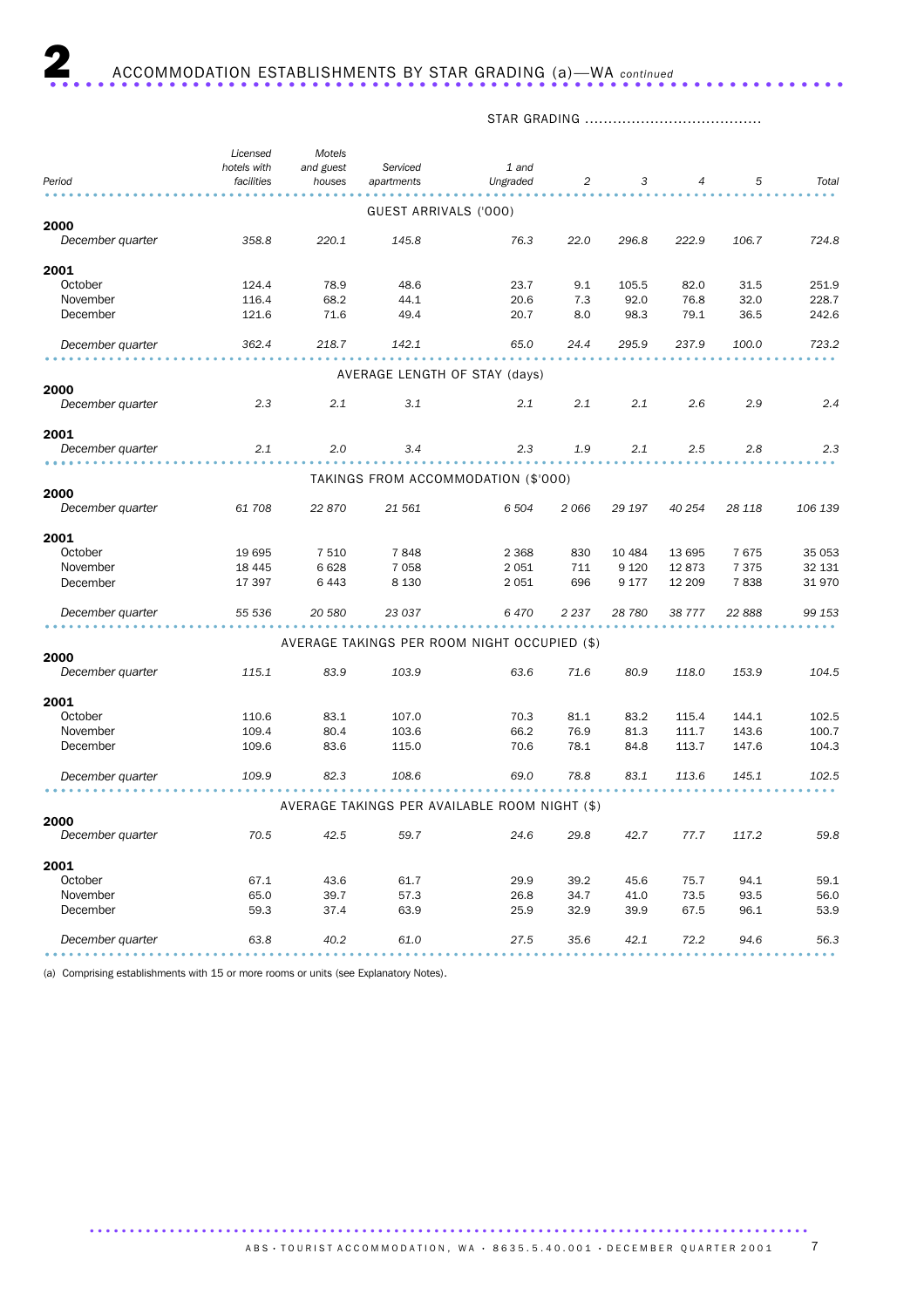..................................................................

STAR GRADING ..................................................

|                       | Licensed       | Motels    |                                         |                               |      |             |         |           |          |                                                                                                       |
|-----------------------|----------------|-----------|-----------------------------------------|-------------------------------|------|-------------|---------|-----------|----------|-------------------------------------------------------------------------------------------------------|
|                       | hotels with    | and guest | Serviced                                |                               |      |             |         |           |          |                                                                                                       |
| Period                | facilities     |           | houses apartments                       | 1                             | 2    | 3           | 4       | 5         | Ungraded | Total                                                                                                 |
|                       |                |           | ESTABLISHMENTS, CAPACITY AND EMPLOYMENT |                               |      |             |         |           |          |                                                                                                       |
| December quarter 2000 |                |           |                                         |                               |      |             |         |           |          |                                                                                                       |
| Establishments        | 43             | 31        | 30                                      | $\overline{\phantom{0}}$      | 4    | 45          | 28      | 9         | 18       | 104                                                                                                   |
| Guest rooms           | 5 7 0 7        | 1 7 7 9   | 1899                                    |                               | 85   | 3 1 9 4     | 3 4 0 3 | 2047      | 656      | 9 3 8 5                                                                                               |
| Bed spaces            | 14 3 32        | 4 7 8 5   | 6 600                                   |                               | 215  | 8 7 1 1     | 9600    | 5 4 0 3   | 1788     | 25 717                                                                                                |
| Persons employed      | 4 6 9 2        | 602       | 616                                     |                               | 30   | 1 3 1 9     | 1810    | 2 2 8 2   | 469      | 5910                                                                                                  |
| December quarter 2001 |                |           |                                         |                               |      |             |         |           |          |                                                                                                       |
| Establishments        | 41             | 31        | 28                                      |                               | 4    | 45          | 29      | 8         | 14       | 100                                                                                                   |
| Guest rooms           | 5 7 2 2        | 1745      | 1874                                    |                               | 87   | 3 1 6 1     | 3525    | 2 0 3 7   | 531      | 9 3 4 1                                                                                               |
| Bed spaces            | 14 500         | 4 7 6 1   | 6462                                    |                               | 213  | 8729        | 9969    | 5 2 8 6   | 1526     | 25 7 23                                                                                               |
| Persons employed      | 4 4 2 7 .0     | 619.0     | 636.0                                   |                               | 22.0 | 1 3 3 5 . 0 | 1907.0  | 2 0 1 2.0 | 406.0    | 5 682.0                                                                                               |
|                       |                |           |                                         |                               |      |             |         |           |          |                                                                                                       |
| 2000                  |                |           | ROOM NIGHTS OCCUPIED ('000)             |                               |      |             |         |           |          |                                                                                                       |
| December quarter      | 397.0          | 92.1      | 117.9                                   |                               | 4.6  | 187.1       | 235.7   | 154.1     | 25.4     | 607.0                                                                                                 |
|                       |                |           |                                         |                               |      |             |         |           |          |                                                                                                       |
| 2001<br>October       |                | 29.1      | 38.8                                    |                               | 1.4  | 57.4        | 78.8    | 44.8      | 6.9      | 189.2                                                                                                 |
| November              | 121.3<br>118.9 | 27.9      | 36.6                                    |                               | 1.2  | 54.1        | 78.4    | 43.4      | 6.2      | 183.4                                                                                                 |
| December              | 115.8          | 27.8      | 38.1                                    |                               | 1.2  | 55.0        | 74.7    | 44.8      | 6.1      | 181.8                                                                                                 |
|                       |                |           |                                         |                               |      |             |         |           |          |                                                                                                       |
| December quarter      | 356.0          | 84.8      | 113.5                                   |                               | 3.8  | 166.4       | 231.9   | 133.0     | 19.1     | 554.3                                                                                                 |
|                       |                |           |                                         | ROOM OCCUPANCY RATES (%)      |      |             |         |           |          |                                                                                                       |
| 2000                  |                |           |                                         |                               |      |             |         |           |          |                                                                                                       |
| December quarter      | 75.6           | 56.3      | 67.5                                    |                               | 59.4 | 63.7        | 75.3    | 81.8      | 42.1     | 70.3                                                                                                  |
| 2001                  |                |           |                                         |                               |      |             |         |           |          |                                                                                                       |
| October               | 68.4           | 53.8      | 66.8                                    |                               | 50.4 | 58.5        | 72.1    | 71.0      | 41.8     | 65.3                                                                                                  |
| November              | 69.3           | 53.2      | 65.1                                    |                               | 46.6 | 57.1        | 74.1    | 71.1      | 38.9     | 65.4                                                                                                  |
| December              | 65.3           | 51.4      | 65.6                                    |                               | 46.2 | 56.1        | 68.4    | 70.9      | 36.8     | 62.8                                                                                                  |
|                       |                |           |                                         |                               |      |             |         |           |          |                                                                                                       |
| December quarter      | 67.6           | 52.8      | 65.9                                    |                               | 47.7 | 57.2        | 71.5    | 71.0      | 39.2     | 64.5                                                                                                  |
|                       |                |           |                                         | GUEST NIGHTS ('000)           |      |             |         |           |          |                                                                                                       |
| 2000                  |                |           |                                         |                               |      |             |         |           |          |                                                                                                       |
| December quarter      | 607.3          | 161.1     | 245.9                                   |                               | 7.3  | 332.5       | 399.3   | 233.8     | 41.3     | 1014.3                                                                                                |
| 2001                  |                |           |                                         |                               |      |             |         |           |          |                                                                                                       |
| October               | 183.6          | 51.0      | 82.7                                    |                               | 2.5  | 103.7       | 130.8   | 68.3      | 11.9     | 317.2                                                                                                 |
| November              | 176.9          | 46.9      | 75.1                                    |                               | 2.0  | 95.2        | 125.5   | 65.8      | 10.6     | 299.0                                                                                                 |
| December              | 194.0          | 50.6      | 87.1                                    | $\overbrace{\phantom{12332}}$ | 2.0  | 105.2       | 137.3   | 76.7      | 10.5     | 331.7                                                                                                 |
| December quarter      | 554.5          | 148.5     | 244.9                                   |                               | 6.5  | 304.1       | 393.5   | 210.8     | 33.0     | 947.9                                                                                                 |
|                       |                |           |                                         |                               |      |             |         |           |          |                                                                                                       |
|                       |                |           |                                         | BED OCCUPANCY RATES (%)       |      |             |         |           |          |                                                                                                       |
| 2000                  |                |           |                                         |                               |      |             |         |           |          |                                                                                                       |
| December quarter      | 46.1           | 36.6      | 40.5                                    |                               | 36.9 | 41.5        | 45.2    | 47.0      | 25.1     | 42.9                                                                                                  |
| 2001                  |                |           |                                         |                               |      |             |         |           |          |                                                                                                       |
| October               | 40.8           | 34.5      | 41.3                                    |                               | 38.3 | 38.3        | 42.3    | 41.7      | 25.2     | 39.8                                                                                                  |
| November              | 40.7           | 32.9      | 38.8                                    |                               | 30.6 | 36.4        | 41.9    | 41.5      | 23.1     | 38.7                                                                                                  |
| December              | 43.2           | 34.3      | 43.5                                    |                               | 30.5 | 38.9        | 44.4    | 46.8      | 22.2     | 41.6                                                                                                  |
| December quarter      | 41.6           | 33.9      | 41.2                                    |                               | 33.2 | 37.9        | 42.9    | 43.3      | 23.5     | 40.1                                                                                                  |
|                       |                |           |                                         |                               |      |             |         |           |          | $\begin{array}{cccccccccccccc} \bullet & \bullet & \bullet & \bullet & \bullet & \bullet \end{array}$ |

(a) Comprising establishments with 15 or more rooms or units (see Explanatory Notes).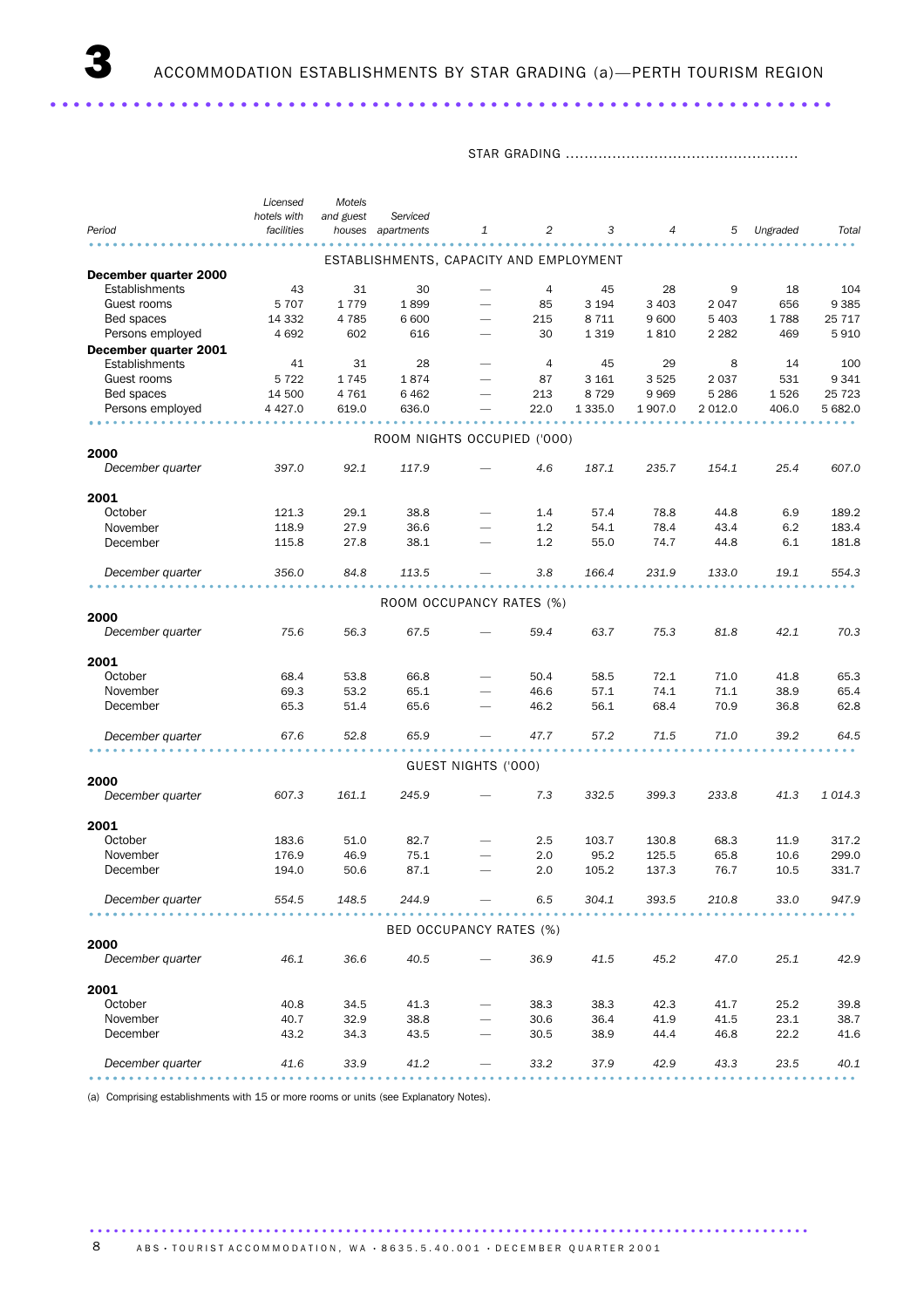STAR GRADING ...................................................

| Period           | Licensed<br>hotels with<br>facilities | Motels<br>and guest | Serviced<br>houses apartments | 1                                             | $\overline{2}$ | 3        | $\overline{4}$ | 5        | Ungraded | Total    |
|------------------|---------------------------------------|---------------------|-------------------------------|-----------------------------------------------|----------------|----------|----------------|----------|----------|----------|
|                  |                                       |                     |                               |                                               |                |          |                |          |          |          |
|                  |                                       |                     |                               | GUEST ARRIVALS ('000)                         |                |          |                |          |          |          |
| 2000             |                                       |                     |                               |                                               |                |          |                |          |          |          |
| December quarter | 245.7                                 | 65.8                | 73.8                          |                                               | 2.3            | 137.8    | 141.5          | 84.4     | 19.3     | 385.3    |
| 2001             |                                       |                     |                               |                                               |                |          |                |          |          |          |
| October          | 80.3                                  | 21.2                | 21.1                          |                                               | 1.1            | 43.2     | 48.2           | 24.2     | 5.9      | 122.6    |
| November         | 79.7                                  | 18.6                | 19.4                          |                                               | 0.8            | 39.7     | 47.4           | 24.5     | 5.2      | 117.7    |
| December         | 86.0                                  | 20.1                | 22.0                          |                                               | 0.7            | 43.9     | 49.7           | 28.4     | 5.5      | 128.1    |
| December quarter | 246.1                                 | 59.9                | 62.5                          |                                               | 2.5            | 126.8    | 145.3          | 77.1     | 16.7     | 368.5    |
|                  |                                       |                     |                               | AVERAGE LENGTH OF STAY (days)                 |                |          |                |          |          |          |
| 2000             |                                       |                     |                               |                                               |                |          |                |          |          |          |
| December quarter | 2.5                                   | 2.4                 | 3.3                           |                                               | 3.2            | 2.4      | 2.8            | 2.8      | 2.1      | 2.6      |
| 2001             |                                       |                     |                               |                                               |                |          |                |          |          |          |
| December quarter | 2.3                                   | 2.5                 | 3.9                           |                                               | 2.6            | 2.4      | 2.7            | 2.7      | 2.0      | 2.6      |
|                  |                                       |                     |                               | TAKINGS FROM ACCOMMODATION (\$'000)           |                |          |                |          |          |          |
| 2000             |                                       |                     |                               |                                               |                |          |                |          |          |          |
| December quarter | 49 779                                | 7 2 3 8             | 12 510                        |                                               | 249            | 15 2 82  | 28 754         | 23 597   | 1647     | 69 528   |
| 2001             |                                       |                     |                               |                                               |                |          |                |          |          |          |
| October          | 14 661                                | 2 2 9 8             | 4079                          |                                               | 74             | 4 8 6 0  | 9 3 0 4        | 6 3 3 6  | 463      | 21 0 37  |
| November         | 14 255                                | 2 1 6 8             | 3 7 7 3                       |                                               | 59             | 4 4 7 2  | 9054           | 6 1 9 4  | 417      | 20 196   |
| December         | 13 796                                | 2 2 2 6             | 4 2 2 7                       |                                               | 62             | 4831     | 8 5 3 5        | 6 4 0 9  | 413      | 20 249   |
| December quarter | 42 711.0                              | 6 692.0             | 12079.0                       |                                               | 195.0          | 14 163.0 | 26 894.0       | 18 939.0 | 1 292.0  | 61 483.0 |
|                  |                                       |                     |                               | AVERAGE TAKINGS PER ROOM NIGHT OCCUPIED (\$)  |                |          |                |          |          |          |
| 2000             |                                       |                     |                               |                                               |                |          |                |          |          |          |
| December quarter | 125.4                                 | 78.6                | 106.1                         |                                               | 53.6           | 81.7     | 122.0          | 153.1    | 64.8     | 114.5    |
| 2001             |                                       |                     |                               |                                               |                |          |                |          |          |          |
| October          | 120.9                                 | 78.9                | 105.1                         |                                               | 54.7           | 84.7     | 118.1          | 141.4    | 67.2     | 111.2    |
| November         | 119.9                                 | 77.8                | 103.0                         |                                               | 48.2           | 82.6     | 115.5          | 142.6    | 67.2     | 110.1    |
| December         | 119.1                                 | 80.0                | 110.9                         |                                               | 49.5           | 87.9     | 114.2          | 143.1    | 68.1     | 111.4    |
| December quarter | 120.0                                 | 78.9                | 106.4                         |                                               | 50.9           | 85.1     | 116.0          | 142.3    | 67.5     | 110.9    |
|                  |                                       |                     |                               | AVERAGE TAKINGS PER AVAILABLE ROOM NIGHT (\$) |                |          |                |          |          |          |
| 2000             |                                       |                     |                               |                                               |                |          |                |          |          |          |
| December quarter | 94.8                                  | 44.2                | 71.6                          |                                               | 31.8           | 52.0     | 91.8           | 125.3    | 27.3     | 80.5     |
| 2001             |                                       |                     |                               |                                               |                |          |                |          |          |          |
| October          | 82.6                                  | 42.5                | 70.2                          |                                               | 27.6           | 49.6     | 85.1           | 100.3    | 28.1     | 72.7     |
| November         | 83.0                                  | 41.4                | 67.1                          |                                               | 22.4           | 47.2     | 85.6           | 101.4    | 26.2     | 72.1     |
| December         | 77.8                                  | 41.2                | 72.8                          |                                               | 22.8           | 49.3     | 78.1           | 101.5    | 25.1     | 69.9     |
| December quarter | 81.1                                  | 41.7                | 70.1                          |                                               | 24.3           | 48.7     | 82.9           | 101.1    | 26.5     | 71.5     |
|                  |                                       |                     |                               |                                               |                |          |                |          |          |          |

(a) Comprising establishments with 15 or more rooms or units (see Explanatory Notes).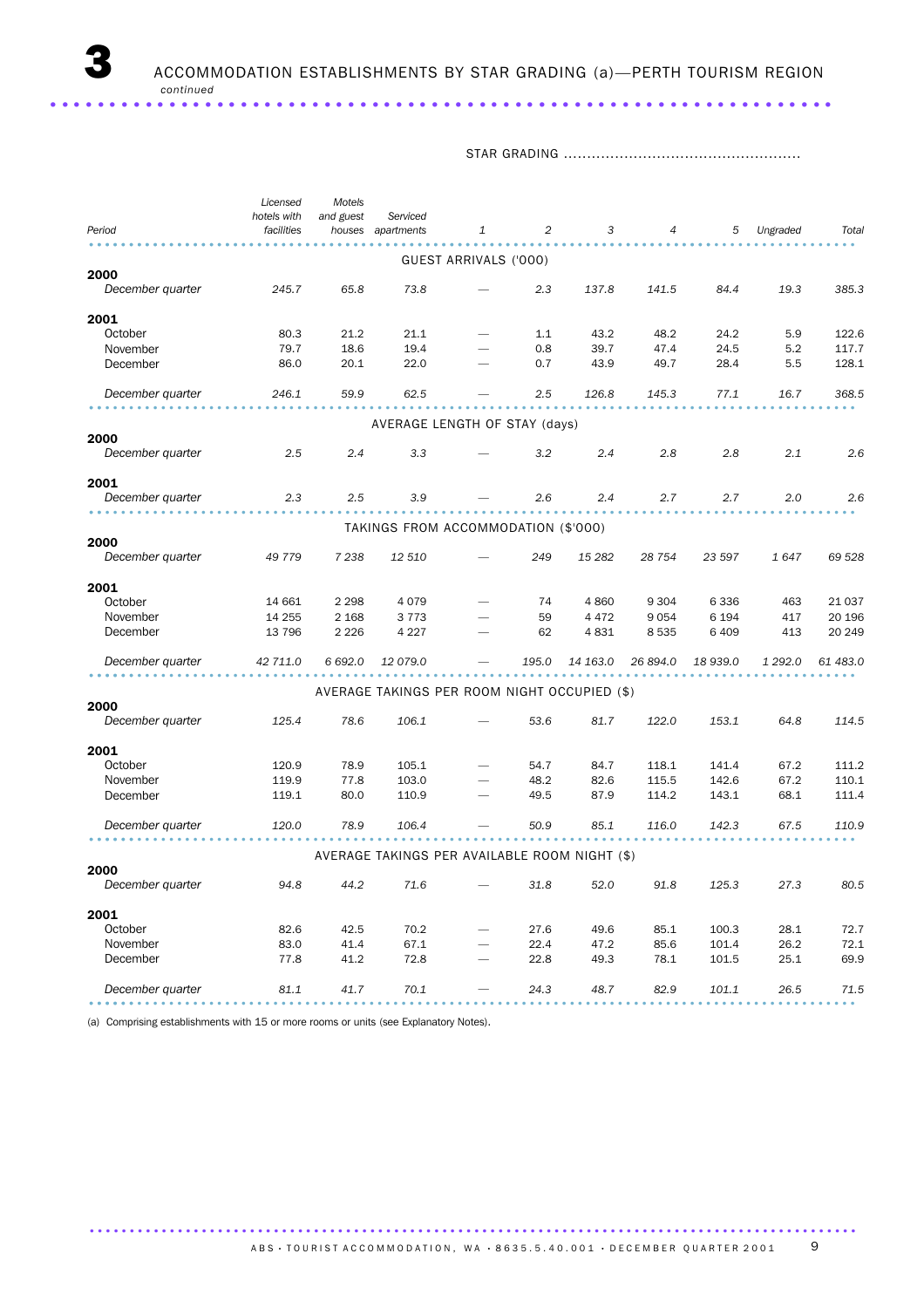#### SOUTH EAST............................... GOLDFIELDS............................. MIDWEST...........................

|                                         | Licensed<br>hotels<br>with | Motels<br>and<br>guest | Serviced<br>apart-                      |       | Licensed<br>hotels<br>with  | Motels<br>and<br>guest | Serviced<br>apart- |         | Licensed<br>hotels<br>with | Motels<br>and<br>guest | Serviced<br>apart- |         |
|-----------------------------------------|----------------------------|------------------------|-----------------------------------------|-------|-----------------------------|------------------------|--------------------|---------|----------------------------|------------------------|--------------------|---------|
| Period                                  | facilities                 | houses                 | ments                                   | Total | facilities                  | houses                 | ments              | Total   | facilities                 | houses                 | ments              | Total   |
|                                         |                            |                        | ESTABLISHMENTS, CAPACITY AND EMPLOYMENT |       |                             |                        |                    |         |                            |                        |                    |         |
| December quarter 2000<br>Establishments | 3                          | 3                      | $\overline{4}$                          | 10    | 12                          | 11                     | $\overline{2}$     | 25      | 13                         | 8                      | 4                  | 25      |
| Guest rooms                             | n.p.                       | 148                    | n.p.                                    | 279   | 456                         | n.p.                   | n.p.               | 1 0 6 3 | 452                        | 265                    | 152                | 869     |
| Bed spaces                              | n.p.                       | 409                    | n.p.                                    | 824   | 1056                        | n.p.                   | n.p.               | 2 7 7 5 | 1038                       | 739                    | 520                | 2 297   |
| Persons employed                        | n.p.                       | 38                     | n.p.                                    | 127   | 233                         | n.p.                   | n.p.               | 441     | 240                        | 95                     | 30                 | 365     |
| December quarter 2001<br>Establishments | 3                          | 3                      | 4                                       | 10    | 11                          | 11                     | 1                  | 23      | 13                         | 8                      | 4                  | 25      |
| Guest rooms                             | n.p.                       | 149                    | n.p.                                    | 298   | n.p.                        | 562                    | n.p.               | 1 0 3 9 | 451                        | 264                    | 153                | 868     |
| Bed spaces                              | n.p.                       | 415                    | n.p.                                    | 903   | n.p.                        | 1600                   | n.p.               | 2 7 6 3 | 1 0 8 9                    | 777                    | 512                | 2 3 7 8 |
| Persons employed                        | n.p.                       | 39                     | n.p.                                    | 135   | n.p.                        | 162                    | n.p.               | 422     | 221                        | 86                     | 43                 | 350     |
|                                         |                            |                        |                                         |       |                             |                        |                    |         |                            |                        |                    |         |
| 2000                                    |                            |                        |                                         |       | ROOM NIGHTS OCCUPIED ('000) |                        |                    |         |                            |                        |                    |         |
| December quarter                        | n.p.                       | 8.6                    | n.p.                                    | 15.8  | 14.6                        | n.p.                   | n.p.               | 42.2    | 14.3                       | 9.2                    | 7.8                | 31.4    |
| 2001                                    |                            |                        |                                         |       |                             |                        |                    |         |                            |                        |                    |         |
| October                                 | n.p.                       | 3.0                    | n.p.                                    | 5.7   | n.p.                        | 9.7                    | n.p.               | 17.8    | 6.1                        | 4.0                    | 3.3                | 13.4    |
| November                                | n.p.                       | 2.8                    | n.p.                                    | 4.8   | n.p.                        | 7.9                    | n.p.               | 14.9    | 5.6                        | 3.7                    | 3.1                | 12.3    |
| December                                | n.p.                       | 2.3                    | n.p.                                    | 4.6   | n.p.                        | 6.4                    | n.p.               | 11.6    | 4.4                        | 2.7                    | 2.8                | 10.0    |
| December quarter                        | n.p.                       | 8.1                    | n.p.                                    | 15.2  | n.p.                        | 24.0                   | n.p.               | 44.4    | 16.1                       | 10.4                   | 9.1                | 35.7    |
|                                         |                            |                        |                                         |       | ROOM OCCUPANCY RATES (%)    |                        |                    |         |                            |                        |                    |         |
| 2000                                    |                            |                        |                                         |       |                             |                        |                    |         |                            |                        |                    |         |
| December quarter                        | n.p.                       | 62.9                   | n.p.                                    | 61.5  | 36.6                        | n.p.                   | n.p.               | 44.0    | 34.5                       | 37.7                   | 55.9               | 39.2    |
| 2001                                    |                            |                        |                                         |       |                             |                        |                    |         |                            |                        |                    |         |
| October                                 | n.p.                       | 65.8                   | n.p.                                    | 62.2  | n.p.                        | 55.7                   | n.p.               | 55.3    | 43.7                       | 49.4                   | 68.9               | 49.9    |
| November                                | n.p.                       | 61.7                   | n.p.                                    | 53.8  | n.p.                        | 46.8                   | n.p.               | 48.0    | 41.2                       | 46.1                   | 66.6               | 47.2    |
| December                                | n.p.                       | 49.1                   | n.p.                                    | 50.1  | n.p.                        | 36.7                   | n.p.               | 36.1    | 31.8                       | 33.0                   | 59.4               | 37.0    |
| December quarter                        | n.p.                       | 58.8                   | n.p.                                    | 55.4  | n.p.                        | 46.4                   | n.p.               | 46.4    | 38.9                       | 42.8                   | 65.0               | 44.7    |
|                                         |                            |                        |                                         |       | GUEST NIGHTS ('000)         |                        |                    |         |                            |                        |                    |         |
| 2000                                    |                            |                        |                                         |       |                             |                        |                    |         |                            |                        |                    |         |
| December quarter                        | n.p.                       | 13.4                   | n.p.                                    | 25.6  | 20.8                        | n.p.                   | n.p.               | 60.0    | 20.4                       | 14.8                   | 17.9               | 53.1    |
| 2001                                    |                            |                        |                                         |       |                             |                        |                    |         |                            |                        |                    |         |
| October                                 | n.p.                       | 5.5                    | n.p.                                    | 10.3  | n.p.                        | 13.8                   | n.p.               | 25.4    | 8.3                        | 6.8                    | 7.7                | 22.8    |
| November                                | n.p.                       | 4.5                    | n.p.                                    | 7.6   | n.p.                        | 10.9                   | n.p.               | 19.7    | 8.6                        | 5.6                    | 6.7                | 21.0    |
| December                                | n.p.                       | 3.9                    | n.p.                                    | 8.7   | n.p.                        | 9.6                    | n.p.               | 17.2    | 6.1                        | 4.8                    | 6.7                | 17.6    |
| December quarter                        | n.p.                       | 13.9                   | n.p.                                    | 26.6  | n.p.                        | 34.4                   | n.p.               | 62.3    | 23.0                       | 17.3                   | 21.1               | 61.4    |
|                                         |                            |                        |                                         |       | BED OCCUPANCY RATES (%)     |                        |                    |         |                            |                        |                    |         |
| 2000                                    |                            |                        |                                         |       |                             |                        |                    |         |                            |                        |                    |         |
| December quarter                        | n.p.                       | 35.7                   | n.p.                                    | 33.8  | 22.0                        | n.p.                   | n.p.               | 23.8    | 21.4                       | 21.7                   | 37.4               | 25.1    |
| 2001                                    |                            |                        |                                         |       |                             |                        |                    |         |                            |                        |                    |         |
| October                                 | n.p.                       | 42.5                   | n.p.                                    | 36.9  | n.p.                        | 27.9                   | n.p.               | 29.7    | 24.6                       | 28.3                   | 48.3               | 30.9    |
| November                                | n.p.                       | 35.9                   | n.p.                                    | 28.1  | n.p.                        | 22.8                   | n.p.               | 23.8    | 26.5                       | 24.2                   | 43.4               | 29.4    |
| December                                | n.p.                       | 30.5                   | n.p.                                    | 30.9  | n.p.                        | 19.4                   | n.p.               | 20.1    | 18.0                       | 20.0                   | 42.5               | 23.9    |
| December quarter                        | n.p.                       | 36.3                   | n.p.                                    | 32.0  | n.p.                        | 23.4                   | n.p.               | 24.5    | 23.0                       | 24.2                   | 44.7               | 28.1    |

(a) Comprising establishments with 15 or more rooms or units (see Explanatory Notes).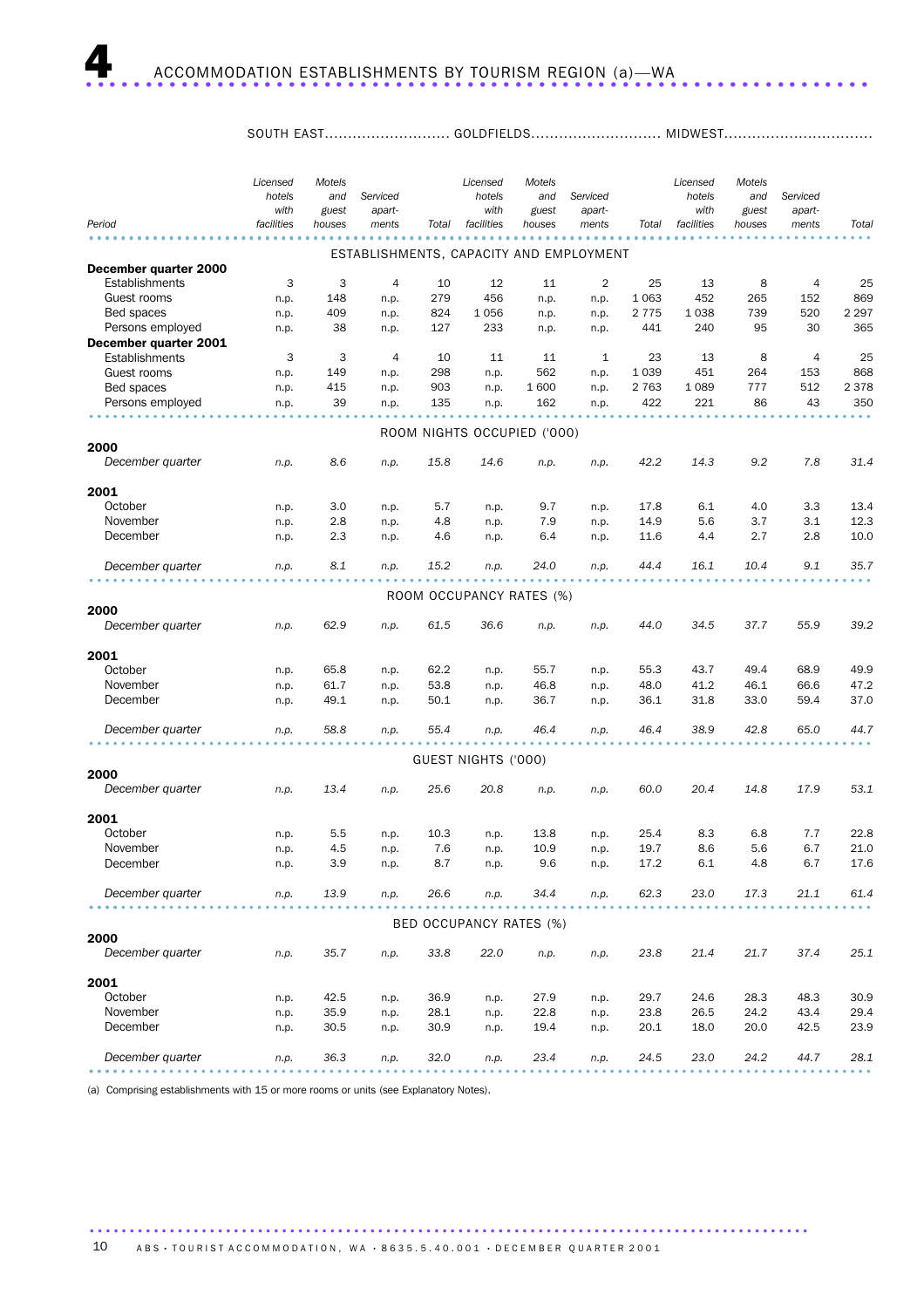SOUTH EAST................................ GOLDFIELDS............................ MIDWEST...........................

| Period           | Licensed<br>hotels<br>with<br>facilities | Motels<br>and<br>guest<br>houses | Serviced<br>apart-<br>ments | Total   | Licensed<br>hotels<br>with<br>facilities | Motels<br>and<br>guest<br>houses | Serviced<br>apart-<br>ments                   | Total   | Licensed<br>hotels<br>with<br>facilities | Motels<br>and<br>guest<br>houses | Serviced<br>apart-<br>ments | Total   |
|------------------|------------------------------------------|----------------------------------|-----------------------------|---------|------------------------------------------|----------------------------------|-----------------------------------------------|---------|------------------------------------------|----------------------------------|-----------------------------|---------|
|                  |                                          |                                  |                             |         |                                          |                                  |                                               |         |                                          |                                  |                             |         |
| 2000             |                                          |                                  |                             |         | GUEST ARRIVALS ('000)                    |                                  |                                               |         |                                          |                                  |                             |         |
| December quarter | n.p.                                     | 5.9                              | n.p.                        | 11.8    | 12.7                                     | n.p.                             | n.p.                                          | 33.2    | 12.5                                     | 10.5                             | 7.2                         | 30.2    |
|                  |                                          |                                  |                             |         |                                          |                                  |                                               |         |                                          |                                  |                             |         |
| 2001<br>October  | n.p.                                     | 2.7                              | n.p.                        | 4.9     | n.p.                                     | 7.0                              | n.p.                                          | 12.6    | 5.1                                      | 4.7                              | 3.6                         | 13.4    |
| November         | n.p.                                     | 1.8                              | n.p.                        | 3.4     | n.p.                                     | 5.3                              | n.p.                                          | 9.8     | 4.6                                      | 3.6                              | 2.7                         | 10.9    |
| December         | n.p.                                     | 1.7                              | n.p.                        | 3.5     | n.p.                                     | 5.5                              | n.p.                                          | 10.5    | 3.8                                      | 3.2                              | 2.6                         | 9.6     |
| December quarter | n.p.                                     | 6.3                              | n.p.                        | 11.7    | n.p.                                     | 17.8                             | n.p.                                          | 32.9    | 13.5                                     | 11.5                             | 8.9                         | 33.9    |
|                  |                                          |                                  |                             |         | AVERAGE LENGTH OF STAY (days)            |                                  |                                               |         |                                          |                                  |                             |         |
| 2000             |                                          |                                  |                             |         |                                          |                                  |                                               |         |                                          |                                  |                             |         |
| December quarter | n.p.                                     | 2.3                              | n.p.                        | 2.2     | 1.6                                      | n.p.                             | n.p.                                          | 1.8     | 1.6                                      | 1.4                              | 2.5                         | 1.8     |
| 2001             |                                          |                                  |                             |         |                                          |                                  |                                               |         |                                          |                                  |                             |         |
| December quarter | n.p.                                     | 2.2                              | n.p.                        | 2.3     | n.p.                                     | 1.9                              | n.p.                                          | 1.9     | 1.7                                      | 1.5                              | 2.4                         | 1.8     |
|                  |                                          |                                  |                             |         | TAKINGS FROM ACCOMMODATION (\$'000)      |                                  |                                               |         |                                          |                                  |                             |         |
| 2000             |                                          |                                  |                             |         |                                          |                                  |                                               |         |                                          |                                  |                             |         |
| December quarter | n.p.                                     | 662                              | n.p.                        | 1 1 2 3 | 1 3 6 0                                  | n.p.                             | n.p.                                          | 3 9 4 0 | 1056                                     | 740                              | 581                         | 2377    |
| 2001             |                                          |                                  |                             |         |                                          |                                  |                                               |         |                                          |                                  |                             |         |
| October          | n.p.                                     | 215                              | n.p.                        | 405     | n.p.                                     | 981                              | n.p.                                          | 1715    | 477                                      | 316                              | 258                         | 1 0 5 0 |
| November         | n.p.                                     | 178                              | n.p.                        | 325     | n.p.                                     | 752                              | n.p.                                          | 1 3 3 2 | 466                                      | 279                              | 218                         | 962     |
| December         | n.p.                                     | 169                              | n.p.                        | 333     | n.p.                                     | 616                              | n.p.                                          | 1 0 5 3 | 337                                      | 207                              | 207                         | 751     |
| December quarter | n.p.                                     | 562                              | n.p.                        | 1 0 6 3 | n.p.                                     | 2 3 4 9                          | n.p.                                          | 4 100   | 1 2 8 0                                  | 801                              | 682                         | 2 7 6 4 |
|                  |                                          |                                  |                             |         |                                          |                                  | AVERAGE TAKINGS PER ROOM NIGHT OCCUPIED (\$)  |         |                                          |                                  |                             |         |
| 2000             |                                          |                                  |                             |         |                                          |                                  |                                               |         |                                          |                                  |                             |         |
| December quarter | n.p.                                     | 77.4                             | n.p.                        | 71.2    | 93.1                                     | n.p.                             | n.p.                                          | 93.4    | 73.6                                     | 80.5                             | 74.3                        | 75.8    |
| 2001             |                                          |                                  |                             |         |                                          |                                  |                                               |         |                                          |                                  |                             |         |
| October          | n.p.                                     | 70.9                             | n.p.                        | 70.5    | n.p.                                     | 101.1                            | n.p.                                          | 96.3    | 78.2                                     | 78.1                             | 78.8                        | 78.3    |
| November         | n.p.                                     | 64.4                             | n.p.                        | 67.5    | n.p.                                     | 95.2                             | n.p.                                          | 89.1    | 83.5                                     | 76.4                             | 71.3                        | 78.3    |
| December         | n.p.                                     | 74.4                             | n.p.                        | 72.0    | n.p.                                     | 96.4                             | n.p.                                          | 90.6    | 75.9                                     | 76.5                             | 73.4                        | 75.4    |
| December quarter | n.p.                                     | 69.6                             | n.p.                        | 70.0    | n.p.                                     | 97.9                             | n.p.                                          | 92.4    | 79.4                                     | 77.1                             | 74.6                        | 77.5    |
|                  |                                          |                                  |                             |         |                                          |                                  | AVERAGE TAKINGS PER AVAILABLE ROOM NIGHT (\$) |         |                                          |                                  |                             |         |
| 2000             |                                          |                                  |                             |         |                                          |                                  |                                               |         |                                          |                                  |                             |         |
| December quarter | n.p.                                     | 48.6                             | n.p.                        | 43.8    | 34.1                                     | n.p.                             | n.p.                                          | 41.1    | 25.4                                     | 30.4                             | 41.6                        | 29.7    |
| 2001             |                                          |                                  |                             |         |                                          |                                  |                                               |         |                                          |                                  |                             |         |
| October          | n.p.                                     | 46.7                             | n.p.                        | 43.8    | n.p.                                     | 56.3                             | n.p.                                          | 53.2    | 34.1                                     | 38.6                             | 54.3                        | 39.0    |
| November         | n.p.                                     | 39.7                             | n.p.                        | 36.3    | n.p.                                     | 44.6                             | n.p.                                          | 42.7    | 34.4                                     | 35.2                             | 47.5                        | 37.0    |
| December         | n.p.                                     | 36.5                             | n.p.                        | 36.1    | n.p.                                     | 35.4                             | n.p.                                          | 32.7    | 24.1                                     | 25.3                             | 43.6                        | 27.9    |
| December quarter | n.p.                                     | 41.0                             | n.p.                        | 38.8    | n.p.                                     | 45.4                             | n.p.                                          | 42.9    | 30.8                                     | 33.0                             | 48.5                        | 34.6    |

(a) Comprising establishments with 15 or more rooms or units (see Explanatory Notes).

ABS  $\cdot$  TOURIST ACCOMMODATION, WA  $\cdot$  8635.5.40.001  $\cdot$  DECEMBER QUARTER 2001 11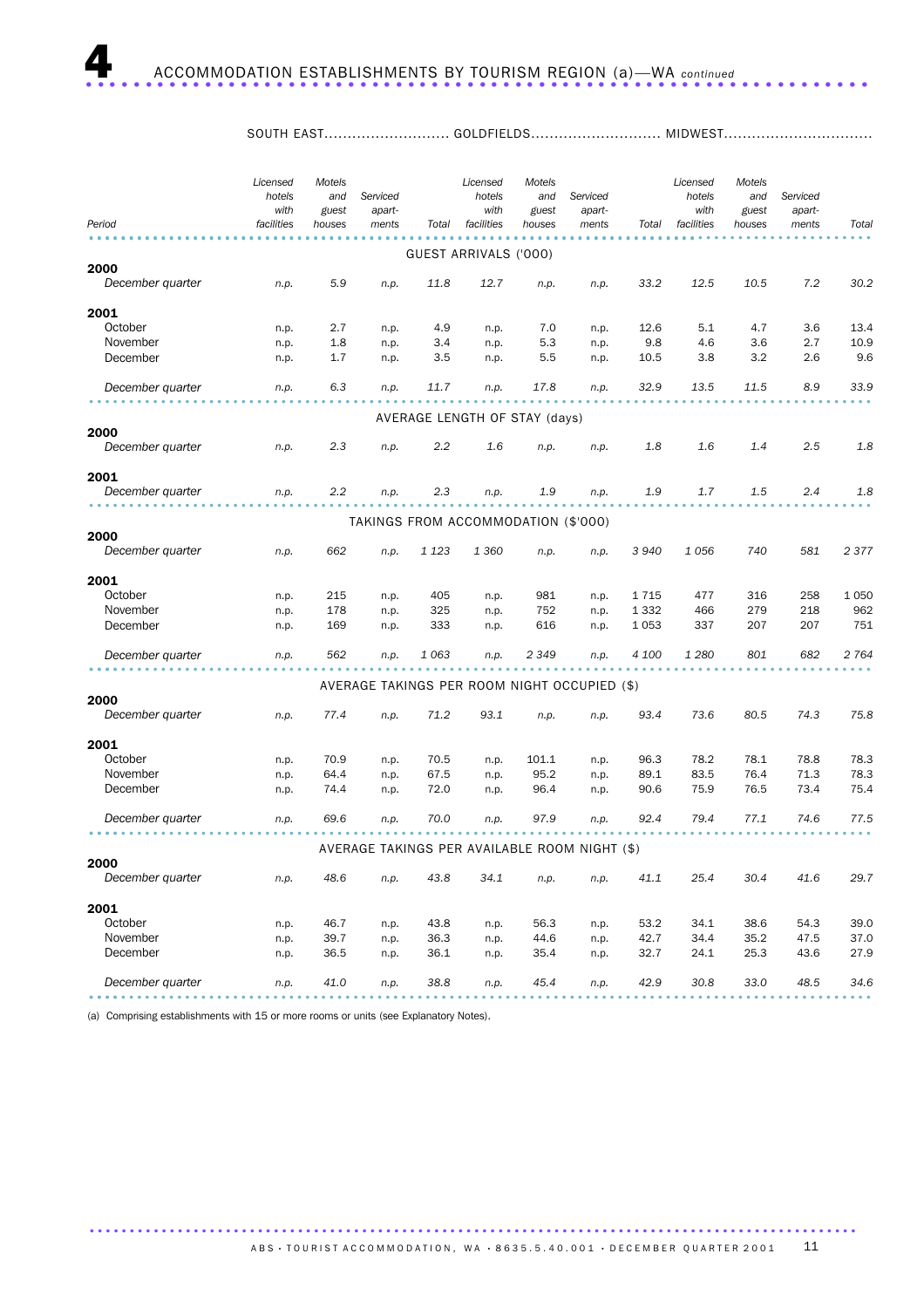|                                         | Licensed<br>hotels<br>with | Motels<br>and<br>guest | Serviced<br>apart-                      |         | Licensed<br>hotels<br>with  | Motels<br>and<br>guest | Serviced<br>apart- |         | Licensed<br>hotels<br>with | Motels<br>and<br>guest | Serviced<br>apart- |         |
|-----------------------------------------|----------------------------|------------------------|-----------------------------------------|---------|-----------------------------|------------------------|--------------------|---------|----------------------------|------------------------|--------------------|---------|
| Period                                  | facilities                 | houses                 | ments                                   | Total   | facilities                  | houses                 | ments              | Total   | facilities                 | houses                 | ments              | Total   |
|                                         |                            |                        | ESTABLISHMENTS, CAPACITY AND EMPLOYMENT |         |                             |                        |                    |         |                            |                        |                    |         |
| December quarter 2000                   |                            |                        |                                         |         |                             |                        |                    |         |                            |                        |                    |         |
| Establishments                          | 6                          | $\overline{4}$         | $\mathbf{1}$                            | 11      | 9                           | $\overline{7}$         | 3                  | 19      | 14                         | 7                      | 7                  | 28      |
| Guest rooms                             | 309                        | n.p.                   | n.p.                                    | 503     | 546                         | n.p.                   | n.p.               | 1425    | 792                        | 431                    | 299                | 1522    |
| Bed spaces                              | 820                        | n.p.                   | n.p.                                    | 1 3 5 6 | 1 2 9 8                     | n.p.                   | n.p.               | 3 0 1 0 | 2 1 4 9                    | 1 0 9 6                | 1088               | 4 3 3 3 |
| Persons employed                        | 118                        | n.p.                   | n.p.                                    | 156     | 312                         | n.p.                   | n.p.               | 448     | 345                        | 360                    | 74                 | 779     |
| December quarter 2001<br>Establishments | 6                          | 3                      | 1                                       | 10      | 9                           | 6                      | 3                  | 18      | 14                         | 6                      | 8                  | 28      |
| Guest rooms                             | 309                        | n.p.                   | n.p.                                    | 480     | 549                         | n.p.                   | n.p.               | 1 3 6 4 | 774                        | 214                    | 565                | 1553    |
| Bed spaces                              | 809                        | n.p.                   | n.p.                                    | 1 2 7 8 | 1 3 2 7                     | n.p.                   | n.p.               | 2854    | 2 1 1 8                    | 554                    | 1828               | 4 500   |
| Persons employed                        | 115                        | n.p.                   | n.p.                                    | 156     | 309                         | n.p.                   | n.p.               | 452     | 334                        | 43                     | 165                | 542     |
|                                         |                            |                        |                                         |         |                             |                        |                    |         |                            |                        |                    |         |
|                                         |                            |                        |                                         |         | ROOM NIGHTS OCCUPIED ('000) |                        |                    |         |                            |                        |                    |         |
| 2000                                    |                            |                        |                                         |         |                             |                        |                    |         |                            |                        |                    |         |
| December quarter                        | 12.9                       | n.p.                   | n.p.                                    | 18.8    | 19.9                        | n.p.                   | n.p.               | 59.7    | 26.3                       | 19.2                   | 14.2               | 59.7    |
| 2001                                    |                            |                        |                                         |         |                             |                        |                    |         |                            |                        |                    |         |
| October                                 | 5.2                        | n.p.                   | n.p.                                    | 7.3     | 10.0                        | n.p.                   | n.p.               | 22.0    | 10.4                       | 2.9                    | 8.1                | 21.5    |
| November                                | 4.4                        | n.p.                   | n.p.                                    | 6.1     | 9.5                         | n.p.                   | n.p.               | 21.0    | 7.4                        | 2.3                    | 7.0                | 16.7    |
| December                                | 3.6                        | n.p.                   | n.p.                                    | 5.2     | 7.8                         | n.p.                   | n.p.               | 17.5    | 5.6                        | 1.5                    | 6.1                | 13.3    |
| December quarter                        | 13.2                       | n.p.                   | n.p.                                    | 18.6    | 27.3                        | n.p.                   | n.p.               | 60.5    | 23.4                       | 6.7                    | 21.3               | 51.5    |
|                                         |                            |                        |                                         |         |                             |                        |                    |         |                            |                        |                    |         |
|                                         |                            |                        |                                         |         | ROOM OCCUPANCY RATES (%)    |                        |                    |         |                            |                        |                    |         |
| 2000                                    |                            |                        |                                         |         |                             |                        |                    |         |                            |                        |                    |         |
| December quarter                        | 45.5                       | n.p.                   | n.p.                                    | 40.5    | 39.7                        | n.p.                   | n.p.               | 45.5    | 36.0                       | 48.5                   | 51.6               | 42.6    |
| 2001                                    |                            |                        |                                         |         |                             |                        |                    |         |                            |                        |                    |         |
| October                                 | 54.4                       | n.p.                   | n.p.                                    | 49.4    | 58.5                        | n.p.                   | n.p.               | 51.9    | 43.3                       | 44.2                   | 46.5               | 44.6    |
| November                                | 47.2                       | n.p.                   | n.p.                                    | 42.5    | 57.4                        | n.p.                   | n.p.               | 51.4    | 31.8                       | 35.9                   | 41.5               | 35.9    |
| December                                | 37.7                       | n.p.                   | n.p.                                    | 34.8    | 46.0                        | n.p.                   | n.p.               | 41.5    | 23.4                       | 22.6                   | 35.1               | 27.5    |
| December quarter                        | 46.4                       | n.p.                   | n.p.                                    | 42.2    | 54.0                        | n.p.                   | n.p.               | 48.2    | 32.9                       | 34.2                   | 41.0               | 36.0    |
|                                         |                            |                        |                                         |         |                             |                        |                    |         |                            |                        |                    |         |
|                                         |                            |                        |                                         |         | GUEST NIGHTS ('000)         |                        |                    |         |                            |                        |                    |         |
| 2000                                    |                            |                        |                                         |         |                             |                        |                    |         |                            |                        |                    |         |
| December quarter                        | 20.5                       | n.p.                   | n.p.                                    | 31.3    | 24.9                        | n.p.                   | n.p.               | 71.2    | 36.7                       | 38.2                   | 29.7               | 104.6   |
| 2001                                    |                            |                        |                                         |         |                             |                        |                    |         |                            |                        |                    |         |
| October                                 | 8.9                        | n.p.                   | n.p.                                    | 12.9    | 12.7                        | n.p.                   | n.p.               | 28.8    | 15.3                       | 5.1                    | 19.1               | 39.5    |
| November                                | 7.2                        | n.p.                   | n.p.                                    | 10.0    | 10.7                        | n.p.                   | n.p.               | 26.4    | 10.2                       | 3.7                    | 15.2               | 29.1    |
| December                                | 6.6                        | n.p.                   | n.p.                                    | 9.2     | 9.5                         | n.p.                   | n.p.               | 23.2    | 8.1                        | 2.6                    | 15.3               | 26.0    |
| December quarter                        | 22.6                       | n.p.                   | n.p.                                    | 32.1    | 32.9                        | n.p.                   | n.p.               | 78.4    | 33.6                       | 11.3                   | 49.7               | 94.6    |
|                                         |                            |                        |                                         |         |                             |                        |                    |         |                            |                        |                    |         |
| 2000                                    |                            |                        |                                         |         | BED OCCUPANCY RATES (%)     |                        |                    |         |                            |                        |                    |         |
| December quarter                        | 27.2                       | n.p.                   | n.p.                                    | 25.1    | 20.9                        | n.p.                   | n.p.               | 25.7    | 18.5                       | 37.9                   | 29.7               | 26.2    |
| 2001                                    |                            |                        |                                         |         |                             |                        |                    |         |                            |                        |                    |         |
| October                                 | 35.5                       | n.p.                   | n.p.                                    | 32.5    | 30.8                        | n.p.                   | n.p.               | 32.5    | 23.3                       | 29.4                   | 33.8               | 28.3    |
| November                                | 29.5                       | n.p.                   | n.p.                                    | 26.1    | 26.9                        | n.p.                   | n.p.               | 30.9    | 16.0                       | 22.2                   | 27.8               | 21.6    |
| December                                | 26.3                       | n.p.                   | n.p.                                    | 23.3    | 23.1                        | n.p.                   | n.p.               | 26.2    | 12.4                       | 14.9                   | 27.0               | 18.6    |
| December quarter                        | 30.4                       | n.p.                   | n.p.                                    | 27.3    | 26.9                        | n.p.                   | n.p.               | 29.9    | 17.3                       | 22.2                   | 29.5               | 22.9    |
|                                         |                            |                        |                                         |         |                             |                        |                    |         |                            |                        |                    |         |

(a) Comprising establishments with 15 or more rooms or units (see Explanatory Notes).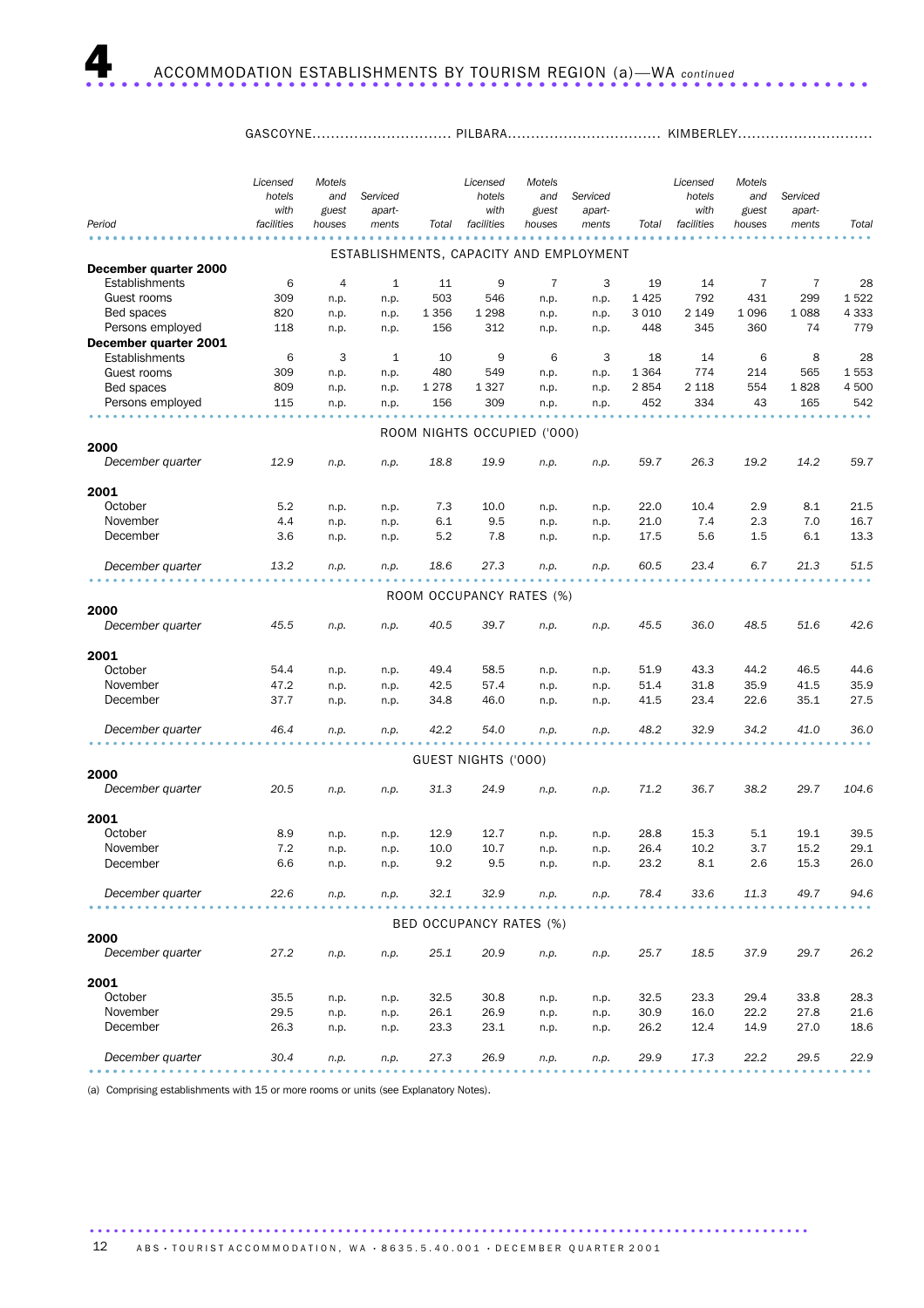| $H_{\mathcal{A}}$ | ור               | AUVE. |
|-------------------|------------------|-------|
|                   | - 1 L D <i>F</i> |       |

| Period           | Licensed<br>hotels<br>with<br>facilities | Motels<br>and<br>guest<br>houses | Serviced<br>apart-<br>ments | Total | Licensed<br>hotels<br>with<br>facilities | Motels<br>and<br>guest<br>houses | Serviced<br>apart-<br>ments                   | Total   | Licensed<br>hotels<br>with<br>facilities | Motels<br>and<br>guest<br>houses | Serviced<br>apart-<br>ments | Total   |
|------------------|------------------------------------------|----------------------------------|-----------------------------|-------|------------------------------------------|----------------------------------|-----------------------------------------------|---------|------------------------------------------|----------------------------------|-----------------------------|---------|
|                  |                                          |                                  |                             |       |                                          |                                  |                                               |         |                                          |                                  |                             |         |
| 2000             |                                          |                                  |                             |       | GUEST ARRIVALS ('000)                    |                                  |                                               |         |                                          |                                  |                             |         |
| December quarter | 7.8                                      | n.p.                             | n.p.                        | 12.5  | 13.1                                     | n.p.                             | n.p.                                          | 29.7    | 15.3                                     | 7.5                              | 7.7                         | 30.6    |
| 2001             |                                          |                                  |                             |       |                                          |                                  |                                               |         |                                          |                                  |                             |         |
| October          | 3.5                                      | n.p.                             | n.p.                        | 5.6   | 5.7                                      | n.p.                             | n.p.                                          | 12.8    | 6.6                                      | 1.9                              | 4.2                         | 12.8    |
| November         | 2.9                                      | n.p.                             | n.p.                        | 4.4   | 4.8                                      | n.p.                             | n.p.                                          | 12.2    | 4.3                                      | 1.5                              | 3.1                         | 8.9     |
| December         | 2.5                                      | n.p.                             | n.p.                        | 3.7   | 3.8                                      | n.p.                             | n.p.                                          | 10.5    | 3.3                                      | 1.0                              | 3.2                         | 7.6     |
| December quarter | 8.9                                      | n.p.                             | n.p.                        | 13.8  | 14.3                                     | n.p.                             | n.p.                                          | 35.4    | 14.3                                     | 4.4                              | 10.5                        | 29.3    |
|                  |                                          |                                  |                             |       |                                          |                                  |                                               |         |                                          |                                  |                             |         |
| 2000             |                                          |                                  |                             |       | AVERAGE LENGTH OF STAY (days)            |                                  |                                               |         |                                          |                                  |                             |         |
| December quarter | 2.6                                      | n.p.                             | n.p.                        | 2.5   | 1.9                                      | n.p.                             | n.p.                                          | 2.4     | 2.4                                      | 5.1                              | 3.8                         | 3.4     |
| 2001             |                                          |                                  |                             |       |                                          |                                  |                                               |         |                                          |                                  |                             |         |
| December quarter | 2.6                                      | n.p.                             | n.p.                        | 2.3   | 2.3                                      | n.p.                             | n.p.                                          | 2.2     | 2.4                                      | 2.5                              | 4.7                         | 3.2     |
|                  |                                          |                                  |                             |       | TAKINGS FROM ACCOMMODATION (\$'000)      |                                  |                                               |         |                                          |                                  |                             |         |
| 2000             |                                          |                                  |                             |       |                                          |                                  |                                               |         |                                          |                                  |                             |         |
| December quarter | 971                                      | n.p.                             | n.p.                        | 1 413 | 2037                                     | n.p.                             | n.p.                                          | 4 3 8 1 | 2 5 3 5                                  | 2484                             | 1 3 5 5                     | 6374    |
| 2001             |                                          |                                  |                             |       |                                          |                                  |                                               |         |                                          |                                  |                             |         |
| October          | 412                                      | n.p.                             | n.p.                        | 607   | 1 0 3 6                                  | n.p.                             | n.p.                                          | 1895    | 1 0 8 0                                  | 262                              | 950                         | 2 2 9 2 |
| November         | 380                                      | n.p.                             | n.p.                        | 532   | 931                                      | n.p.                             | n.p.                                          | 1 7 7 2 | 708                                      | 182                              | 698                         | 1588    |
| December         | 297                                      | n.p.                             | n.p.                        | 419   | 743                                      | n.p.                             | n.p.                                          | 1 3 9 2 | 485                                      | 103                              | 578                         | 1 1 65  |
| December quarter | 1 0 8 9                                  | n.p.                             | n.p.                        | 1 558 | 2 710                                    | n.p.                             | n.p.                                          | 5059    | 2 272                                    | 547                              | 2 2 2 6                     | 5046    |
|                  |                                          |                                  |                             |       |                                          |                                  | AVERAGE TAKINGS PER ROOM NIGHT OCCUPIED (\$)  |         |                                          |                                  |                             |         |
| 2000             |                                          |                                  |                             |       |                                          |                                  |                                               |         |                                          |                                  |                             |         |
| December quarter | 75.1                                     | n.p.                             | n.p.                        | 75.3  | 102.2                                    | n.p.                             | n.p.                                          | 73.4    | 96.5                                     | 129.2                            | 95.5                        | 106.8   |
| 2001             |                                          |                                  |                             |       |                                          |                                  |                                               |         |                                          |                                  |                             |         |
| October          | 79.1                                     | n.p.                             | n.p.                        | 82.7  | 104.0                                    | n.p.                             | n.p.                                          | 86.3    | 104.0                                    | 89.5                             | 116.7                       | 106.8   |
| November         | 86.8                                     | n.p.                             | n.p.                        | 86.8  | 98.4                                     | n.p.                             | n.p.                                          | 84.2    | 95.7                                     | 79.0                             | 99.2                        | 94.9    |
| December         | 82.2                                     | n.p.                             | n.p.                        | 80.9  | 94.8                                     | n.p.                             | n.p.                                          | 79.3    | 86.2                                     | 68.7                             | 94.0                        | 87.9    |
| December quarter | 82.5                                     | n.p.                             | n.p.                        | 83.5  | 99.4                                     | n.p.                             | n.p.                                          | 83.6    | 97.1                                     | 81.3                             | 104.4                       | 98.1    |
|                  |                                          |                                  |                             |       |                                          |                                  | AVERAGE TAKINGS PER AVAILABLE ROOM NIGHT (\$) |         |                                          |                                  |                             |         |
| 2000             |                                          |                                  |                             |       |                                          |                                  |                                               |         |                                          |                                  |                             |         |
| December quarter | 34.2                                     | n.p.                             | n.p.                        | 30.5  | 40.6                                     | n.p.                             | n.p.                                          | 33.4    | 34.8                                     | 62.6                             | 49.3                        | 45.5    |
| 2001             |                                          |                                  |                             |       |                                          |                                  |                                               |         |                                          |                                  |                             |         |
| October          | 43.0                                     | n.p.                             | n.p.                        | 40.8  | 60.9                                     | n.p.                             | n.p.                                          | 44.8    | 45.0                                     | 39.5                             | 54.3                        | 47.6    |
| November         | 40.9                                     | n.p.                             | n.p.                        | 36.9  | 56.5                                     | n.p.                             | n.p.                                          | 43.3    | 30.5                                     | 28.4                             | 41.2                        | 34.1    |
| December         | 31.0                                     | n.p.                             | n.p.                        | 28.1  | 43.6                                     | n.p.                             | n.p.                                          | 32.9    | 20.2                                     | 15.5                             | 33.0                        | 24.2    |
| December quarter | 38.3                                     | n.p.                             | n.p.                        | 35.3  | 53.6                                     | n.p.                             | n.p.                                          | 40.3    | 31.9                                     | 27.8                             | 42.8                        | 35.3    |

(a) Comprising establishments with 15 or more rooms or units (see Explanatory Notes).

ABS  $\cdot$  TOURIST ACCOMMODATION, WA  $\cdot$  8635.5.40.001  $\cdot$  DECEMBER QUARTER 2001 13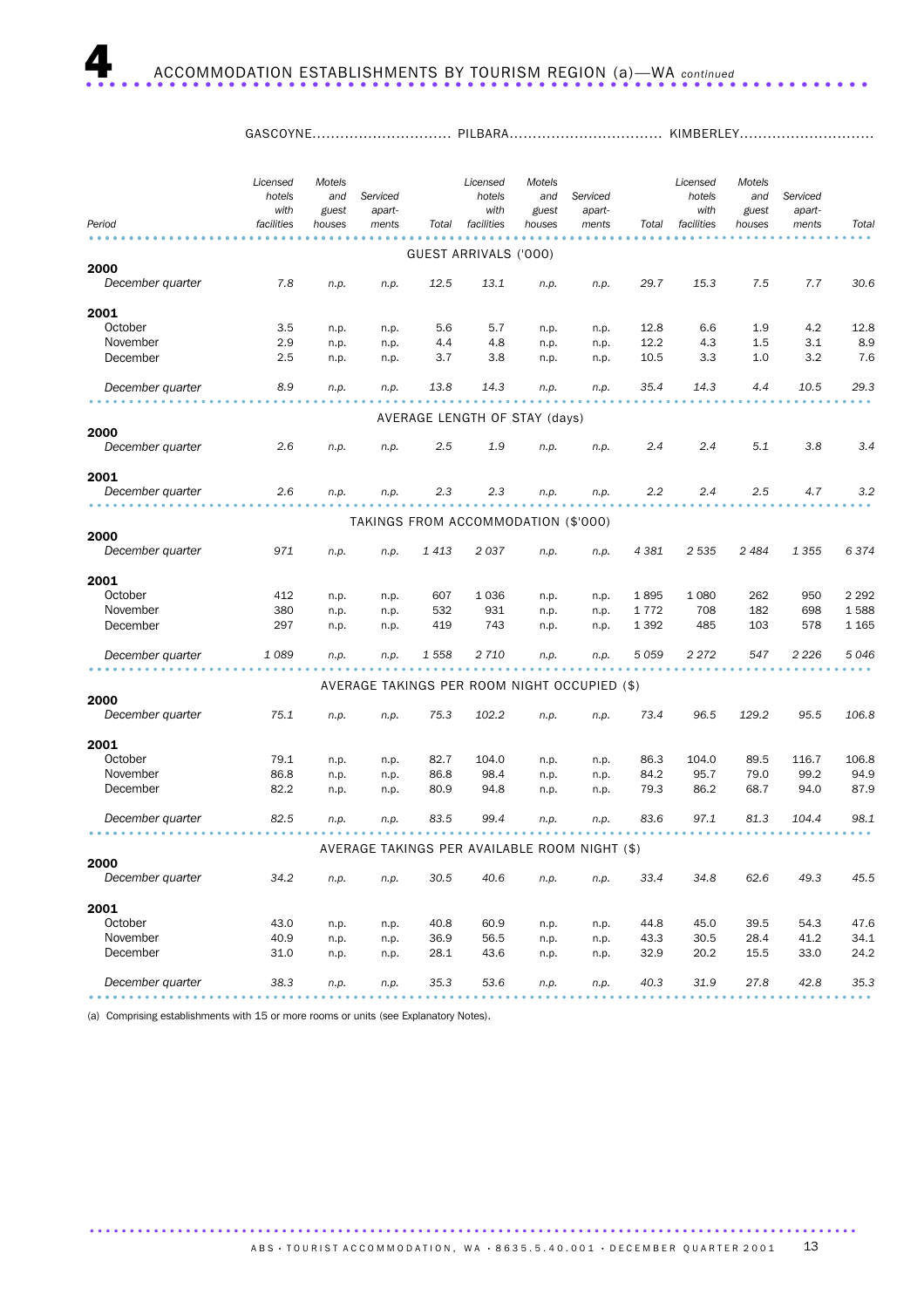#### PERTH.................................... PEEL...................................... SOUTH WEST...........................

|                                         | Licensed<br>hotels<br>with | Motels<br>and<br>guest | Serviced<br>apart- |                | Licensed<br>hotels<br>with  | Motels<br>and<br>guest | Serviced<br>apart-                      |          | Licensed<br>hotels<br>with | Motels<br>and<br>guest | Serviced<br>apart- |               |
|-----------------------------------------|----------------------------|------------------------|--------------------|----------------|-----------------------------|------------------------|-----------------------------------------|----------|----------------------------|------------------------|--------------------|---------------|
| Period                                  | facilities                 | houses                 | ments              | Total          | facilities                  | houses                 | ments                                   | Total    | facilities                 | houses                 | ments              | Total         |
|                                         |                            |                        |                    |                |                             |                        | ESTABLISHMENTS, CAPACITY AND EMPLOYMENT |          |                            |                        |                    |               |
| December quarter 2000<br>Establishments |                            |                        |                    |                |                             |                        |                                         |          |                            |                        |                    |               |
| Guest rooms                             | 43<br>5 7 0 7              | 31<br>1779             | 30<br>1899         | 104<br>9 3 8 5 | 2                           | 2                      | 4<br>253                                | 8<br>459 | 16<br>587                  | 28<br>1 0 0 2          | 14<br>785          | 58<br>2 3 7 4 |
| Bed spaces                              | 14 3 32                    | 4785                   | 6 600              | 25 717         | n.p.<br>n.p.                | n.p.<br>n.p.           | 937                                     | 1544     | 1503                       | 3 0 1 1                | 2924               | 7438          |
| Persons employed                        | 4 6 9 2                    | 602                    | 616                | 5910           | n.p.                        | n.p.                   | 70                                      | 199      | 546                        | 379                    | 498                | 1 4 2 3       |
| December quarter 2001                   |                            |                        |                    |                |                             |                        |                                         |          |                            |                        |                    |               |
| Establishments                          | 41                         | 31                     | 28                 | 100            | 2                           | 2                      | 3                                       | 7        | 15                         | 30                     | 13                 | 58            |
| Guest rooms                             | 5 7 2 2                    | 1745                   | 1874               | 9 3 4 1        | n.p.                        | n.p.                   | 139                                     | 344      | 594                        | 1074                   | 793                | 2 4 6 1       |
| Bed spaces                              | 14 500                     | 4 7 6 1                | 6462               | 25 7 23        | n.p.                        | n.p.                   | 685                                     | 1 2 4 3  | 1 4 3 6                    | 3 0 9 3                | 2915               | 7 4 4 4       |
| Persons employed                        | 4 4 2 7                    | 619                    | 636                | 5 6 8 2        | n.p.                        | n.p.                   | 49                                      | 166      | 455                        | 388                    | 447                | 1 2 9 0       |
|                                         |                            |                        |                    |                |                             |                        |                                         |          |                            |                        |                    |               |
|                                         |                            |                        |                    |                | ROOM NIGHTS OCCUPIED ('000) |                        |                                         |          |                            |                        |                    |               |
| 2000                                    |                            |                        |                    |                |                             |                        |                                         |          |                            |                        |                    |               |
| December quarter                        | 397.0                      | 92.1                   | 117.9              | 607.0          | n.p.                        | n.p.                   | 6.8                                     | 16.3     | 23.9                       | 49.2                   | 37.7               | 110.8         |
| 2001                                    |                            |                        |                    |                |                             |                        |                                         |          |                            |                        |                    |               |
| October                                 | 121.3                      | 29.1                   | 38.8               | 189.2          | n.p.                        | n.p.                   | 1.9                                     | 4.9      | 9.2                        | 18.0                   | 13.1               | 40.2          |
| November                                | 118.9                      | 27.9                   | 36.6               | 183.4          | n.p.                        | n.p.                   | 1.8                                     | 4.6      | 8.5                        | 17.1                   | 12.9               | 38.5          |
| December                                | 115.8                      | 27.8                   | 38.1               | 181.8          | n.p.                        | n.p.                   | $2.2\,$                                 | 5.6      | 8.4                        | 17.6                   | 14.9               | 40.9          |
| December quarter                        | 356.0                      | 84.8                   | 113.5              | 554.3          | n.p.                        | n.p.                   | 5.9                                     | 15.1     | 26.1                       | 52.7                   | 40.9               | 119.7         |
|                                         |                            |                        |                    |                |                             |                        |                                         |          |                            |                        |                    |               |
|                                         |                            |                        |                    |                | ROOM OCCUPANCY RATES (%)    |                        |                                         |          |                            |                        |                    |               |
| 2000                                    |                            |                        |                    |                |                             |                        |                                         |          |                            |                        |                    |               |
| December quarter                        | 75.6                       | 56.3                   | 67.5               | 70.3           | n.p.                        | n.p.                   | 29.2                                    | 38.7     | 44.3                       | 53.3                   | 52.3               | 50.7          |
|                                         |                            |                        |                    |                |                             |                        |                                         |          |                            |                        |                    |               |
| 2001<br>October                         | 68.4                       | 53.8                   | 66.8               | 65.3           | n.p.                        | n.p.                   | 44.3                                    | 45.7     | 49.8                       | 54.0                   | 53.2               | 52.7          |
| November                                | 69.3                       | 53.2                   | 65.1               | 65.4           | n.p.                        | n.p.                   | 42.3                                    | 44.4     | 47.6                       | 53.1                   | 54.3               | 52.2          |
| December                                | 65.3                       | 51.4                   | 65.6               | 62.8           | n.p.                        | n.p.                   | 52.1                                    | 52.7     | 45.8                       | 52.8                   | 60.7               | 53.7          |
|                                         |                            |                        |                    |                |                             |                        |                                         |          |                            |                        |                    |               |
| December quarter                        | 67.6                       | 52.8                   | 65.9               | 64.5           | n.p.                        | n.p.                   | 46.3                                    | 47.6     | 47.7                       | 53.3                   | 56.1               | 52.9          |
|                                         |                            |                        |                    |                |                             |                        |                                         |          |                            |                        |                    |               |
|                                         |                            |                        |                    |                | GUEST NIGHTS ('000)         |                        |                                         |          |                            |                        |                    |               |
| 2000<br>December quarter                | 607.3                      | 161.1                  | 245.9              | 1 014.3        |                             |                        | 16.0                                    | 38.5     | 38.5                       | 94.5                   | 105.1              | 238.1         |
|                                         |                            |                        |                    |                | n.p.                        | n.p.                   |                                         |          |                            |                        |                    |               |
| 2001                                    |                            |                        |                    |                |                             |                        |                                         |          |                            |                        |                    |               |
| October                                 | 183.6                      | 51.0                   | 82.7               | 317.2          | n.p.                        | n.p.                   | 4.2                                     | 11.5     | 14.1                       | 34.6                   | 36.6               | 85.3          |
| November                                | 176.9                      | 46.9                   | 75.1               | 299.0          | n.p.                        | n.p.                   | 4.2                                     | 11.7     | 12.7                       | 32.7                   | 32.2               | 77.6          |
| December                                | 194.0                      | 50.6                   | 87.1               | 331.7          | n.p.                        | n.p.                   | 5.7                                     | 13.8     | 14.7                       | 37.7                   | 45.8               | 98.2          |
| December quarter                        | 554.5                      | 148.5                  | 244.9              | 947.9          | n.p.                        | n.p.                   | 14.1                                    | 37.0     | 41.5                       | 105.0                  | 114.6              | 261.1         |
|                                         |                            |                        |                    |                |                             |                        |                                         |          |                            |                        |                    |               |
|                                         |                            |                        |                    |                | BED OCCUPANCY RATES (%)     |                        |                                         |          |                            |                        |                    |               |
| 2000                                    |                            |                        |                    |                |                             |                        |                                         |          |                            |                        |                    |               |
| December quarter                        | 46.1                       | 36.6                   | 40.5               | 42.9           | n.p.                        | n.p.                   | 18.5                                    | 27.1     | 27.8                       | 34.1                   | 39.1               | 34.8          |
| 2001                                    |                            |                        |                    |                |                             |                        |                                         |          |                            |                        |                    |               |
| October                                 | 40.8                       | 34.5                   | 41.3               | 39.8           | n.p.                        | n.p.                   | 19.6                                    | 29.8     | 31.6                       | 36.1                   | 40.5               | 37.0          |
| November                                | 40.7                       | 32.9                   | 38.8               | 38.7           | n.p.                        | n.p.                   | 20.6                                    | 31.5     | 29.4                       | 35.2                   | 36.8               | 34.7          |
| December                                | 43.2                       | 34.3                   | 43.5               | 41.6           | n.p.                        | n.p.                   | 26.8                                    | 35.8     | 33.0                       | 39.3                   | 50.7               | 42.5          |
| December quarter                        | 41.6                       | 33.9                   | 41.2               | 40.1           | n.p.                        | n.p.                   | 22.3                                    | 32.4     | 31.4                       | 36.9                   | 42.7               | 38.1          |
|                                         |                            |                        |                    |                |                             |                        |                                         |          |                            |                        |                    |               |

(a) Comprising establishments with 15 or more rooms or units (see Explanatory Notes).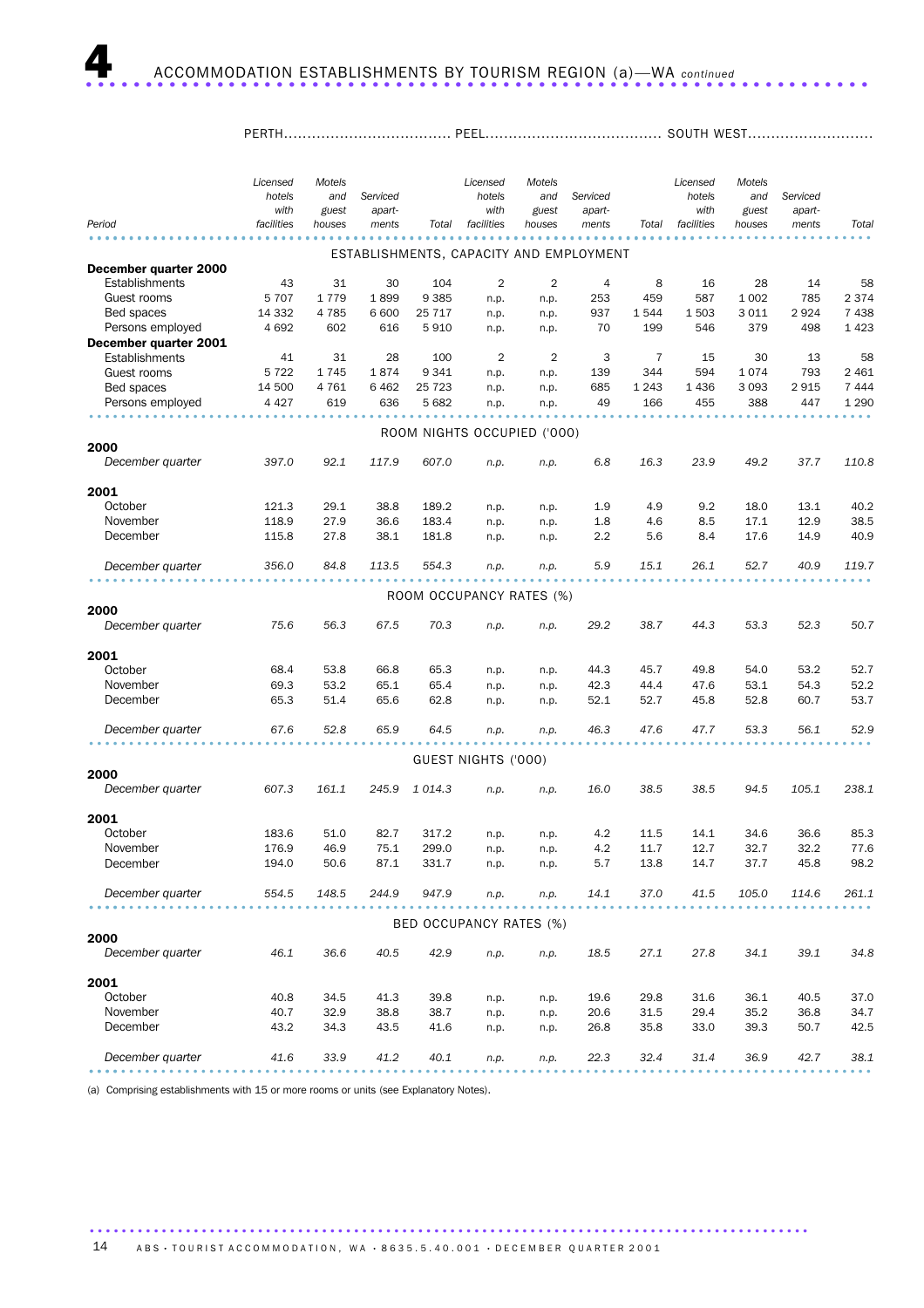PERTH.................................... PEEL...................................... SOUTH WEST...........................

| Period           | with<br>facilities | and<br>guest<br>houses | Serviced<br>apart-<br>ments | Total  | hotels<br>with<br>facilities        | and<br>guest<br>houses | Serviced<br>apart-<br>ments                   | Total   | hotels<br>with<br>facilities | and<br>guest<br>houses | Serviced<br>apart-<br>ments | Total   |
|------------------|--------------------|------------------------|-----------------------------|--------|-------------------------------------|------------------------|-----------------------------------------------|---------|------------------------------|------------------------|-----------------------------|---------|
|                  |                    |                        |                             |        |                                     |                        |                                               |         |                              |                        |                             |         |
| 2000             |                    |                        |                             |        | GUEST ARRIVALS ('000)               |                        |                                               |         |                              |                        |                             |         |
| December quarter | 245.7              | 65.8                   | 73.8                        | 385.3  | n.p.                                | n.p.                   | 6.1                                           | 17.7    | 22.6                         | 56.5                   | 39.3                        | 118.4   |
| 2001             |                    |                        |                             |        |                                     |                        |                                               |         |                              |                        |                             |         |
| October          | 80.3               | 21.2                   | 21.1                        | 122.6  | n.p.                                | n.p.                   | 1.8                                           | 5.3     | 8.1                          | 19.8                   | 13.6                        | 41.6    |
| November         | 79.7               | 18.6                   | 19.4                        | 117.7  | n.p.                                | n.p.                   | 2.1                                           | 6.8     | 7.0                          | 18.4                   | 13.0                        | 38.5    |
| December         | 86.0               | 20.1                   | 22.0                        | 128.1  | n.p.                                | n.p.                   | 2.6                                           | 8.0     | 7.7                          | 21.1                   | 15.2                        | 44.0    |
| December quarter | 246.1              | 59.9                   | 62.5                        | 368.5  | n.p.                                | n.p.                   | 6.4                                           | 20.1    | 22.9                         | 59.3                   | 41.8                        | 124.0   |
|                  |                    |                        |                             |        | AVERAGE LENGTH OF STAY (days)       |                        |                                               |         |                              |                        |                             |         |
| 2000             |                    |                        |                             |        |                                     |                        |                                               |         |                              |                        |                             |         |
| December quarter | 2.5                | 2.4                    | 3.3                         | 2.6    | n.p.                                | n.p.                   | 2.6                                           | 2.2     | 1.7                          | 1.7                    | 2.7                         | 2.0     |
| 2001             |                    |                        |                             |        |                                     |                        |                                               |         |                              |                        |                             |         |
| December quarter | 2.3                | 2.5                    | 3.9                         | 2.6    | n.p.                                | n.p.                   | 2.2                                           | 1.8     | 1.8                          | 1.8                    | 2.7                         | 2.1     |
|                  |                    |                        |                             |        | TAKINGS FROM ACCOMMODATION (\$'000) |                        |                                               |         |                              |                        |                             |         |
| 2000             |                    |                        |                             |        |                                     |                        |                                               |         |                              |                        |                             |         |
| December quarter | 49 779             | 7 2 3 8                | 12 510                      | 69 528 | n.p.                                | n.p.                   | 641                                           | 1 5 3 0 | 1810                         | 4 5 3 0                | 4845                        | 11 185  |
| 2001             |                    |                        |                             |        |                                     |                        |                                               |         |                              |                        |                             |         |
| October          | 14 661             | 2 2 9 8                | 4079                        | 21 037 | n.p.                                | n.p.                   | 174                                           | 484     | 624                          | 1638                   | 1649                        | 3910    |
| November         | 14 255             | 2 1 6 8                | 3 7 7 3                     | 20 196 | n.p.                                | n.p.                   | 178                                           | 485     | 550                          | 1491                   | 1572                        | 3 6 1 4 |
| December         | 13 796             | 2 2 2 6                | 4 2 2 7                     | 20 249 | n.p.                                | n.p.                   | 287                                           | 677     | 627                          | 1716                   | 2 2 4 0                     | 4 5 8 3 |
| December quarter | 42 711             | 6692                   | 12079                       | 61 483 | n.p.                                | n.p.                   | 640                                           | 1647    | 1801                         | 4845                   | 5 4 6 1                     | 12 107  |
|                  |                    |                        |                             |        |                                     |                        | AVERAGE TAKINGS PER ROOM NIGHT OCCUPIED (\$)  |         |                              |                        |                             |         |
| 2000             |                    |                        |                             |        |                                     |                        |                                               |         |                              |                        |                             |         |
| December quarter | 125.4              | 78.6                   | 106.1                       | 114.5  | n.p.                                | n.p.                   | 94.1                                          | 93.7    | 75.7                         | 92.2                   | 128.4                       | 100.9   |
| 2001             |                    |                        |                             |        |                                     |                        |                                               |         |                              |                        |                             |         |
| October          | 120.9              | 78.9                   | 105.1                       | 111.2  | n.p.                                | n.p.                   | 91.3                                          | 99.3    | 68.1                         | 91.0                   | 126.1                       | 97.2    |
| November         | 119.9              | 77.8                   | 103.0                       | 110.1  | n.p.                                | n.p.                   | 100.9                                         | 106.0   | 64.8                         | 87.2                   | 121.7                       | 93.8    |
| December         | 119.1              | 80.0                   | 110.9                       | 111.4  | n.p.                                | n.p.                   | 128.0                                         | 120.5   | 74.4                         | 97.6                   | 150.1                       | 111.9   |
| December quarter | 120.0              | 78.9                   | 106.4                       | 110.9  | n.p.                                | n.p.                   | 108.1                                         | 109.3   | 69.1                         | 92.0                   | 133.5                       | 101.2   |
|                  |                    |                        |                             |        |                                     |                        | AVERAGE TAKINGS PER AVAILABLE ROOM NIGHT (\$) |         |                              |                        |                             |         |
| 2000             |                    |                        |                             |        |                                     |                        |                                               |         |                              |                        |                             |         |
| December quarter | 94.8               | 44.2                   | 71.6                        | 80.5   | n.p.                                | n.p.                   | 27.5                                          | 36.2    | 33.5                         | 49.1                   | 67.1                        | 51.2    |
| 2001             |                    |                        |                             |        |                                     |                        |                                               |         |                              |                        |                             |         |
| October          | 82.6               | 42.5                   | 70.2                        | 72.7   | n.p.                                | n.p.                   | 40.5                                          | 45.4    | 33.9                         | 49.2                   | 67.1                        | 51.3    |
| November         | 83.0               | 41.4                   | 67.1                        | 72.1   | n.p.                                | n.p.                   | 42.7                                          | 47.0    | 30.9                         | 46.3                   | 66.1                        | 48.9    |
| December         | 77.8               | 41.2                   | 72.8                        | 69.9   | n.p.                                | n.p.                   | 66.7                                          | 63.5    | 34.1                         | 51.5                   | 91.1                        | 60.1    |
| December quarter | 81.1               | 41.7                   | 70.1                        | 71.5   | n.p.                                | n.p.                   | 50.0                                          | 52.0    | 33.0                         | 49.0                   | 74.9                        | 53.5    |

(a) Comprising establishments with 15 or more rooms or units (see Explanatory Notes).

ABS  $\cdot$  TOURIST ACCOMMODATION, WA  $\cdot$  8635.5.40.001  $\cdot$  DECEMBER QUARTER 2001 15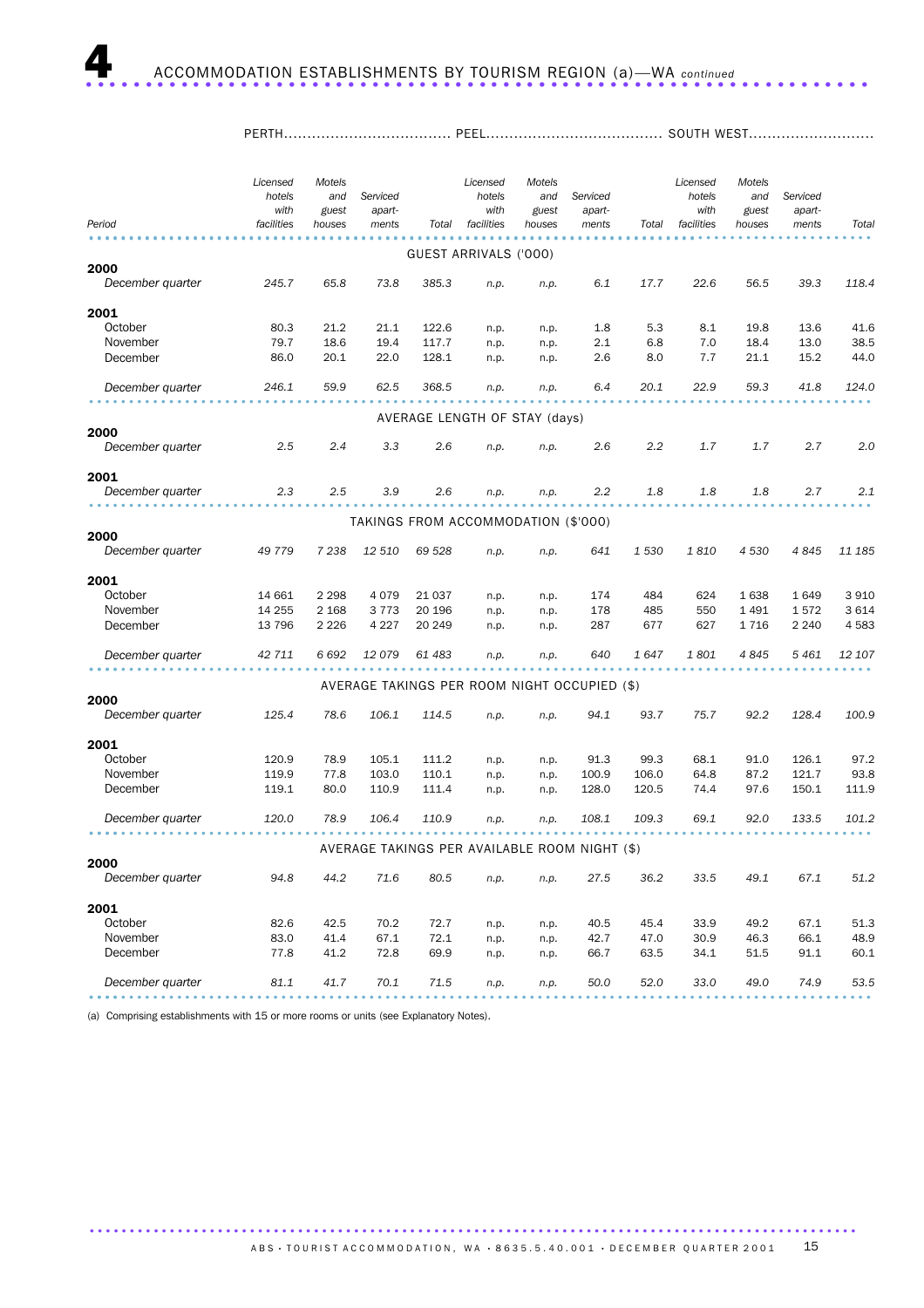#### GREAT SOUTHERN...................... WHEATBELT..................................

|                       | Licensed   | Motels  |          |         | Licensed                    | Motels |                                         |       |  |
|-----------------------|------------|---------|----------|---------|-----------------------------|--------|-----------------------------------------|-------|--|
|                       | hotels     | and     | Serviced |         | hotels                      | and    | Serviced                                |       |  |
|                       | with       | guest   | apart-   |         | with                        | guest  | apart-                                  |       |  |
| Period                | facilities | houses  | ments    | Total   | facilities                  | houses | ments                                   | Total |  |
|                       |            |         |          |         |                             |        | ESTABLISHMENTS, CAPACITY AND EMPLOYMENT |       |  |
| December quarter 2000 |            |         |          |         |                             |        |                                         |       |  |
| Establishments        | 5          | 12      | 3        | 20      | 11                          | 13     |                                         | 24    |  |
| Guest rooms           | 158        | 511     | 93       | 762     | 335                         | 349    |                                         | 684   |  |
| Bed spaces            | 448        | 1438    | 382      | 2 2 6 8 | 773                         | 877    |                                         | 1650  |  |
| Persons employed      | 143        | 143     | 25       | 311     | 176                         | 108    |                                         | 284   |  |
| December quarter 2001 |            |         |          |         |                             |        |                                         |       |  |
| Establishments        | 5          | 12      | 3        | 20      | 10                          | 12     |                                         | 22    |  |
| Guest rooms           | 160        | 511     | 93       | 764     | 279                         | 337    |                                         | 616   |  |
| Bed spaces            | 450        | 1 4 3 0 | 384      | 2 2 6 4 | 637                         | 872    |                                         | 1509  |  |
| Persons employed      | 143        | 136     | 32       | 311     | 141                         | 89     |                                         | 230   |  |
|                       |            |         |          |         |                             |        |                                         |       |  |
|                       |            |         |          |         | ROOM NIGHTS OCCUPIED ('000) |        |                                         |       |  |
| 2000                  |            |         |          |         |                             |        |                                         |       |  |
| December quarter      | 6.7        | 21.1    | 3.7      | 31.4    | 10.7                        | 12.4   |                                         | 23.1  |  |
|                       |            |         |          |         |                             |        |                                         |       |  |
| 2001<br>October       | 2.4        | 8.6     | 1.4      | 12.4    | 3.4                         | 4.0    |                                         | 7.4   |  |
| November              | 2.1        | 6.5     | 1.2      | 9.8     | 3.1                         | 3.7    |                                         | 6.9   |  |
| December              | 2.2        | 6.6     | 1.4      | 10.3    | 2.8                         | 3.0    |                                         | 5.8   |  |
|                       |            |         |          |         |                             |        |                                         |       |  |
| December quarter      | 6.7        | 21.7    | 4.1      | 32.5    | 9.3                         | 10.8   |                                         | 20.1  |  |
|                       |            |         |          |         |                             |        |                                         |       |  |
|                       |            |         |          |         | ROOM OCCUPANCY RATES (%)    |        |                                         |       |  |
| 2000                  |            |         |          |         |                             |        |                                         |       |  |
| December quarter      | 45.9       | 44.8    | 42.8     | 44.8    | 34.7                        | 39.1   |                                         | 36.9  |  |
|                       |            |         |          |         |                             |        |                                         |       |  |
| 2001                  |            |         |          |         |                             |        |                                         |       |  |
| October               | 48.8       | 54.1    | 47.9     | 52.2    | 39.3                        | 38.6   |                                         | 38.9  |  |
| November              | 43.8       | 42.4    | 44.0     | 42.9    | 37.5                        | 37.0   |                                         | 37.2  |  |
| December              | 44.7       | 41.7    | 50.3     | 43.3    | 32.2                        | 28.8   |                                         | 30.3  |  |
| December quarter      | 45.8       | 46.1    | 47.4     | 46.2    | 36.3                        | 34.8   |                                         | 35.5  |  |
|                       |            |         |          |         |                             |        |                                         |       |  |
|                       |            |         |          |         | GUEST NIGHTS ('000)         |        |                                         |       |  |
| 2000                  |            |         |          |         |                             |        |                                         |       |  |
| December quarter      | 11.7       | 35.6    | 6.2      | 53.6    | 16.0                        | 17.5   |                                         | 33.5  |  |
|                       |            |         |          |         |                             |        |                                         |       |  |
| 2001                  |            |         |          |         |                             |        |                                         |       |  |
| October               | 4.2        | 13.7    | 2.4      | 20.3    | 5.4                         | 5.8    |                                         | 11.2  |  |
| November              | 3.6        | 10.2    | 2.0      | 15.8    | 4.5                         | 5.1    |                                         | 9.6   |  |
| December              | 4.3        | 11.8    | 3.0      | 19.0    | 4.0                         | 4.4    |                                         | 8.4   |  |
|                       |            |         |          |         |                             |        |                                         |       |  |
| December quarter      | 12.1       | 35.7    | 7.4      | 55.2    | 14.0                        | 15.3   |                                         | 29.3  |  |
|                       |            |         |          |         | BED OCCUPANCY RATES (%)     |        |                                         |       |  |
| 2000                  |            |         |          |         |                             |        |                                         |       |  |
| December quarter      | 28.4       | 26.9    | 17.8     | 25.7    | 22.5                        | 22.0   |                                         | 22.2  |  |
|                       |            |         |          |         |                             |        |                                         |       |  |
| 2001                  |            |         |          |         |                             |        |                                         |       |  |
| October               | 30.2       | 30.9    | 20.3     | 29.0    | 27.6                        | 21.4   |                                         | 24.0  |  |
| November              | 26.8       | 23.7    | 17.7     | 23.3    | 23.6                        | 19.6   |                                         | 21.3  |  |
| December              | 30.7       | 26.6    | 24.9     | 27.1    | 20.4                        | 16.3   |                                         | 18.0  |  |
|                       |            |         |          |         |                             |        |                                         |       |  |
| December quarter      | 29.2       | 27.1    | 21.0     | 26.5    | 23.8                        | 19.1   |                                         | 21.1  |  |
|                       |            |         |          |         |                             |        |                                         |       |  |

(a) Comprising establishments with 15 or more rooms or units (see Explanatory Notes).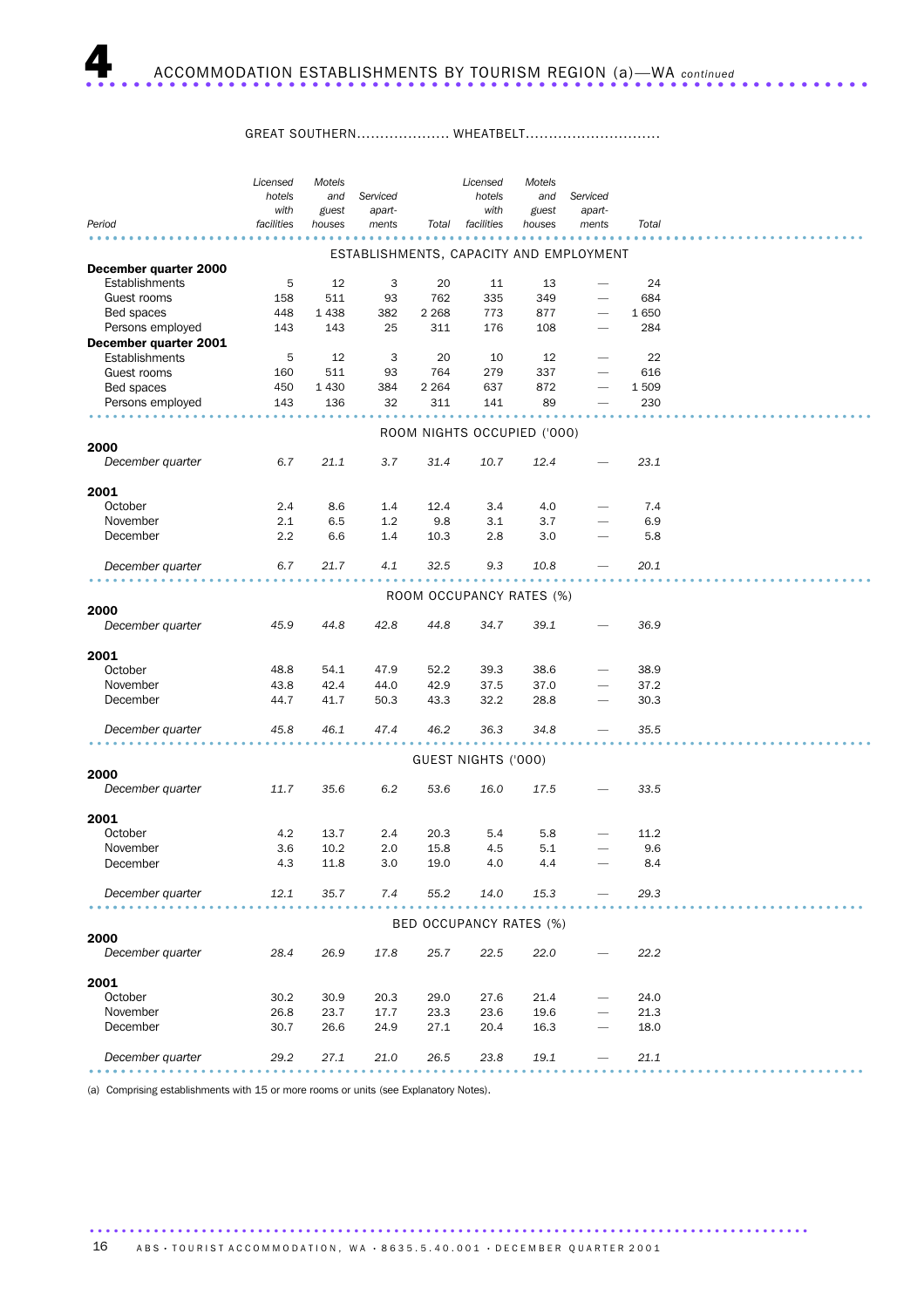#### GREAT SOUTHERN.................... WHEATBELT.............................

|                  | Licensed   | Motels |                                               |         | Licensed                      | Motels |                          |         |  |
|------------------|------------|--------|-----------------------------------------------|---------|-------------------------------|--------|--------------------------|---------|--|
|                  | hotels     | and    | Serviced                                      |         | hotels                        | and    | Serviced                 |         |  |
|                  | with       | guest  | apart-                                        |         | with                          | guest  | apart-                   |         |  |
| Period           | facilities | houses | ments                                         | Total   | facilities                    | houses | ments                    | Total   |  |
|                  |            |        |                                               |         |                               |        |                          |         |  |
| 2000             |            |        |                                               |         | GUEST ARRIVALS ('000)         |        |                          |         |  |
| December quarter | 7.2        | 22.4   | 3.3                                           | 32.8    | 11.0                          | 11.7   |                          | 22.7    |  |
|                  |            |        |                                               |         |                               |        |                          |         |  |
| 2001             |            |        |                                               |         |                               |        |                          |         |  |
| October          | 2.5        | 8.2    | 1.2                                           | 11.9    | 4.1                           | 4.3    |                          | 8.4     |  |
| November         | 2.2        | 6.4    | 1.2                                           | 9.8     | 2.6                           | 3.8    | $\overline{\phantom{0}}$ | 6.4     |  |
| December         | 2.5        | 7.7    | 1.4                                           | 11.7    | 2.3                           | 3.2    |                          | 5.4     |  |
|                  |            |        |                                               |         |                               |        |                          |         |  |
| December quarter | 7.1        | 22.4   | 3.9                                           | 33.4    | 9.0                           | 11.2   |                          | 20.2    |  |
|                  |            |        |                                               |         |                               |        |                          |         |  |
|                  |            |        |                                               |         | AVERAGE LENGTH OF STAY (days) |        |                          |         |  |
| 2000             |            |        |                                               |         |                               |        |                          |         |  |
| December quarter | 1.6        | 1.6    | 1.9                                           | 1.6     | 1.5                           | 1.5    |                          | 1.5     |  |
|                  |            |        |                                               |         |                               |        |                          |         |  |
| 2001             |            |        |                                               |         |                               |        |                          |         |  |
| December quarter | 1.7        | 1.6    | 1.9                                           | 1.7     | 1.6                           | 1.4    |                          | 1.5     |  |
|                  |            |        |                                               |         |                               |        |                          |         |  |
|                  |            |        | TAKINGS FROM ACCOMMODATION (\$'000)           |         |                               |        |                          |         |  |
| 2000             |            |        |                                               |         |                               |        |                          |         |  |
| December quarter | 710        | 1603   | 484                                           | 2797    | 693                           | 798    |                          | 1 4 9 1 |  |
|                  |            |        |                                               |         |                               |        |                          |         |  |
| 2001             |            |        |                                               |         |                               |        |                          |         |  |
| October          | 270        | 650    | 189                                           | 1 1 1 0 | 254                           | 293    |                          | 547     |  |
| November         | 234        | 460    | 165                                           | 860     | 192                           | 273    |                          | 465     |  |
| December         | 253        | 515    | 206                                           | 974     | 164                           | 208    |                          | 373     |  |
| December quarter | 756        | 1626   | 561                                           | 2 944   | 611                           | 773    |                          | 1 3 8 5 |  |
|                  |            |        |                                               |         |                               |        |                          |         |  |
|                  |            |        | AVERAGE TAKINGS PER ROOM NIGHT OCCUPIED (\$)  |         |                               |        |                          |         |  |
| 2000             |            |        |                                               |         |                               |        |                          |         |  |
| December quarter | 106.4      | 76.1   | 132.3                                         | 89.1    | 64.8                          | 64.6   |                          | 64.7    |  |
|                  |            |        |                                               |         |                               |        |                          |         |  |
| 2001             |            |        |                                               |         |                               |        |                          |         |  |
| October          | 111.4      | 76.0   | 137.3                                         | 89.7    | 74.9                          | 72.5   |                          | 73.6    |  |
| November         | 111.2      | 70.9   | 134.8                                         | 87.5    | 61.3                          | 73.0   |                          | 67.6    |  |
| December         | 114.2      | 78.1   | 142.3                                         | 94.9    | 59.1                          | 69.2   |                          | 64.3    |  |
|                  |            |        |                                               |         |                               |        |                          |         |  |
| December quarter | 112.3      | 75.1   | 138.3                                         | 90.7    | 65.6                          | 71.7   |                          | 68.9    |  |
|                  |            |        |                                               |         |                               |        |                          |         |  |
|                  |            |        | AVERAGE TAKINGS PER AVAILABLE ROOM NIGHT (\$) |         |                               |        |                          |         |  |
| 2000             |            |        |                                               |         |                               |        |                          |         |  |
| December quarter | 48.8       | 34.1   | 56.6                                          | 39.9    | 22.5                          | 25.2   |                          | 23.9    |  |
|                  |            |        |                                               |         |                               |        |                          |         |  |
| 2001             |            |        |                                               |         |                               |        |                          |         |  |
| October          | 54.4       | 41.1   | 65.7                                          | 46.8    | 29.4                          | 28.0   |                          | 28.6    |  |
| November         | 48.7       | 30.0   | 59.3                                          | 37.5    | 23.0                          | 27.0   |                          | 25.2    |  |
| December         | 51.0       | 32.5   | 71.5                                          | 41.1    | 19.0                          | 19.9   |                          | 19.5    |  |
|                  |            |        |                                               |         |                               |        |                          |         |  |
| December quarter |            |        |                                               |         |                               |        |                          | 24.4    |  |

(a) Comprising establishments with 15 or more rooms or units (see Explanatory Notes).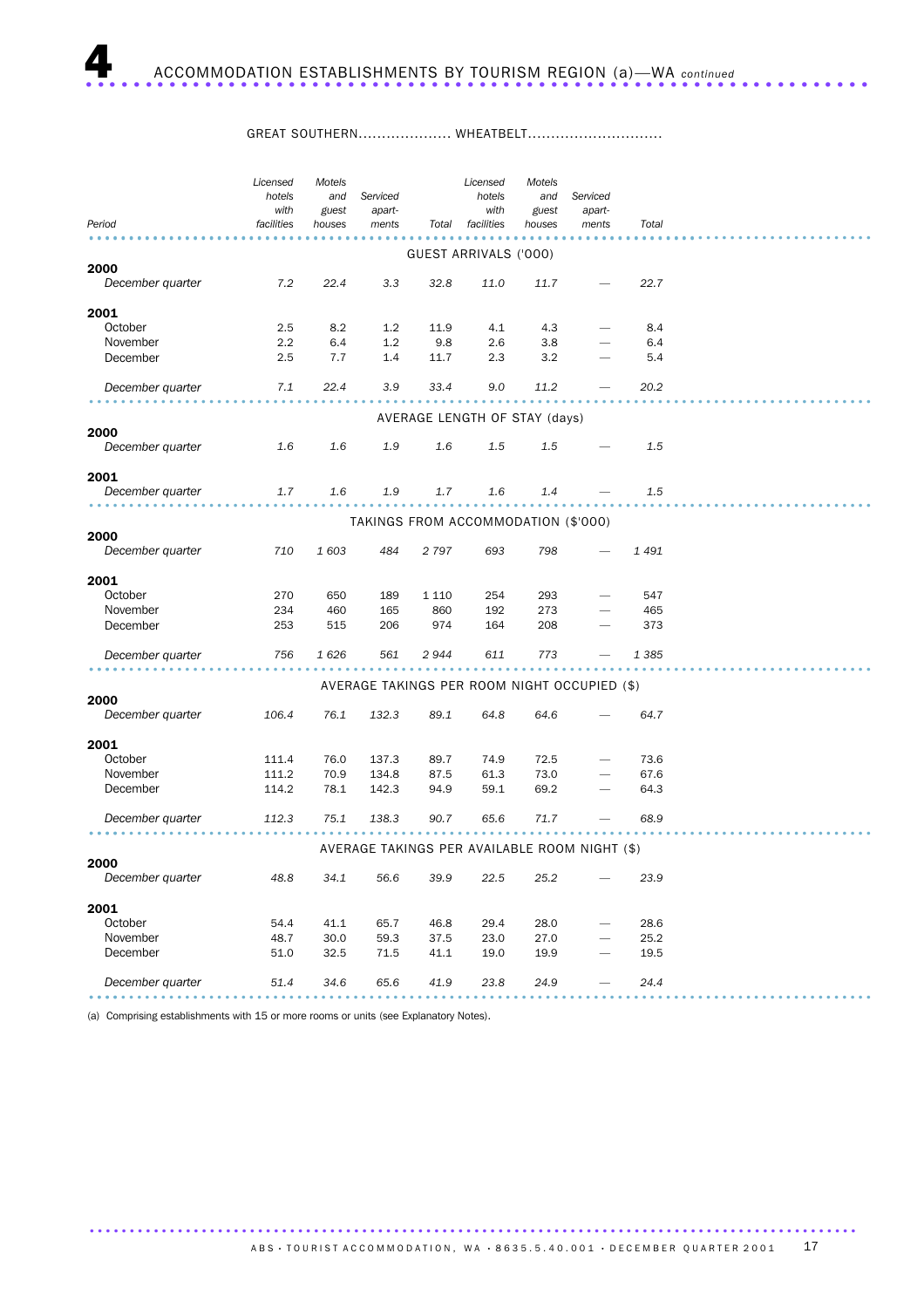ROOM NIGHTS OCCUPIED ........

ROOM OCCUPANCY RATE (PER CENT) .............................

|                            | Establish-     | Guest   | <b>Bed</b> | Employ-<br>ment |               |                           |         | December |      |                           |      | December |
|----------------------------|----------------|---------|------------|-----------------|---------------|---------------------------|---------|----------|------|---------------------------|------|----------|
| Area                       | ments          | rooms   | spaces     | (persons)       |               | October November December |         | atr      |      | October November December |      | qtr      |
| South East (TR)            | 10             | 298     | 903        | 135             | 5742          | 4813                      | 4 6 29  | 15 184   | 62.2 | 53.8                      | 50.1 | 55.4     |
| Kalgoorlie/Boulder (C)     | 12             | 751     | 1967       | 321             | 13 26 3       | 11 694                    | 7977    | 32 934   | 57.0 | 51.9                      | 34.3 | 47.7     |
| Balance                    | 11             | 288     | 796        | 101             | 4541          | 3 2 5 3                   | 3647    | 11 4 4 1 | 50.9 | 37.7                      | 40.8 | 43.2     |
| Goldfields (TR)            | 23             | 1 0 3 9 | 2 7 6 3    | 422             | 17804         | 14 947                    | 11 624  | 44 375   | 55.3 | 48.0                      | 36.1 | 46.4     |
| Geraldton (C)              | 14             | 544     | 1579       | 224             | 8 4 4 7       | 7809                      | 6 1 4 1 | 22 397   | 50.1 | 47.8                      | 36.4 | 44.8     |
| Balance                    | 11             | 324     | 799        | 126             | 4 9 6 8       | 4 4 7 7                   | 3823    | 13 2 68  | 49.5 | 46.1                      | 38.1 | 44.5     |
| Midwest (TR)               | 25             | 868     | 2378       | 350             | 13 415        | 12 286                    | 9964    | 35 665   | 49.9 | 47.2                      | 37.0 | 44.7     |
| Carnarvon (S)              | 6              | 295     | 759        | 81              | 4 0 5 9       | 3 4 0 3                   | 3 0 0 5 | 10 467   | 44.4 | 38.5                      | 32.9 | 38.6     |
| Balance                    | 4              | 185     | 519        | 75              | 3 2 8 5       | 2 7 2 4                   | 2 1 7 1 | 8 1 8 0  | 57.3 | 49.1                      | 37.9 | 48.1     |
| Gascoyne (TR)              | 10             | 480     | 1 2 7 8    | 156             | 7 3 4 4       | 6 1 2 7                   | 5 1 7 6 | 18 647   | 49.4 | 42.5                      | 34.8 | 42.2     |
| Ashburton (S)              | 6              | 556     | 889        | 109             | 7 4 5 8       | 7 2 2 8                   | 6 2 9 1 | 20 977   | 43.3 | 43.3                      | 36.5 | 41.0     |
| Port Hedland (T)           | 5              | 348     | 921        | 129             | 6 4 6 9       | 6 2 1 1                   | 4 4 2 7 | 17 107   | 60.0 | 59.5                      | 41.0 | 53.4     |
| Balance                    | $\overline{7}$ | 460     | 1044       | 214             | 8 0 3 3       | 7 600                     | 6827    | 22 460   | 56.3 | 55.1                      | 47.9 | 53.1     |
| Pilbara (TR)               | 18             | 1 3 6 4 | 2854       | 452             | 21 960        | 21 039                    | 17 545  | 60 544   | 51.9 | 51.4                      | 41.5 | 48.2     |
| Broome (S)                 | 13             | 887     | 2 7 3 5    | 320             | 12 5 21       | 10833                     | 9 1 8 3 | 32 537   | 45.5 | 40.7                      | 33.4 | 39.9     |
| Wyndham-East Kimberley (S) | 8              | 390     | 1 0 5 9    | 123             | 4814          | 2 7 2 6                   | 1864    | 9 4 0 4  | 39.8 | 23.3                      | 15.4 | 26.2     |
| Balance                    | $\overline{7}$ | 276     | 706        | 99              | 4 1 2 3       | 3 1 7 9                   | 2 2 1 6 | 9518     | 48.2 | 38.4                      | 25.9 | 37.5     |
| Kimberley (TR)             | 28             | 1 5 5 3 | 4 500      | 542             | 21 458        | 16 738                    | 13 263  | 51 459   | 44.6 | 35.9                      | 27.5 | 36.0     |
| Belmont (C)                | 11             | 916     | 2 4 9 2    | 326             | 15 611        | 13 960                    | 13 295  | 42 866   | 55.0 | 50.8                      | 46.8 | 50.9     |
| Fremantle (C)              | $\overline{4}$ | 355     | 866        | 251             | 8 1 7 9       | 8 2 5 3                   | 8765    | 25 197   | 74.3 | 77.5                      | 79.6 | 77.1     |
| Joondalup (C)              | 3              | 204     | 674        | 91              | 4 4 1 7       | 3842                      | 4582    | 12 841   | 69.8 | 62.8                      | 72.5 | 68.4     |
| Melville (C)<br>Perth (C)  | 3              | 117     | 353        | 83              | 1 4 3 9       | 1 3 6 3                   | 1410    | 4 2 1 2  | 39.7 | 38.8                      | 38.9 | 39.1     |
| Inner                      | 19             | 2 3 6 1 | 5826       | 1 1 5 3         | 52 510        | 53 438                    | 50 688  | 156 636  | 71.7 | 75.4                      | 69.3 | 72.1     |
| Remainder                  | 22             | 2933    | 8 1 9 7    | 1695            | 60 522        | 59 369                    | 56 386  | 176 277  | 66.6 | 67.5                      | 62.0 | 65.3     |
| South Perth (C)            | 8              | 490     | 1535       | 203             | 10 704        | 8884                      | 8814    | 28 402   | 70.5 | 60.4                      | 58.0 | 63.0     |
| Stirling (C)               | 5              | 524     | 1 4 8 9    | 606             | 10 986        | 11 150                    | 12 9 26 | 35 062   | 67.6 | 70.9                      | 79.6 | 72.7     |
| Subiaco (C)                | 3              | 125     | 348        | 60              | 2 2 5 3       | 2 2 5 2                   | 2 1 5 4 | 6659     | 58.1 | 60.1                      | 55.6 | 57.9     |
| Balance                    | 22             | 1 3 1 6 | 3943       | 1 2 1 4         | 22 5 83       | 20856                     | 22 746  | 66 185   | 55.4 | 52.8                      | 55.8 | 54.7     |
| Perth (TR)                 | 100            | 9 3 4 1 | 25 7 23    |                 | 5 682 189 204 | 183 367                   | 181 766 | 554 337  | 65.3 | 65.4                      | 62.8 | 64.5     |

(a) Comprising establishments with 15 or more rooms or units (see Explanatory Notes).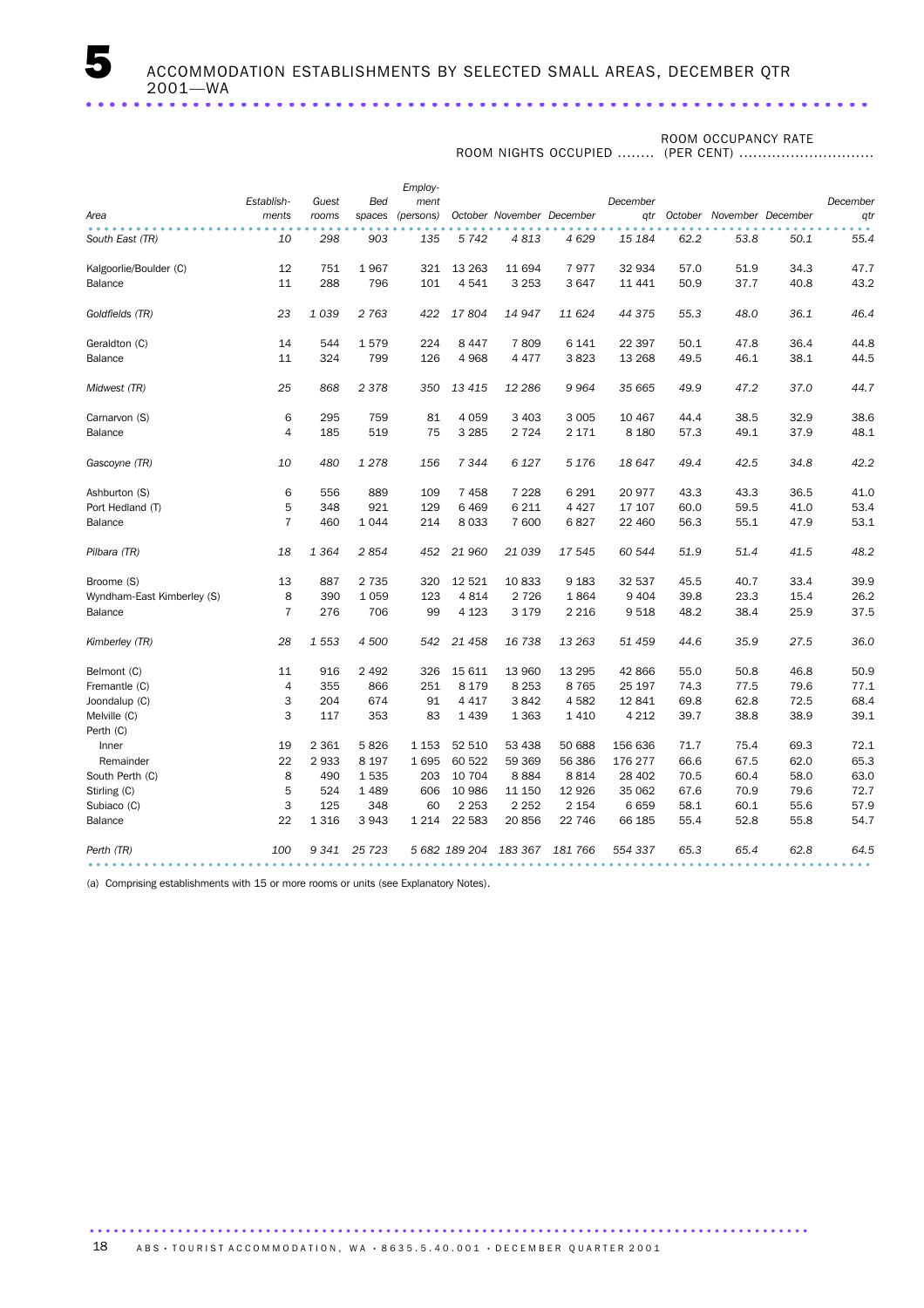GUEST ARRIVALS .............................. TAKINGS FROM ACCOMMODATION (\$ '000) .........................................

GUEST NIGHTS .................................

*October November December December qtr October November December December qtr October November December December qtr* 0ctober November December qtr 0ctober November December qtr 0ctober November qtr 0ctober November qtr<br>10 318 7 613 8 662 26 593 4 855 3 370 3 522 11 747 405 325 333 1 063 18 587 15 242 10 863 44 692 7 223 6 268 4 559 18 050 1 384 1 094 770 3 247 6 838 4 474 6 326 17 638 5 362 3 562 5 946 14 870 331 239 283 853 *25 425 19 716 17 189 62 330 12 585 9 830 10 505 32 920 1 715 1 332 1 053 4 100* 13 857 13 562 10 916 38 335 8 342 6 985 5 912 21 239 669 643 482 1 794 8 923 7 392 6 728 23 043 5 040 3 952 3 642 12 634 382 319 268 969 *22 780 20 954 17 644 61 378 13 382 10 937 9 554 33 873 1 050 962 751 2 764* 7 130 5 414 5 099 17 643 3 153 2 405 2 045 7 603 348 310 238 897 5 750 4 598 4 132 14 480 2 488 2 004 1 685 6 177 259 221 180 661 *12 880 10 012 9 231 32 123 5 641 4 409 3 730 13 780 607 532 419 1 558* 10 375 10 180 9 211 29 766 5 734 6 016 5 624 17 374 418 395 310 1 123 7 784 7 183 5 329 20 296 2 689 2 285 1 610 6 584 600 588 421 1 610 10 634 9 064 8 646 28 344 4 369 3 849 3 244 11 462 877 788 660 2 326 *28 793 26 427 23 186 78 406 12 792 12 150 10 478 35 420 1 895 1 772 1 392 5 059* 26 332 20 966 20 363 67 661 6 425 4 939 4 883 16 247 1 358 1 039 826 3 223 7 395 3 778 2 548 13 721 3 164 1 681 1 129 5 974 543 228 143 914 5 772 4 353 3 097 13 222 3 196 2 261 1 591 7 048 391 320 196 908 *39 499 29 097 26 008 94 604 12 785 8 881 7 603 29 269 2 292 1 588 1 165 5 046* 33 240 27 225 27 696 88 161 13 918 11 442 11 726 37 086 1 288 1 105 1 090 3 483 14 100 13 748 16 943 44 791 5 267 5 900 6 691 17 858 1 142 1 141 1 236 3 519 10 601 8 155 11 230 29 986 4 060 3 416 4 176 11 652 479 436 590 1 505 2 654 2 596 2 799 8 049 808 847 892 2 547 103 98 104 305 77 055 75 580 77 992 230 627 36 516 37 205 38 267 111 988 5 172 5 119 4 599 14 890 96 514 94 966 99 115 290 595 31 753 29 838 31 496 93 087 7 179 7 054 6 450 20 683 19 737 16 693 18 603 55 033 5 626 4 973 5 351 15 950 1 148 967 1 017 3 132 21 066 20 464 27 095 68 625 6 163 6 109 6 087 18 359 1 244 1 229 1 613 4 086 4 053 3 578 4 673 12 304 1 348 1 083 1 480 3 911 240 229 263 733 38 211 35 988 45 529 119 728 17 187 16 884 21 975 56 046 3 043 2 816 3 288 9 147 *317 231 298 993 331 675 947 899 122 646 117 697 128 141 368 484 21 037 20 196 20 249 61 483* .................................................................................................. .

..................................................................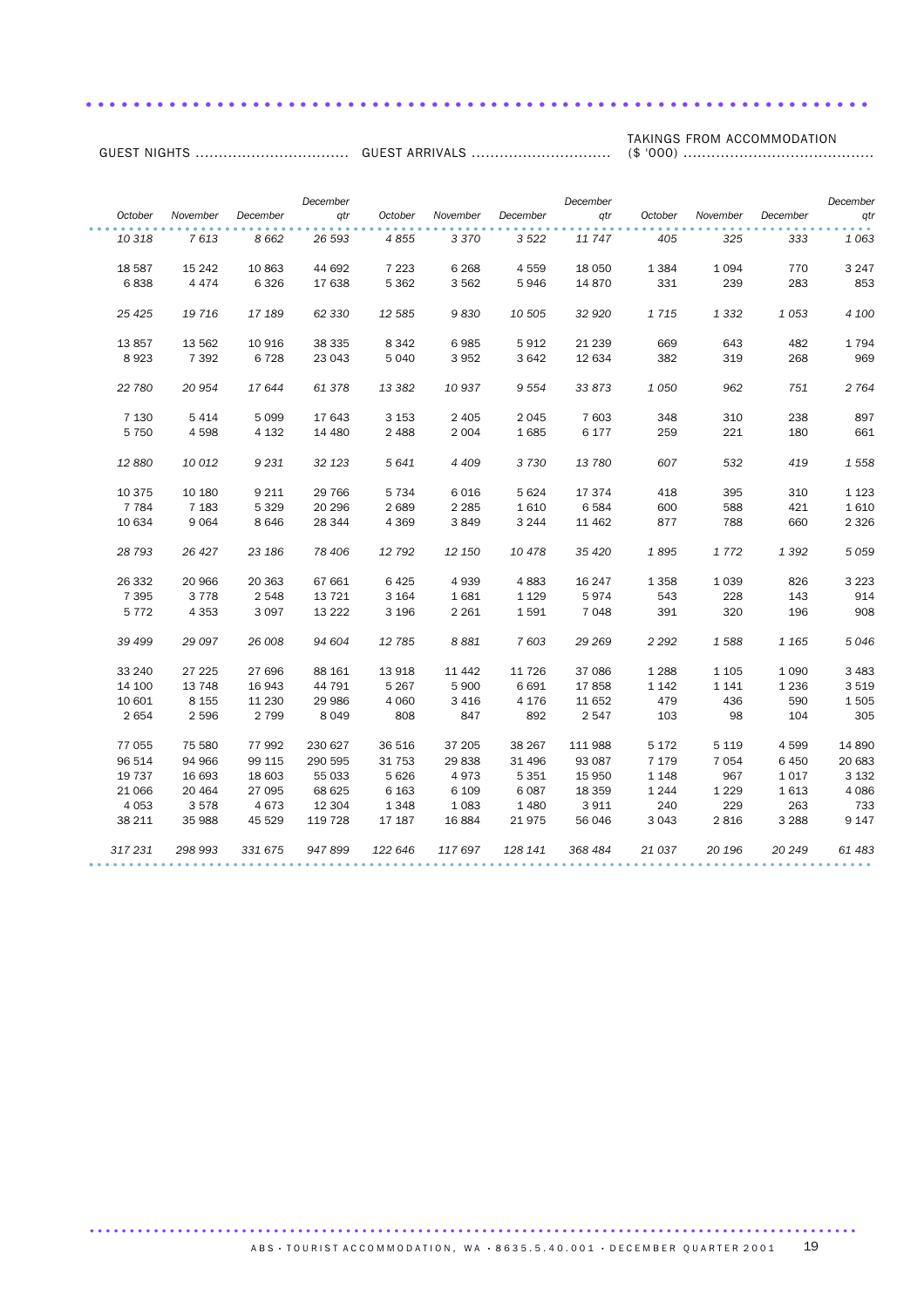#### ROOM NIGHTS OCCUPIED ........

ROOM OCCUPANCY RATE (PER CENT) .............................

| Area                                                                                | Establish-<br>ments      | Guest<br>rooms                 | <b>Bed</b><br>spaces                         | Employ-<br>ment<br>(persons)   |                                                  |                                                | October November December                | December<br>atr                                   |                                      | October November December            |                                      | December<br>qtr                      |
|-------------------------------------------------------------------------------------|--------------------------|--------------------------------|----------------------------------------------|--------------------------------|--------------------------------------------------|------------------------------------------------|------------------------------------------|---------------------------------------------------|--------------------------------------|--------------------------------------|--------------------------------------|--------------------------------------|
| Peel (TR)                                                                           | $\overline{7}$           | 344                            | 1 2 4 3                                      | 166                            | 4872                                             | 4578                                           | 5 6 21                                   | 15 0 71                                           | 45.7                                 | 44.4                                 | 52.7                                 | 47.6                                 |
| Augusta-Margaret River (S)<br>Bunbury (C)<br>Busselton (S)<br>Collie (S)<br>Balance | 8<br>13<br>19<br>3<br>15 | 359<br>576<br>938<br>77<br>511 | 1 1 6 7<br>1590<br>3 1 1 6<br>185<br>1 3 8 6 | 184<br>316<br>568<br>22<br>200 | 7 1 7 7<br>9995<br>14 4 45<br>1 1 4 9<br>7 4 6 4 | 6 3 5 6<br>9 3 9 5<br>13874<br>1 2 4 6<br>7642 | 6 7 6 4<br>9683<br>15 663<br>975<br>7858 | 20 29 7<br>29 0 73<br>43 982<br>3 3 7 0<br>22 964 | 64.5<br>56.0<br>49.7<br>48.1<br>47.1 | 59.0<br>54.4<br>49.3<br>53.9<br>49.8 | 60.8<br>54.2<br>53.9<br>40.8<br>49.6 | 61.5<br>54.9<br>51.0<br>47.6<br>48.8 |
| South West (TR)                                                                     | 58                       | 2461                           | 7444                                         | 1 2 9 0                        | 40 230                                           | 38 513                                         | 40 943                                   | 119 686                                           | 52.7                                 | 52.2                                 | 53.7                                 | 52.9                                 |
| Albany (C) - Central<br>Balance                                                     | 12<br>8                  | 561<br>203                     | 1757<br>507                                  | 238<br>73                      | 10 368<br>1996                                   | 8 1 2 0<br>1705                                | 8 4 2 1<br>1843                          | 26 909<br>5 5 4 4                                 | 59.6<br>31.7                         | 48.2<br>28.0                         | 48.4<br>29.3                         | 52.1<br>29.7                         |
| Great Southern (TR)                                                                 | 20                       | 764                            | 2 2 6 4                                      | 311                            | 12 3 64                                          | 9825                                           | 10 264                                   | 32 453                                            | 52.2                                 | 42.9                                 | 43.3                                 | 46.2                                 |
| Narrogin (T)<br>Balance                                                             | 3<br>19                  | 87<br>529                      | 221<br>1 2 8 8                               | 26<br>204                      | 935<br>6 4 9 6                                   | 946<br>5931                                    | 625<br>5 1 6 9                           | 2 5 0 6<br>17 596                                 | 34.7<br>39.6                         | 36.2<br>37.4                         | 23.2<br>31.5                         | 31.3<br>36.2                         |
| Wheatbelt (TR)                                                                      | 22                       | 616                            | 1509                                         | 230                            | 7431                                             | 6877                                           | 5 7 9 4                                  | 20 10 2                                           | 38.9                                 | 37.2                                 | 30.3                                 | 35.5                                 |
| Western Australia                                                                   | 321                      | 19 128                         | 52 859                                       |                                | 9 736 341 824                                    | 319 110                                        | 306 589                                  | 967 523                                           | 57.6                                 | 55.6                                 | 51.7                                 | 55.0                                 |

(a) Comprising establishments with 15 or more rooms or units (see Explanatory Notes).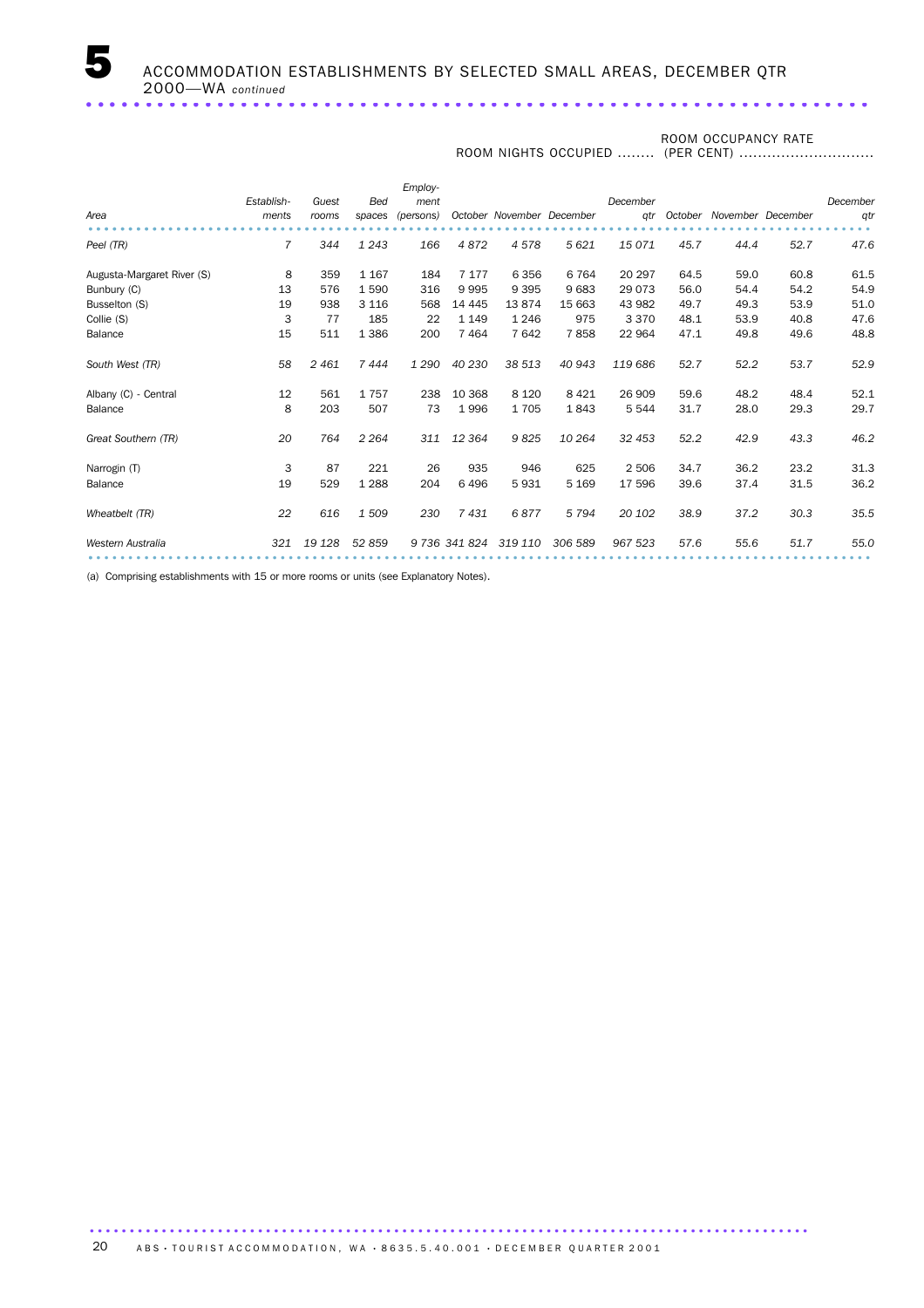#### TAKINGS FROM ACCOMMODATION

GUEST ARRIVALS .............................. (\$ '000) .........................................

GUEST NIGHTS .................................

|         |          |          | December  |         |          |          | December |         |          |          | December |
|---------|----------|----------|-----------|---------|----------|----------|----------|---------|----------|----------|----------|
| October | November | December | qtr       | October | November | December | qtr      | October | November | December | qtr      |
| 11 497  | 11738    | 13 784   | 37019     | 5 3 3 3 | 6776     | 8027     | 20 136   | 484     | 485      | 677      | 1647     |
| 16 419  | 13 2 25  | 18 295   | 47 939    | 7 1 4 1 | 6 1 2 3  | 6 3 4 4  | 19 608   | 731     | 667      | 829      | 2 2 2 6  |
| 16 218  | 14 989   | 17 307   | 48 514    | 9618    | 8925     | 10 0 32  | 28 575   | 820     | 758      | 834      | 2 4 1 2  |
| 37 515  | 34 813   | 46 335   | 118 663   | 16 516  | 15 7 7 2 | 18 377   | 50 665   | 1 7 1 1 | 1598     | 2 2 6 1  | 5570     |
| 1505    | 1572     | 1 2 4 5  | 4 3 2 2   | 477     | 392      | 326      | 1 1 9 5  | 75      | 82       | 65       | 222      |
| 13 687  | 12 988   | 14 975   | 41 650    | 7833    | 7 2 5 9  | 8878     | 23 970   | 572     | 509      | 595      | 1676     |
| 85 344  | 77 587   | 98 157   | 261 088   | 41 585  | 38 471   | 43 957   | 124 013  | 3910    | 3614     | 4 5 8 3  | 12 107   |
| 17 500  | 13 360   | 16 313   | 47 173    | 9864    | 7 9 0 4  | 9643     | 27 411   | 969     | 739      | 845      | 2 5 5 3  |
| 2840    | 2 4 6 7  | 2 7 3 3  | 8 0 4 0   | 2056    | 1886     | 2 0 3 9  | 5981     | 141     | 121      | 129      | 391      |
| 20 340  | 15 827   | 19 046   | 55 213    | 11 9 20 | 9 7 9 0  | 11 682   | 33 392   | 1 1 1 0 | 860      | 974      | 2944     |
| 1055    | 1 1 2 1  | 643      | 2819      | 647     | 690      | 556      | 1893     | 45      | 42       | 29       | 116      |
| 10 180  | 8 5 1 5  | 7 7 7 6  | 26 471    | 7 7 2 4 | 5671     | 4882     | 18 277   | 502     | 423      | 344      | 1 2 6 8  |
| 11 235  | 9636     | 8419     | 29 29 0   | 8371    | 6 3 6 1  | 5438     | 20 170   | 547     | 465      | 373      | 1385     |
| 585 342 | 527 600  | 573 001  | 1 685 943 | 251895  | 228 672  | 242 637  | 723 204  | 35 053  | 32 131   | 31970    | 99 153   |
| 585 342 | 527 600  | 573 001  | 1685943   | 251895  | 228 672  | 242 637  | 723 204  | 35 053  | 32 131   | 31970    | 99 153   |
|         |          |          |           |         |          |          |          |         |          |          |          |

..................................................................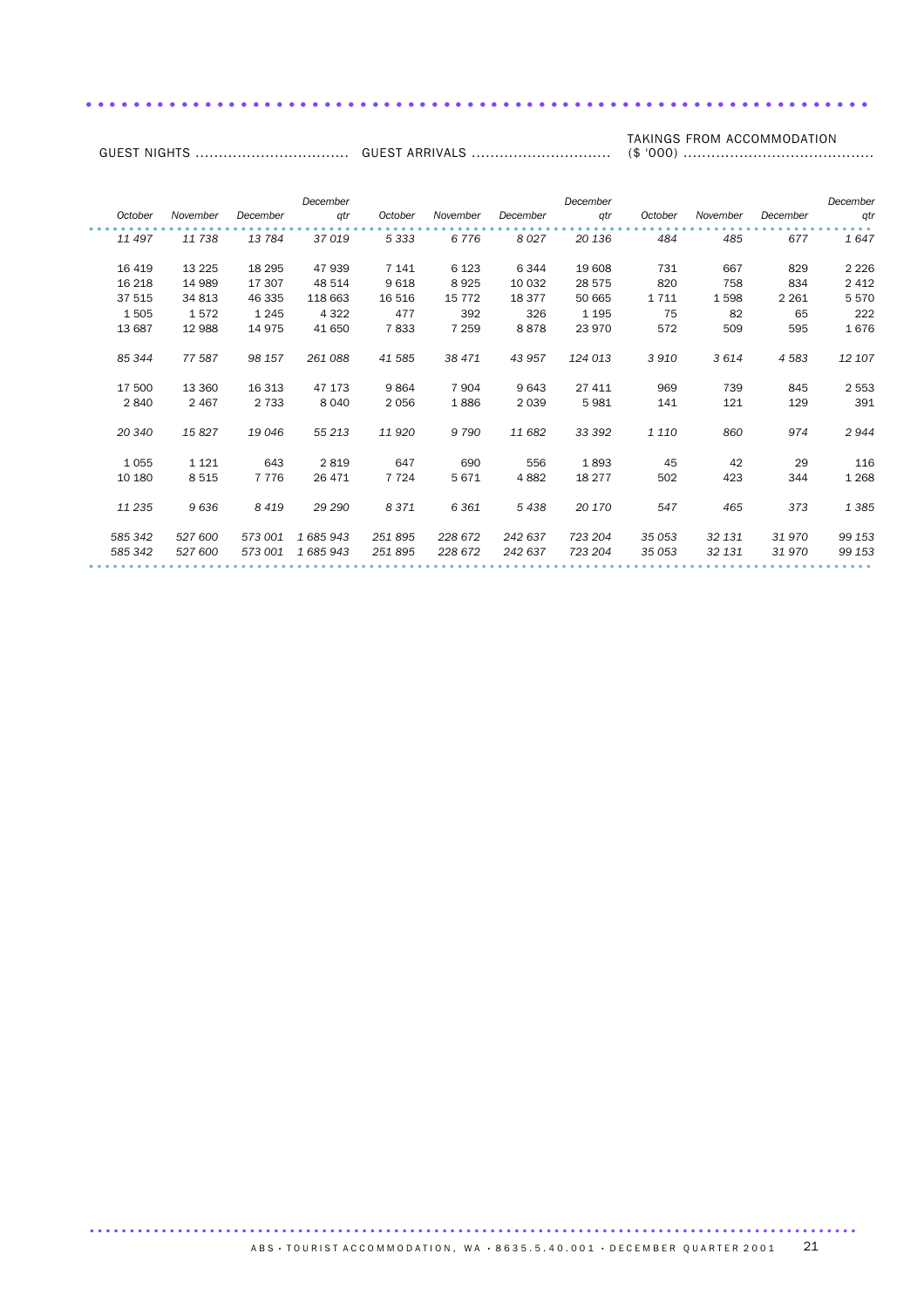# EXPLANATORY NOTES

| <b>INTRODUCTION</b>                                      | 1 This data service contains data for Western Australia from the ABS quarterly<br>Survey of Tourist Accommodation (STA). The STA is a mailout collection that<br>completely enumerates all in-scope accommodation establishments. Survey<br>results for all States and Territories and Australia are published in Tourist<br>Accommodation, Australia (Cat. no. 8635.0)                                                                                                                                                                                                     |
|----------------------------------------------------------|-----------------------------------------------------------------------------------------------------------------------------------------------------------------------------------------------------------------------------------------------------------------------------------------------------------------------------------------------------------------------------------------------------------------------------------------------------------------------------------------------------------------------------------------------------------------------------|
|                                                          | 2 From the March quarter 1998, the scope and collection strategy for the STA<br>was changed to include only significant accommodation establishments (these<br>are defined below).                                                                                                                                                                                                                                                                                                                                                                                          |
| <b>SCOPE</b>                                             | З<br>On a quarterly basis, the STA includes hotels, motels, guest houses and<br>serviced apartments with 15 or more rooms or units.                                                                                                                                                                                                                                                                                                                                                                                                                                         |
|                                                          | Every third year beginning with 2000, the STA expands to also include:<br>4<br>holiday flats, units and houses of letting entities with 15 or more rooms or<br>units:<br>caravan parks with 40 or more powered sites;<br>ш<br>visitor hostels with 25 or more bed spaces.                                                                                                                                                                                                                                                                                                   |
|                                                          | The short-term non-residential accommodation which is in scope of the STA<br>5<br>is accommodation which is not leased, and which is provided to guests who<br>would generally stay for periods of less than two months.                                                                                                                                                                                                                                                                                                                                                    |
|                                                          | Some establishments also provide long-term residential accommodation.<br>6<br>For hotels, motels, guest houses and serviced apartments, the amount of such<br>activity is considered to be insignificant and is included in the data presented in<br>this publication.                                                                                                                                                                                                                                                                                                      |
| DEFINITIONS OF<br>ACCOMMODATION<br><b>ESTABLISHMENTS</b> | The STA includes the following categories of establishments which provide<br>7<br>predominantly short-term non-residential accommodation to the general<br>public:                                                                                                                                                                                                                                                                                                                                                                                                          |
|                                                          | hotels and resorts with facilities - establishments with 15 or more rooms<br>which are licensed to operate a public bar and which provide accommodation<br>on a room/suite basis, with a bath/shower and toilet in most guest rooms, but<br>which do not have full cooking facilities (i.e. hot plates and oven/microwave) in<br>most guest rooms;                                                                                                                                                                                                                          |
|                                                          | motels, private hotels and guest houses with facilities - establishments with<br>15 or more rooms which are not licensed to operate a public bar, and which<br>provide accommodation on a room/suite basis, with a bath/shower and toilet in<br>most guest rooms, but which do not have full cooking facilities (i.e. hot plates<br>and oven/microwave) in most guest rooms;                                                                                                                                                                                                |
|                                                          | ■ serviced apartments - establishments with 15 or more units which mostly<br>comprise self-contained units at the same location, and which are available on a<br>unit/apartment basis to the general public for a minimum of one night; the<br>units should have full cooking facilities (i.e. hot plates and oven/microwave),<br>refrigerator and bath/shower and toilet facilities; all bed linen and towels should<br>be provided, and daily servicing (i.e. cleaning and bed making) must be<br>available through the on-site management, although this service may not |

................................................................................................. ......................................................

necessarily be used.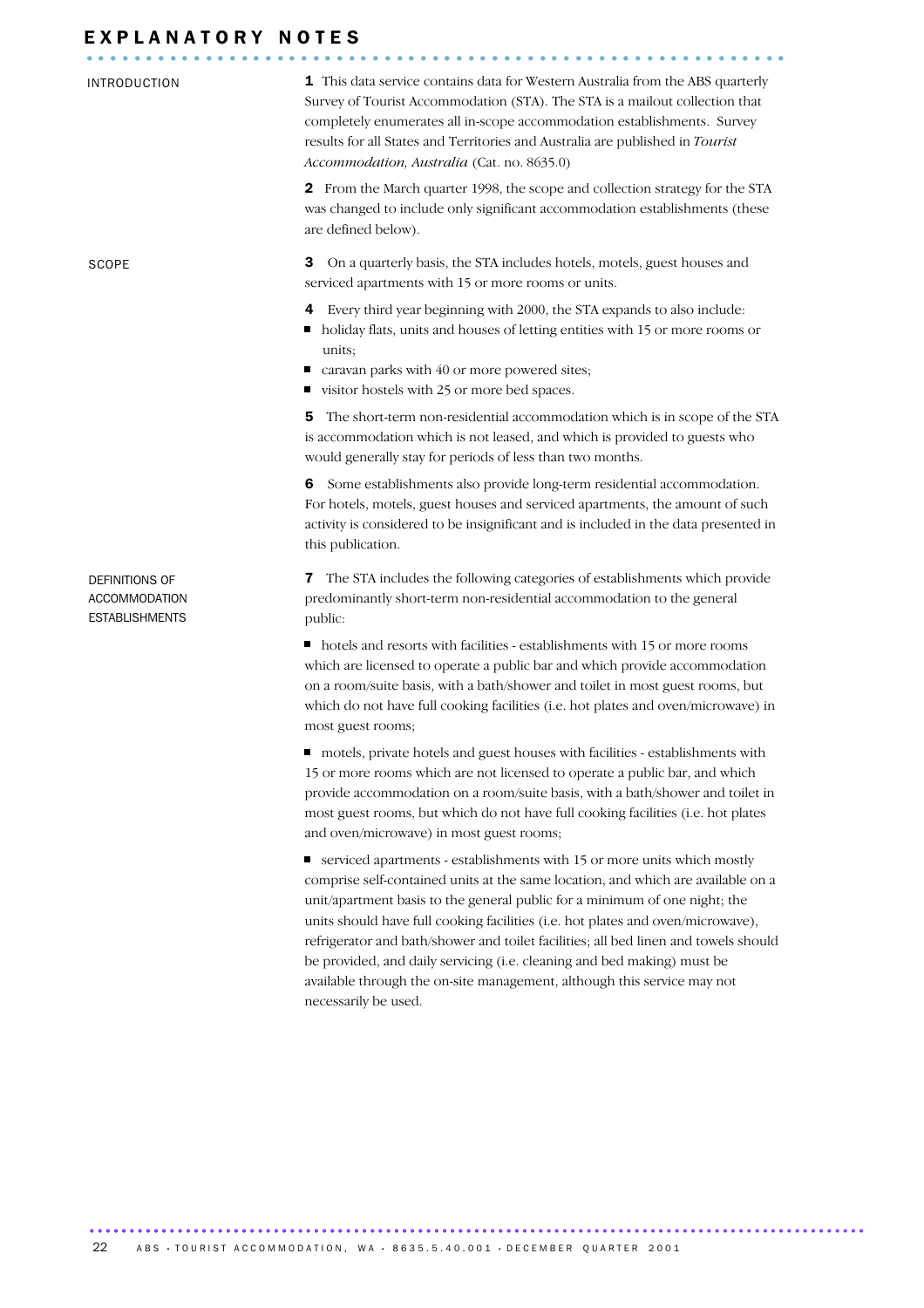# E X P L A N A T O R Y N O T E S *continued*

| <b>CLASSIFICATION CHANGES</b> | 8 As a result of the separate classification of serviced apartments from the<br>March quarter 1998, there have been several changes to definitions of<br>accommodation units. Some units, which were formerly in categories such as<br>hotels, motels or holiday flats, units and houses are now classified as serviced<br>apartments. A small number of establishments which were previously classified<br>as motels have been reclassified as holiday flats, units and houses and are<br>therefore no longer in scope of the quarterly STA, except as described in<br>paragraph 4. |
|-------------------------------|--------------------------------------------------------------------------------------------------------------------------------------------------------------------------------------------------------------------------------------------------------------------------------------------------------------------------------------------------------------------------------------------------------------------------------------------------------------------------------------------------------------------------------------------------------------------------------------|
| COVERAGE                      | 9 Coverage is comprehensive and from the December quarter 1999, has been<br>obtained from the Australian Automobile Association accommodation guide,<br>which is updated twice yearly. This is supplemented by notification of new<br>tourism developments and their likely opening dates in selected guides, major<br>tourism journals and periodicals and newspapers. Periodic comparison to lists<br>of accommodation establishments provided by the various Tourism<br>Commissions and Industry Associations is also undertaken.                                                 |
| DATA QUALITY                  | 10 The survey does not have a sample component and the data are not<br>subject to sampling variability. However, other inaccuracies collectively<br>referred to as non-sampling error may affect the data. These non-sampling<br>errors may arise from a number of sources, including:                                                                                                                                                                                                                                                                                               |
|                               | ■ errors in the reporting of data by respondents;<br>■ errors in the process of capturing data;<br>■ estimation for missing data; and<br>■ definition and classification errors.                                                                                                                                                                                                                                                                                                                                                                                                     |
|                               | Every effort has been made to reduce non-sampling error to a minimum by<br>careful design and testing of questionnaires, and efficient operating procedures<br>and systems used to compile statistics.                                                                                                                                                                                                                                                                                                                                                                               |
|                               | 11 The December quarter 2001 response rates were:                                                                                                                                                                                                                                                                                                                                                                                                                                                                                                                                    |
|                               | ■ 92% licensed hotels<br>■ 95% motels and guest houses<br>■ 94% serviced apartments                                                                                                                                                                                                                                                                                                                                                                                                                                                                                                  |
| REGIONAL DATA                 | <b>12</b> Survey results are aggregated to Tourism Regions as defined by relevant<br>State and Territory Tourist Commissions or equivalent organisations. Tourism<br>Regions are reviewed annually and may be subject to boundary and name<br>changes. Where changes have occurred care should be taken when making<br>comparisons with previously published data at this level.                                                                                                                                                                                                     |
|                               | Details of the composition of Tourism Regions and major changes to Tourism<br>Regions may be found in Tourist Accommodation, Small Area Data Standard<br>Data Service products for each State/Territory (Cat. no. 8635.n.40.001) (issued<br>quarterly). Outline maps of Tourism Regions are also provided in these Small<br>Area Data products.                                                                                                                                                                                                                                      |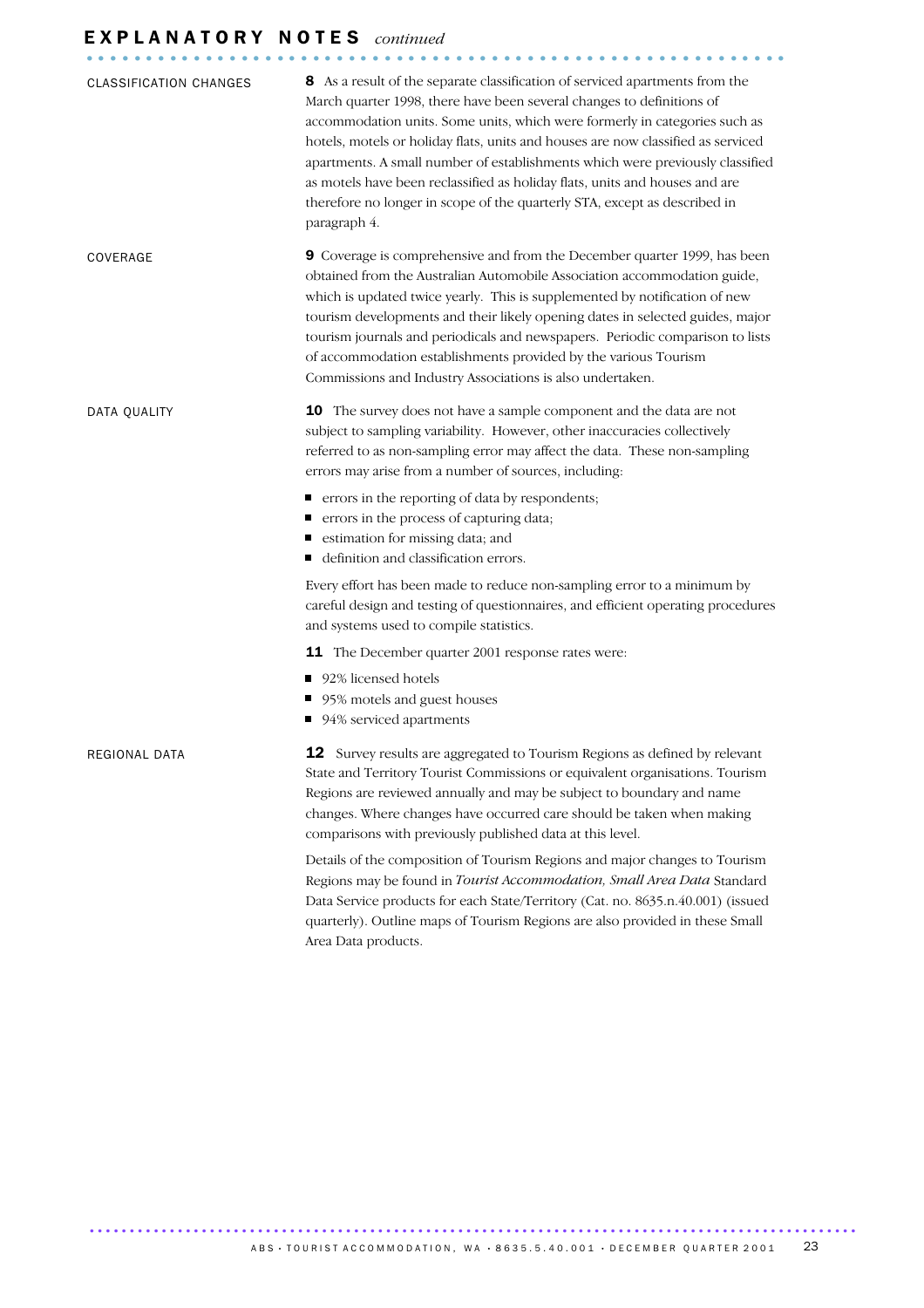# E X P L A N A T O R Y N O T E S *continued*

| ANNUAL CAPACITY DATA                      | <b>13</b> ABS releases counts of accommodation establishments and their capacity as<br>at the end of December each year in respect of the pre-1998 scope of the survey<br>(but recognising serviced apartments separately) as follows:<br>• hotels, motels and guest houses and serviced apartments with facilities and<br>having five or more rooms;<br>holiday flats, units and houses (other than those included with serviced<br>apartments) which are operated by owners, managers or real estate agents<br>who have sole letting rights to at least five flats, units or houses for short<br>term letting;<br>all caravan parks regardless of size; and<br>all visitor hostels regardless of size. |  |  |
|-------------------------------------------|----------------------------------------------------------------------------------------------------------------------------------------------------------------------------------------------------------------------------------------------------------------------------------------------------------------------------------------------------------------------------------------------------------------------------------------------------------------------------------------------------------------------------------------------------------------------------------------------------------------------------------------------------------------------------------------------------------|--|--|
|                                           | 14 As a result of classification changes applied from March quarter 1998<br>onward, data will not be comparable with that previously published for particular<br>accommodation types.                                                                                                                                                                                                                                                                                                                                                                                                                                                                                                                    |  |  |
|                                           | <b>15</b> These counts are published annually in a quarterly issue of Tourism<br>Indicators, Australia (Cat. no. 8634.0).                                                                                                                                                                                                                                                                                                                                                                                                                                                                                                                                                                                |  |  |
| STATISTICS AVAILABLE ON<br><b>REQUEST</b> | 16 The ABS makes tourist accommodation data available on request, including<br>statistics for past quarters, for specific areas and specific data items. For example,<br>detailed employment statistics showing the number of full-time, part-time or<br>casual employees may be available. Normally such data is made available on a fee<br>for service basis.                                                                                                                                                                                                                                                                                                                                          |  |  |
| RELATED PUBLICATIONS                      | Other ABS publications and products which may be of interest include:<br>17<br>Directory of Tourism Statistics, 2000 (Cat. no. 1130.0) (irregular)<br>Overseas Arrivals and Departures, Australia (Cat. no. 3401.0) (issued<br>monthly)<br>Tourism Indicators, Australia (Cat. no. 8634.0) (issued quarterly)<br>Tourist Accommodation, Small Area Data Standard Data Service (SDS)<br>products for each State/Territory (except the ACT) (Cat. no.<br>8635.n.40.001) (issued quarterly).                                                                                                                                                                                                                |  |  |
|                                           | Current publications produced by the ABS are listed in the Catalogue of<br>18<br>Publications and Products (Cat. no. 1101.0). The ABS also issues the Release<br>Advice (Cat. no. 1105.0) on Tuesdays and Fridays which lists publications to be<br>released in the next few days. Both are available from any ABS office or the ABS<br>web site.                                                                                                                                                                                                                                                                                                                                                        |  |  |
| EFFECTS OF ROUNDING                       | 19 Where figures have been rounded, discrepancies may occur between totals<br>and the sum of the component items.                                                                                                                                                                                                                                                                                                                                                                                                                                                                                                                                                                                        |  |  |
| SYMBOLS AND OTHER USAGES                  | not available<br>n.a.<br>not publishable<br>n.p.<br>not applicable<br>$\ddot{\phantom{0}}$<br>nil or rounded to zero<br>(C)<br>City<br>(S)<br>Shire<br>(M)<br>Municipality<br>Tourism Region<br>(TR)                                                                                                                                                                                                                                                                                                                                                                                                                                                                                                     |  |  |

................................................................................................. ......................................................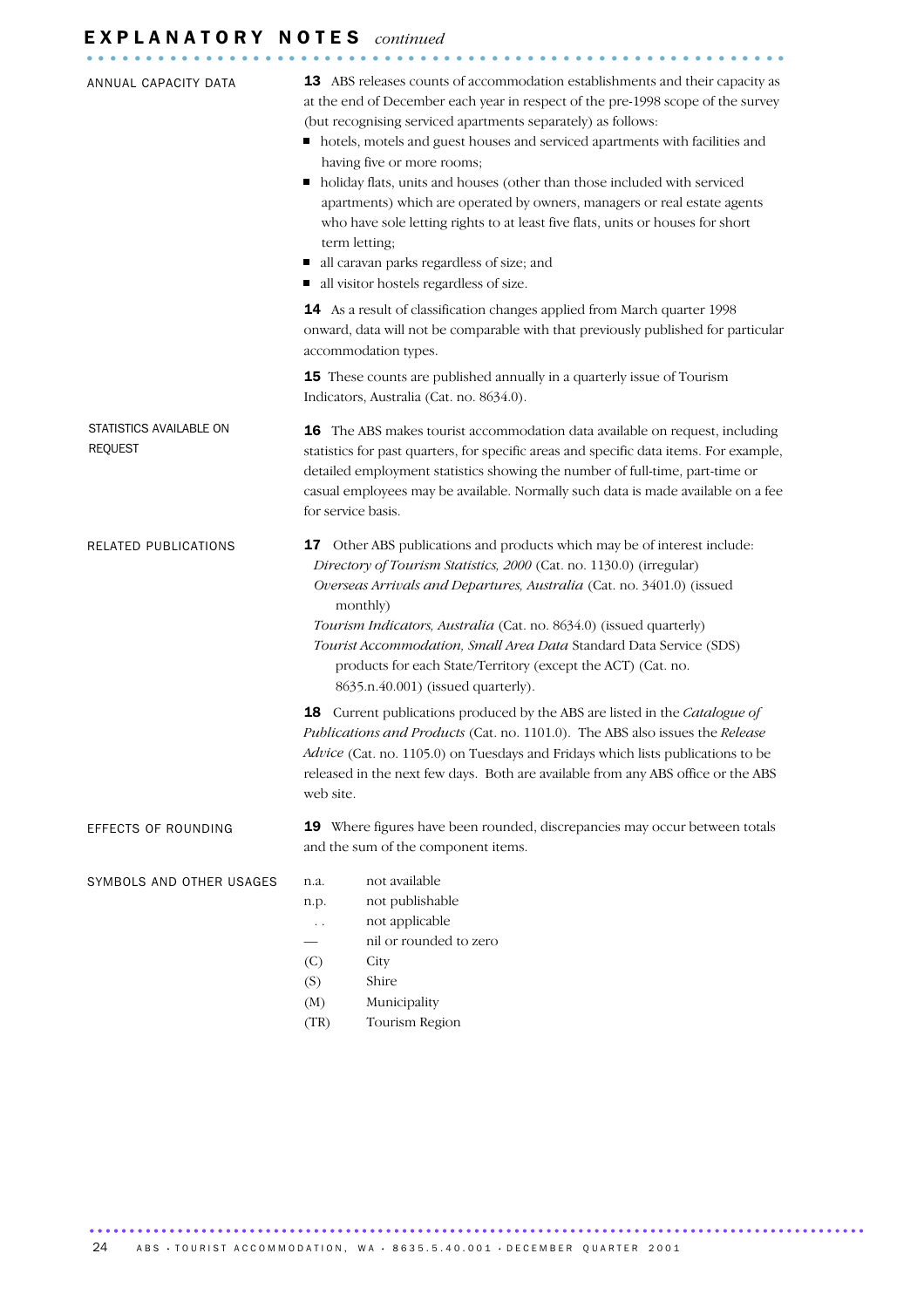# G L O S S A R Y

| Average length of stay | Average length of stay is expressed in numbers of days and calculated by dividing<br>Guest nights by Guest arrivals.                                                                                                                                                         |
|------------------------|------------------------------------------------------------------------------------------------------------------------------------------------------------------------------------------------------------------------------------------------------------------------------|
| Bed spaces             | Three-quarter beds are counted as one bed space; double beds as two bed spaces.<br>Cots are excluded.                                                                                                                                                                        |
| Capacity               | Capacity in terms of Guest rooms/units or Bed spaces is the maximum number<br>available to accommodate paying guests during the survey period. Capacity closed<br>temporarily for seasonal reasons is included.                                                              |
| Establishments         | The number of hotels, motels and guest houses and serviced apartments within<br>the scope of the survey which operated for any part of the survey period, or which<br>closed temporarily for the quarter for seasonal reasons.                                               |
| Guest arrivals         | The total number of paying guests counted only on the first night they stayed at<br>the accommodation establishment during the survey period.                                                                                                                                |
| Guest rooms            | The maximum number of rooms available at each establishment during the survey<br>period for accommodating short-term paying guests. Units and apartments within<br>serviced apartments are treated as rooms in these survey results.                                         |
| Occupancy              | Occupancy in terms of Room nights refers to the total number of nights each guest<br>room or unit was occupied during the survey period.                                                                                                                                     |
|                        | Occupancy in terms of Guest nights refers to the total number of paying guests<br>counted on each night they stayed at the accommodation establishment during<br>the survey period.                                                                                          |
| Occupancy rates        | Occupancy rates represent occupancy expressed as a percentage of total capacity<br>available during the survey period, e.g. for the period                                                                                                                                   |
|                        | Room occupancy rate (%) = $\frac{Room \text{ nights occupied}}{(Guest \text{ rooms}) \times (No. \text{ of days in the period})} \times 100$                                                                                                                                 |
|                        | providing that, for establishments closing (other than for seasonal reasons) or<br>opening during the survey period, the denominator of the above expression<br>includes only operating periods.                                                                             |
| Persons employed       | The total number of persons working at each accommodation establishment at the<br>end of the survey period (including working proprietors and those working on<br>other than accommodation activities).                                                                      |
| Room nights available  | The number of guest rooms/units available multiplied by the number of days for<br>which they were available during the survey period. For establishments closing<br>(other than for seasonal reasons) or opening during this period, operating periods<br>only are included. |

............................................................ ......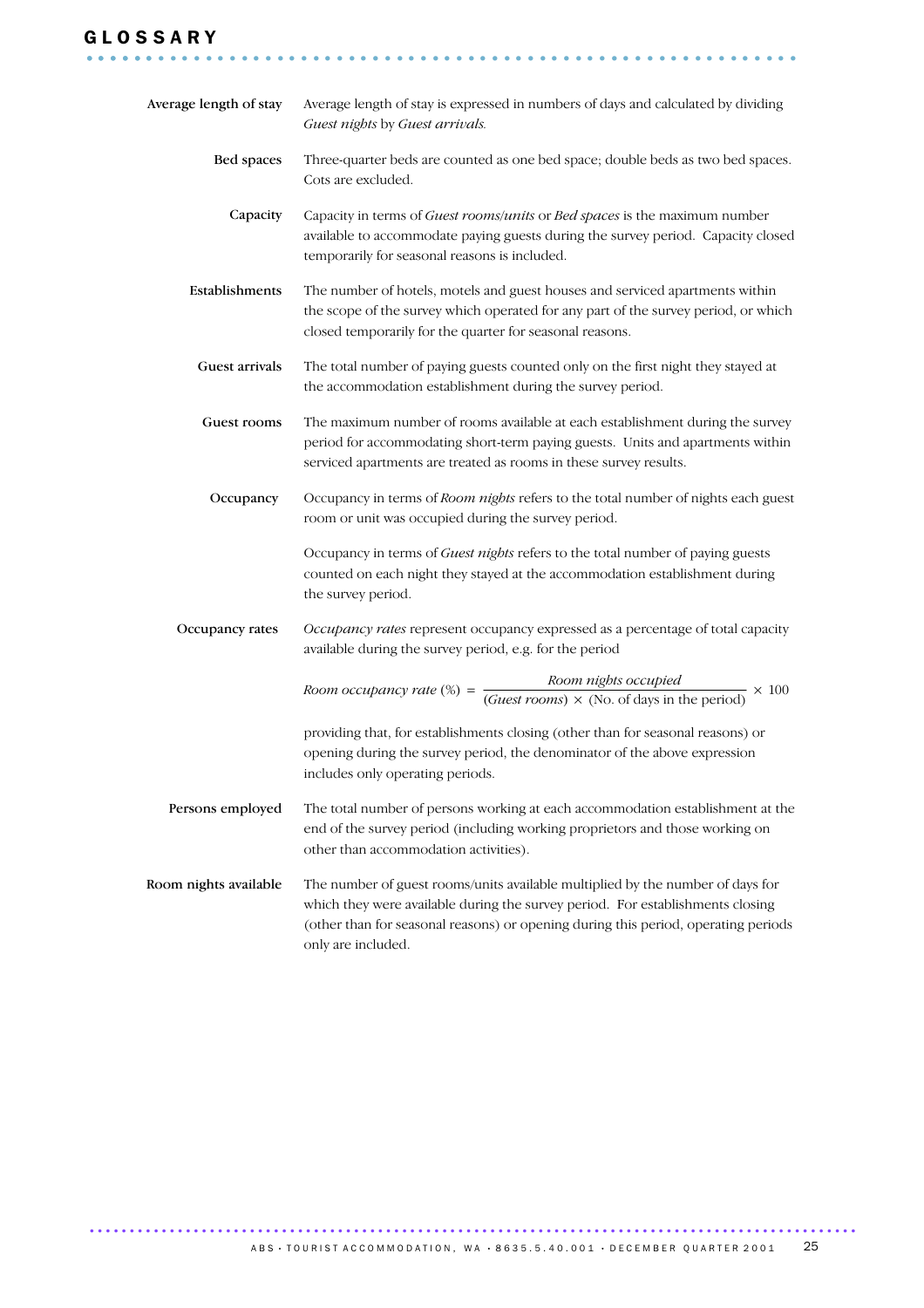# G L O S S A R Y *continued*

| Star grading               | The grading of hotels, motels and guest houses with facilities and serviced apartments<br>based on the classification system used by members of the Australian Automobile<br>Association (AAA). The gradings are allocated according to a points system based on<br>the amenities and facilities available to guests. Details of the grading scheme are<br>contained in the RACV-RAASA members' publication Accommodation Australia, or the<br>individual tour guides produced by members of the AAA. For the purpose of classifying<br>establishments to a star grading in this publication, 'half' star gradings are ignored (e.g.<br>a two and a half star grading has been shown as two star). |
|----------------------------|----------------------------------------------------------------------------------------------------------------------------------------------------------------------------------------------------------------------------------------------------------------------------------------------------------------------------------------------------------------------------------------------------------------------------------------------------------------------------------------------------------------------------------------------------------------------------------------------------------------------------------------------------------------------------------------------------|
|                            | From the December quarter 1999, some (very few) large establishments not star graded<br>by the AAA have been allocated a star grade by the ABS for Survey of Tourist<br>Accommodation statistical tabulation purposes.                                                                                                                                                                                                                                                                                                                                                                                                                                                                             |
| Takings from accommodation | Since 1 July 2000, takings from accommodation include gross revenue from the<br>provision of accommodation, including GST. Takings from meals are excluded. In cases<br>where takings from accommodation data cannot be provided inclusive of GST the<br>amount of GST payable is estimated and the data revised accordingly.                                                                                                                                                                                                                                                                                                                                                                      |
|                            | Prior to 1 July 2000, takings from accommodation for some jurisdictions included bed<br>taxes. From 1 July bed taxes were abolished being replaced by GST. Takings from<br>accommodation for each month generally represent the takings received during that<br>month. Where payments are received in advance of, or after, the provision of<br>accommodation to guests, the monthly figure for takings from accommodation may not<br>necessarily bear a direct relationship to the number of guests accommodated during the<br>month.                                                                                                                                                             |

........................................................... .

................................................................................................. ......................................................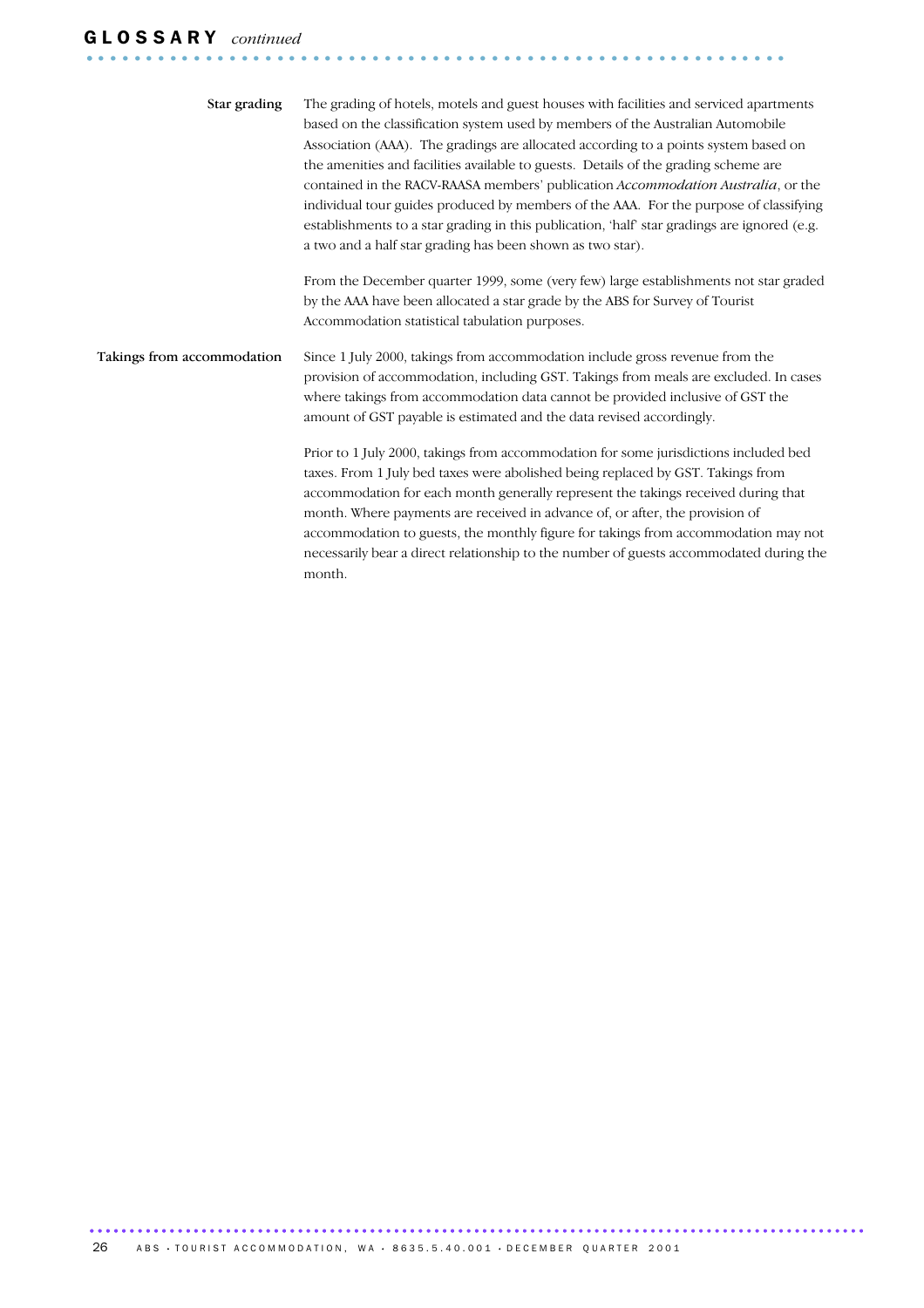# C O M P O S I T I O N O F T O U R I S M R E G I O N S ........................................................... .

### CONCORDANCE BETWEEN STATISTICAL LOCAL AREAS (SLAs) OF THE AUSTRALIAN STANDARD GEOGRAPHIC CLASSIFICATION (2000 EDITION) AND TOURISM REGIONS

## WESTERN AUSTRALIA

|       |                              | SLA code  |                        | SLA code  |
|-------|------------------------------|-----------|------------------------|-----------|
| Perth |                              |           | <b>Goldfields</b>      |           |
|       | Armadale (C)                 | 505250210 | Coolgardie (S)         | 530051960 |
|       | Bassendean (T)               | 505100350 | Dundas (S)             | 530103080 |
|       | Bayswater (C)                | 505100420 | Kalgoorlie/Boulder (C) | 530054280 |
|       | Belmont (C)                  | 505250490 | Laverton (S)           | 530054970 |
|       | Cambridge (T)                | 505051310 | Leonora (S)            | 530055040 |
|       | Canning (C)                  | 505251330 | Menzies (S)            | 530055390 |
|       | Claremont (T)                | 505051750 | Ngaanyatjarraku (S)    | 530056620 |
|       | Cockburn (C)                 | 505201820 |                        |           |
|       | Cottesloe (T)                | 505052170 | <b>Midwest</b>         |           |
|       | East Fremantle (T)           | 505203150 | Carnamah (S)           | 535151470 |
|       | Fremantle (C) - Inner        | 505203431 | Chapman Valley (S)     | 535151610 |
|       | Fremantle (C) - Remainder    | 505203432 | Coorow (S)             | 535152030 |
|       | Gosnells (C)                 | 505253780 | Cue(S)                 | 535102380 |
|       | Joondalup (C) - North        | 505154171 | Geraldton (C)          | 535153500 |
|       | Joondalup (C) - South        | 505154174 | Greenough (S)          | 535153850 |
|       | Kalamunda (S)                | 505104200 | Irwin (S)              | 535154060 |
|       | Kwinana (T)                  | 505204830 | Meekatharra (S)        | 535105250 |
|       | Melville (C)                 | 505205320 | Mingenew (S)           | 535155530 |
|       | Mosman Park (T)              | 505055740 | Morawa (S)             | 535155670 |
|       | Mundaring (S)                | 505106090 | Mount Magnet (S)       | 535105810 |
|       | Nedlands (C)                 | 505056580 | Mullewa (S)            | 535156020 |
|       | Peppermint Grove (S)         | 505056930 | Murchison (S)          | 535106160 |
|       | Perth (C) - Inner            | 505057081 | Northampton (S)        | 535156790 |
|       | Perth (C) - Remainder        | 505057082 | Perenjori (S)          | 535157000 |
|       | Rockingham (C)               | 505207490 | Sandstone (S)          | 535107630 |
|       | South Perth (C)              | 505257840 | Three Springs (S)      | 535158260 |
|       | Stirling (C) - Central       | 505157914 | Wiluna (S)             | 535109250 |
|       | Stirling (C) - Coastal       | 505157915 | Yalgoo (S)             | 535109590 |
|       | Stirling (C) - South-Eastern | 505157916 |                        |           |
|       | Subiaco (C)                  | 505057980 | Gascoyne               |           |
|       | Swan (C)                     | 505108050 | Carnarvon (S)          | 535051540 |
|       | Victoria Park (T)            | 505258510 | Exmouth (S)            | 535053360 |
|       | Vincent (T)                  | 505058570 | Shark Bay (S)          | 535057770 |
|       | Wanneroo (C) - North-East    | 505158761 | Upper Gascoyne (S)     | 535058470 |
|       | Wanneroo (C) - North-West    | 505158764 |                        |           |
|       | Wanneroo (C) - South         | 505158767 | <b>Pilbara</b>         |           |
|       |                              |           | Ashburton (S)          | 540100250 |
|       | <b>South East</b>            |           | East Pilbara (S)       | 540053220 |
|       | Esperance (S)                | 530103290 | Port Hedland (T)       | 540057280 |

................................................................................................

Ravensthorpe (S) 530107420 Roebourne (S) 540107560

A B S • TOURIST A C COMMODATION, WA • 8635.5.40.001 • DECEMBER QUARTER 2001 27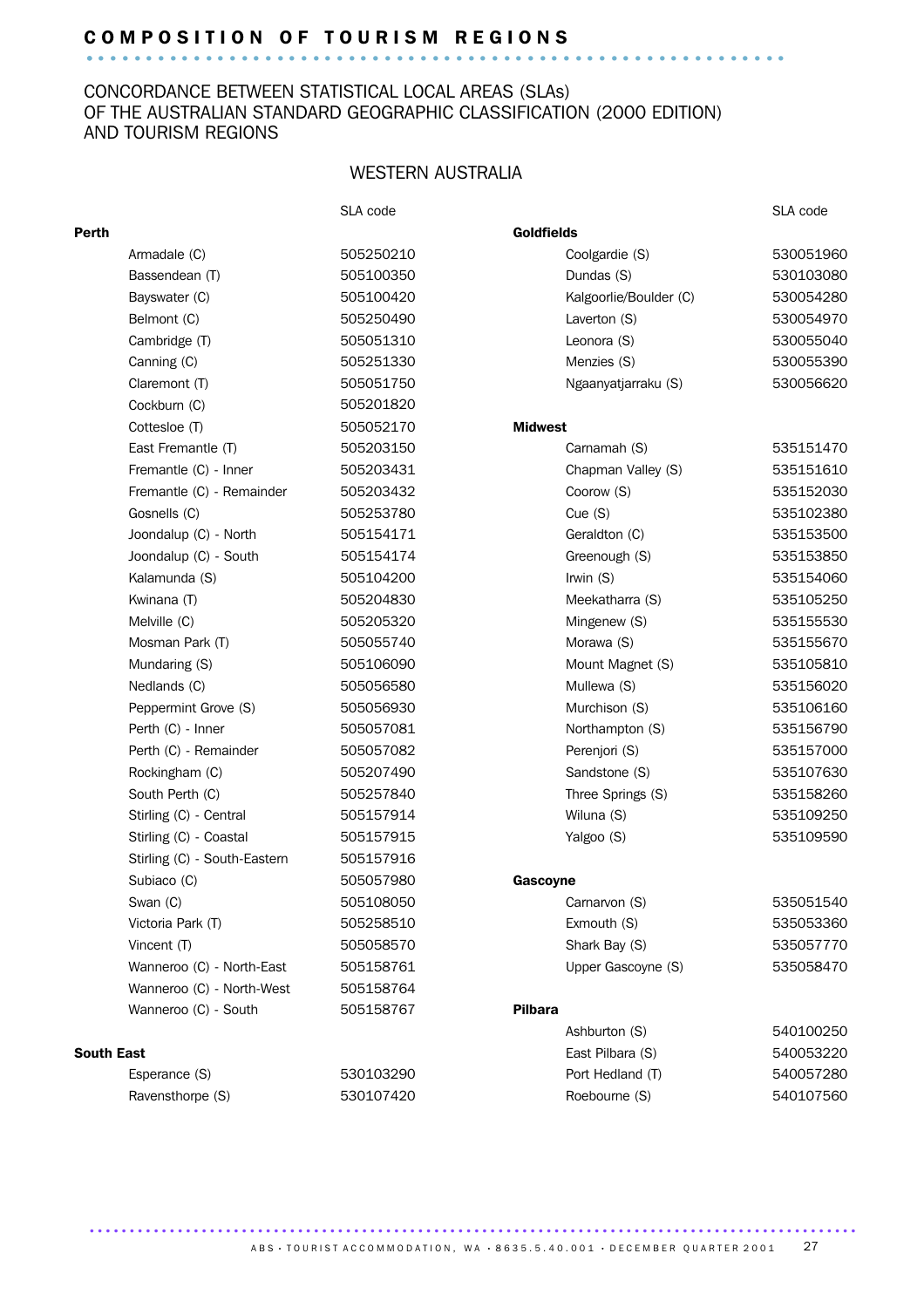# C O M P O S I T I O N O F T O U R I S M R E G I O N S *continued* ........................................................... .

## CONCORDANCE BETWEEN STATISTICAL LOCAL AREAS (SLAs) OF THE AUSTRALIAN STANDARD GEOGRAPHIC CLASSIFICATION (2000 EDITION) AND TOURISM REGIONS

### WESTERN AUSTRALIA *continued*

|                   |                            | SLA code  |                     | SLA code  |
|-------------------|----------------------------|-----------|---------------------|-----------|
| Kimberley         |                            |           | <b>Wheatbelt</b>    |           |
|                   | Broome (S)                 | 545100980 | Beverley (S)        | 525100560 |
|                   | Derby-West Kimberley (S)   | 545102800 | Brookton (S)        | 520050910 |
|                   | Halls Creek (S)            | 545053920 | Bruce Rock (S)      | 525151120 |
|                   | Wyndham-East Kimberley (S) | 545059520 | Chittering (S)      | 525051680 |
|                   |                            |           | Corrigin (S)        | 520102100 |
| Peel              |                            |           | Cuballing (S)       | 520052310 |
|                   | Boddington (S)             | 510050630 | Cunderdin (S)       | 525102450 |
|                   | Mandurah (C)               | 510055110 | Dalwallinu (S)      | 525102520 |
|                   | Murray (S)                 | 510056230 | Dandaragan (S)      | 525052590 |
|                   | Serpentine-Jarrahdale (S)  | 505257700 | Dowerin (S)         | 525102940 |
|                   | Waroona (S)                | 510058820 | Dumbleyung (S)      | 520053010 |
|                   |                            |           | Gingin (S)          | 525053570 |
| <b>South West</b> |                            |           | Goomalling (S)      | 525103710 |
|                   | Augusta-Margaret River (S) | 510150280 | Kellerberrin (S)    | 525154410 |
|                   | Boyup Brook (S)            | 510200770 | Kondinin (S)        | 520104620 |
|                   | Bridgetown-Greenbushes (S) | 510200840 | Koorda (S)          | 525104690 |
|                   | Bunbury (C)                | 510101190 | Kulin (S)           | 520104760 |
|                   | Busselton (S)              | 510151260 | Lake Grace (S)      | 520104900 |
|                   | Capel (S)                  | 510101400 | Merredin (S)        | 525155460 |
|                   | Collie (S)                 | 510101890 | Moora (S)           | 525055600 |
|                   | Dardanup (S)               | 510102660 | Mount Marshall (S)  | 525155880 |
|                   | Donnybrook-Balingup (S)    | 510102870 | Mukinbudin (S)      | 525155950 |
|                   | Harvey (S)                 | 510103990 | Narembeen (S)       | 525156370 |
|                   | Manjimup (S)               | 510205180 | Narrogin (S)        | 520056510 |
|                   | Nannup (S)                 | 510206300 | Narrogin (T)        | 520056440 |
|                   |                            |           | Northam (S)         | 525106720 |
|                   | <b>Great Southern</b>      |           | Northam (T)         | 525106650 |
|                   | Albany (C) - Central       | 515100081 | Nungarin (S)        | 525156860 |
|                   | Albany (C) - Bal           | 515100084 | Pingelly (S)        | 520057140 |
|                   | Broomehill (S)             | 515051050 | Quairading (S)      | 525107350 |
|                   | Cranbrook (S)              | 515102240 | Tammin (S)          | 525108190 |
|                   | Denmark (S)                | 515102730 | Toodyay (S)         | 525108330 |
|                   | Gnowangerup (S)            | 515053640 | Trayning (S)        | 525158400 |
|                   | Jerramungup (S)            | 515054130 | Victoria Plains (S) | 525058540 |
|                   | Katanning (S)              | 515054340 | Wagin (S)           | 520058610 |
|                   | Kent (S)                   | 515054480 | Wandering (S)       | 520058680 |
|                   | Kojonup (S)                | 515054550 | West Arthur (S)     | 520058890 |
|                   | Plantagenet (S)            | 515107210 | Westonia (S)        | 525159030 |
|                   | Tambellup (S)              | 515058120 | Wickepin (S)        | 520059100 |
|                   | Woodanilling (S)           | 515059380 | Williams (S)        | 520059170 |
|                   |                            |           | Wongan-Ballidu (S)  | 525109310 |
|                   |                            |           | Wyalkatchem (S)     | 525109450 |
|                   |                            |           | Yilgarn (S)         | 525159660 |
|                   |                            |           | York (S)            | 525109730 |

28 ABS • TOURIST ACCOMMODATION, WA • 8635.5.40.001 • DECEMBER QUARTER 2001

................................................................................................. ......................................................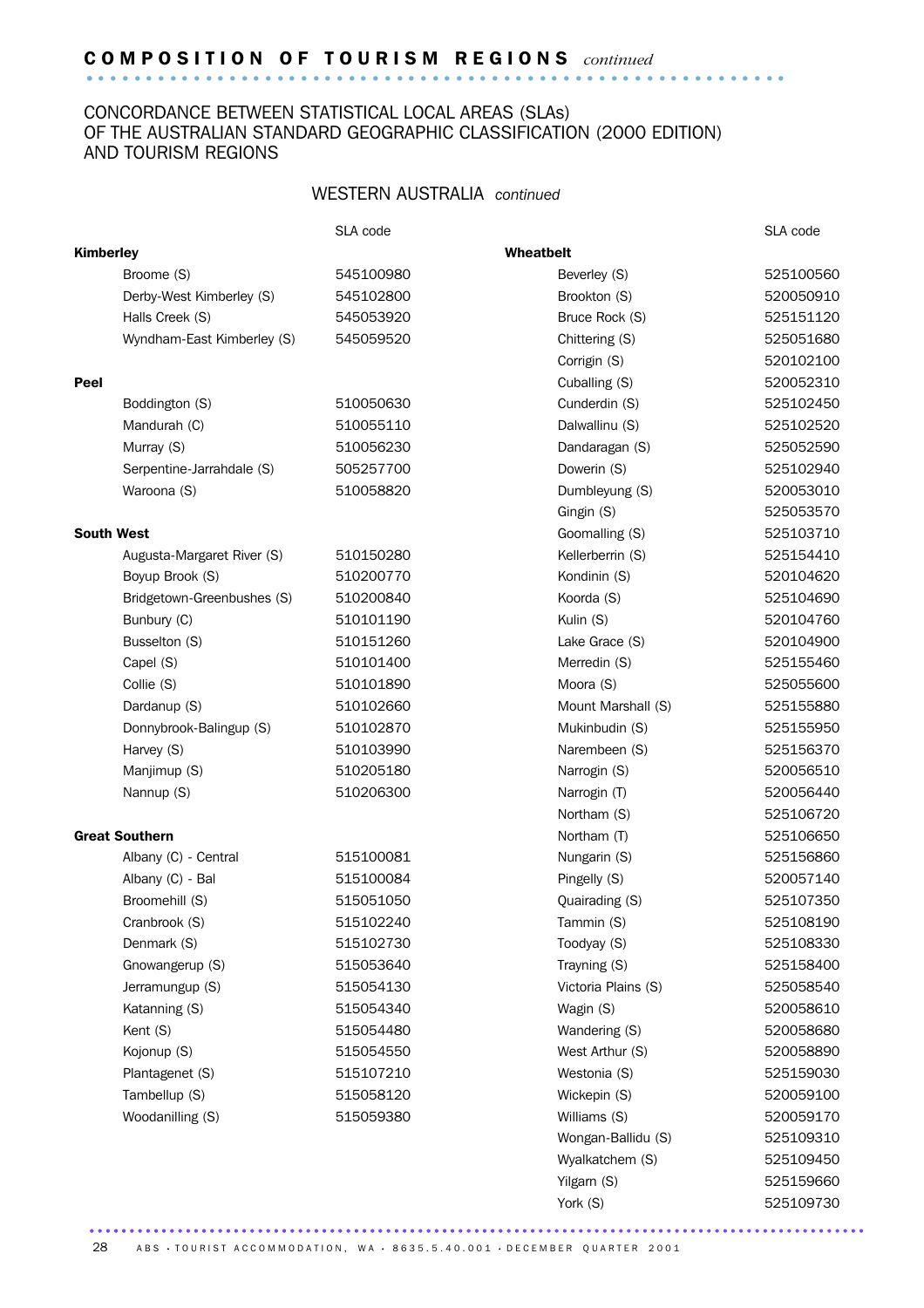